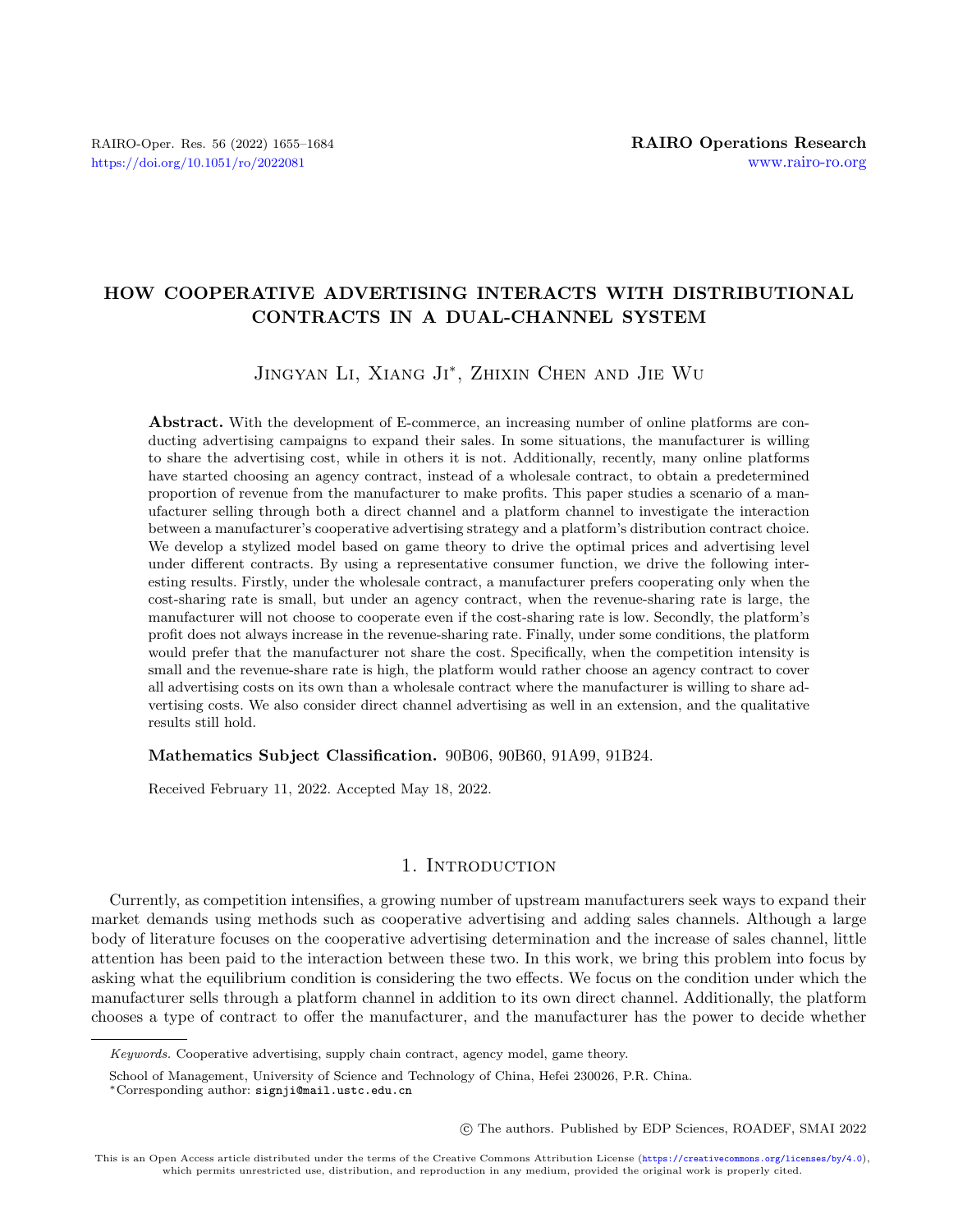to share the advertising cost with the platform. In reality, when the platform advertises the manufacturer's products, a logo is intentionally displayed in the ad to introduce the online platform, or a link or quick response (QR) code is provided to redirect the consumer to the online platform [\[43\]](#page-28-0). For example, JD.com appeared in L'Oreal's advertisement, and Tmall appeared in Philips' advertisement. This paper will explain from an aspect when cooperative advertising will occur under an agency contract and a wholesale contract. And how should the platform determine its optimal contracts, considering the cooperative advertising strategy of the manufacturer.

Advertising is a crucial tool for demand creation and market expansion. Major retailers, such as Walmart and Target, frequently advertise products. However, the retailer doing the advertising does not necessarily bear all the costs. Cost sharing has often been implemented in the form of cooperative advertising  $(e.g., [5, 21, 22, 26, 48])$  $(e.g., [5, 21, 22, 26, 48])$  $(e.g., [5, 21, 22, 26, 48])$  $(e.g., [5, 21, 22, 26, 48])$  $(e.g., [5, 21, 22, 26, 48])$  $(e.g., [5, 21, 22, 26, 48])$  $(e.g., [5, 21, 22, 26, 48])$  $(e.g., [5, 21, 22, 26, 48])$  $(e.g., [5, 21, 22, 26, 48])$  $(e.g., [5, 21, 22, 26, 48])$  $(e.g., [5, 21, 22, 26, 48])$ . For the manufacturers, obviously, sharing the advertising cost can facilitate the platform's effort and increase the demand of the platform channel, however, doing so would bring additional cost for the manufacturer and cut the demand of his direct channel, which makes cooperative advertising a strategic decision of manufacturers.

Supply chain contracts are usually considered to be effective tools to coordinate all parties' decisions. In light of this, which contract should be offered to manufacturers is also a strategic decision for the platform. Traditionally, the wholesale contract is widely used in this process: the platform purchases the product at a wholesale price and then resells to end consumers at a retail price. When considering wholesale contracts, we have the constraint that the wholesale price must be lower than the direct channel price to avoid speculation, which is required by abundant analytical literature such as Chiang *et al.* [\[11\]](#page-27-3). However, in recent years, the agency contract has become prevalent. The agency contract refers to a form in which the platform charges manufacturer a proportion of revenue in return for them regaining the pricing power of products. For instance, when manufacturers' products are sold at JD.COM under an agency contract, JD.COM as a platform charges 7% for clothes and shoes, 6% for luxury items, and 5% for sporting goods [\[50\]](#page-28-3). For agency selling, Amazon charges 20% for jewelry and 15% for shoes [\[32\]](#page-28-4). By determining the contract strategically, the platform can realize its optimal profit.

We present a model of a supply chain, where the manufacturer ("he") sells through both channels by using a platform ("she") and a direct channel. In practice, many manufacturers distribute through dual channels. For instance, leading electronic product makers, such as Apple and Microsoft, sell their products through third-party platforms as well as through their own direct stores. Apparel makers, such as Nike and Adidas, and beverage and food makers, such as Campbell Soup and Coca-Cola, also adopt both direct and third-party channels [\[30\]](#page-28-5). Our point of departure from previous studies is to investigate the interactions between cooperative advertising and contract determination. To focus on the trade-offs between the two processes, we assume in the base model that only the platform will perform advertising. The possibility of direct channel advertising will be studied in the extension.

We first study the optimal cooperation strategies of the manufacturer under a wholesale contract and an agency contract. If a wholesale contract is chosen, the manufacturer will choose to cooperate if and only if the cost-sharing rate is not very large, which is pretty intuitive. Under a wholesale contract, the manufacturer can use higher wholesale price to extort the profit generated by advertising. As such, under a wholesale price the manufacturer has more incentive to implement cooperative advertising. Even so, if the cost-sharing rate is high, the manufacturer would not choose to cooperative due to the higher advertising cost. If an agency contract is chosen, when the revenue-sharing rate is high, the manufacturer would prefer noncooperation even if the costsharing rate is infinitely low. The principle behind the manufacturer's behavior is that when the revenue-sharing rate is high enough, the platform will extort more profit generated by advertising.

One may intuitively suspect that cooperative advertising always benefits the retailer due to the reduced advertising costs, but our results show this is not always the case. When taking the form of contracts into account, we find that, in some cases, the platform would prefer the manufacturer not share the cost. When the competition intensity is weak and the revenue-share rate is high, the platform would rather choose an agency contract to cover all advertising costs on its own than a wholesale contract where the manufacturer is willing to share advertising costs. While when the competition intensity is strong and the revenue-share rate is high, the platform will undoubtedly choose the wholesale contract to seek the cost sharing of the manufacturer. The rationale behind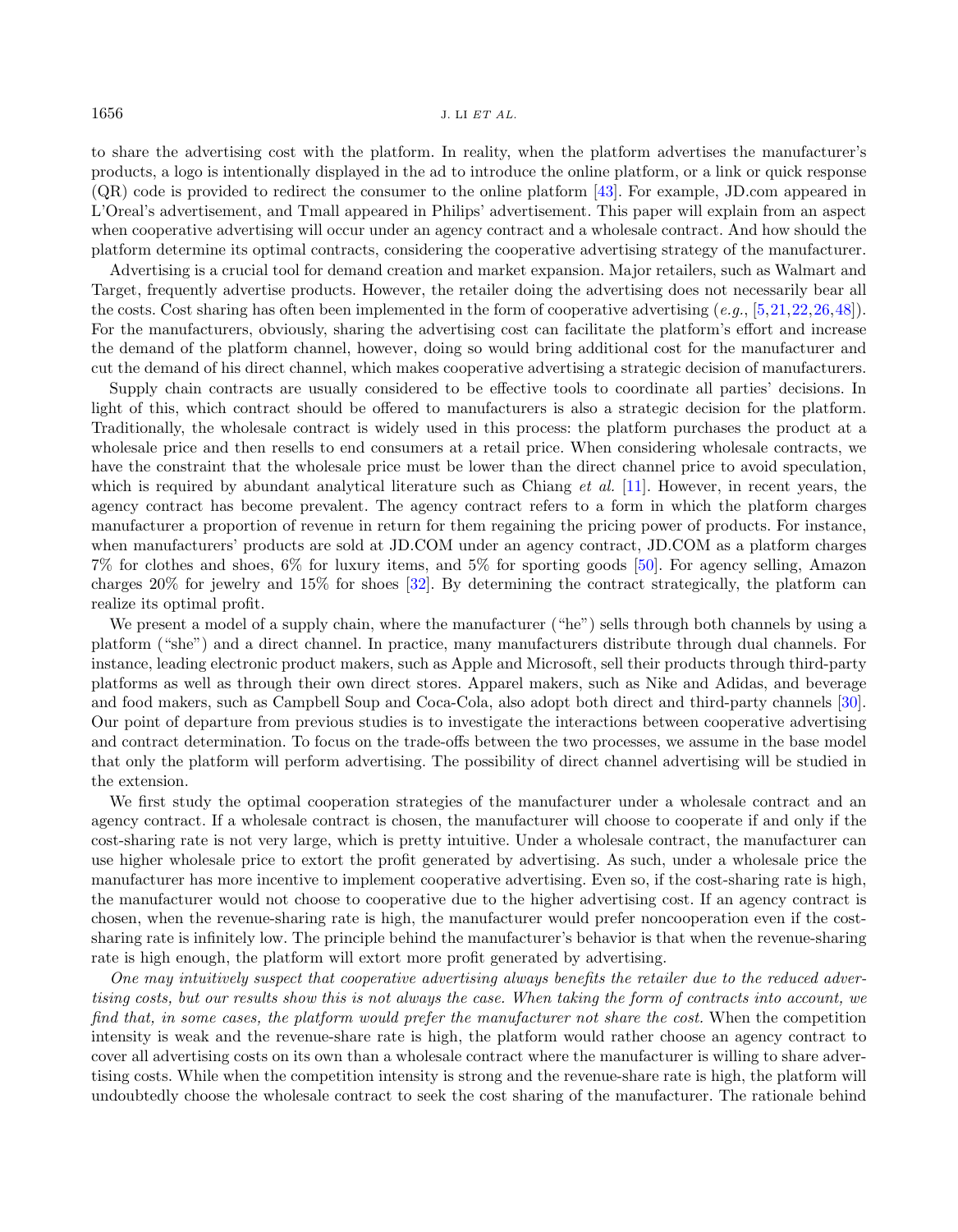the platform's interesting decision hinges on the trade-off between the profit obtained by revenue sharing and the profit obtained by cost sharing. In addition, it is worth noting that under the agency contract, the selling price on the platform is determined by the manufacturer. When market competition intensity is strong and the revenue-share rate is high, the manufacturer will set the selling price on the agent platform very high to attract consumers to buy through the direct channel. In this condition, the demand for the platform drops, and the platform's profit from revenue sharing decreases. At this time, if the platform provides a wholesale contract, the platform can obtain the revenue from the cost sharing of the manufacturer while advertising to increase sales, which causes the wholesale contract to become an optimal choice for the platform. On the contrary, when the market competition intensity is relatively weak, even if the revenue share rate is high, the manufacturer will not significantly increase the price of the platform. At this time, the profit obtained from the revenue share is higher than the revenue obtained from the cost sharing to the platform. At this time, the agency contract will be the best choice for the platform. This also illustrates another interesting conclusion. When considering the manufacturer's cooperation decisions into account, the platform's profit does not always increase as the revenue sharing rate increases. Conventional wisdom suggests that the platform would prefer the agency contract more as the revenue-sharing rate rises, because higher rates give her a greater share of the profits. However, this is not the case when the channel competition intensity is intense and the revenue-sharing rate is high.

The rest of this paper is organized as follows. In Section [2,](#page-2-0) we discuss the literature relevant to our paper. Section [3](#page-4-0) specifies the model, and in Section [4,](#page-5-0) we present the manufacturer's optimal cooperation strategies. In Section [5,](#page-10-0) we derives the platform's optimal distribution contract. Finally, we relax assumptions made in the base model, so in Section [6,](#page-12-0) we consider a reverse order of action, direct channel advertising and the scenario where the manufacturer determines the contract type. Section [7](#page-16-0) concludes the paper.

# 2. Literature review

<span id="page-2-0"></span>Our work builds upon three streams of the existing literature: (a) literature on cooperative advertising and supply chain; (b) literature related to agency contracts; and (c) literature on the choice of contracts.

Firstly, cooperative advertising has been researched extensively in the literature. The work of Berger [\[5\]](#page-27-0) is the first study that formulates the mathematical modeling of cooperative advertising, obtaining results which suggest that both the manufacturer and retailer can benefit from cost sharing. Desai [\[14\]](#page-27-4) studied cooperative advertising for franchises, finding that a franchisor can determine how to spend the advertising fee, and thereby eliminate the free-riding phenomenon. Bergen and John [\[4\]](#page-27-5) showed that a manufacturer will provide identical co-op plans to ex ante symmetric retailers. Huang and Li [\[22\]](#page-27-2) studied cooperative advertising between the manufacturer and retailer and showed that cooperative advertising may improve the performance of the supply chain. Zhang et al. (2013) studied cooperative advertising with bilateral participation. Yan and Pei [\[49\]](#page-28-6) studied the effects of cooperative advertising on channel conflict under dual channels. Considering the cooperative search advertising, Cao and Ke [\[8\]](#page-27-6) found that, different from the traditional cooperative advertising, it may be optimal for a manufacturer to cooperative with just some, rather than all, retailers. Sarkar et al. [\[39\]](#page-28-7) introduced the uncertain cost into the co-op advertising in the centralized supply chain management. Mandal *et al.* [\[34\]](#page-28-8) studied sustainable inventory management considering advertising and trade credit policies and derived the solution method for the existence of the global optimal solution. Aust and Buscher [\[3\]](#page-27-7) dealt with vertical cooperative advertising in a manufacturer-retailer channel, considering four different relationships between them. Liu et al. [\[31\]](#page-28-9) examined a cooperative advertising model of two competing manufacturer-retailer supply chains that may differ in market size. They found that the firms performing the advertising would rather bear the costs entirely. Based on that, Yang et al. [\[51\]](#page-28-10) examined service provision in competitive channels whose rationale is similar to cooperative advertising. In our paper, we examine cooperative advertising using a model similar to that in these last two papers. About dual-channel advertising, Pei and Yan [\[36\]](#page-28-11) focused on the strategic effect of the manufacturer's national advertising on alleviating the channel competition. Karray and Amin [\[28\]](#page-28-12) found that cooperative advertising may be harmful to retailers or channels, especially when the level of market competition is low and the competition for advertising between retailers is fierce. However, in this paper, the platform can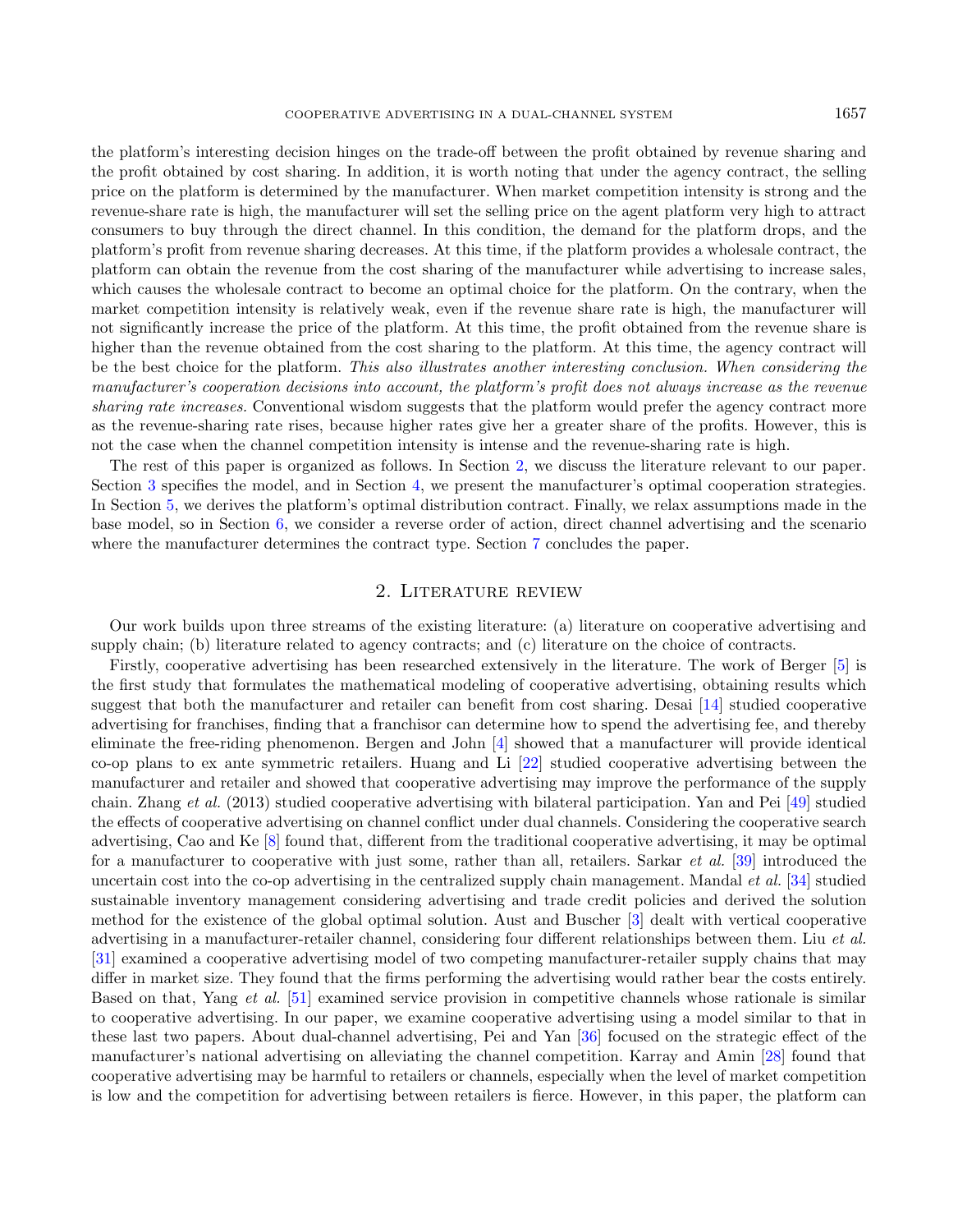avoid the lose condition by effectively choosing the contract type. Wang et al. [\[43\]](#page-28-0) developed a game theory model to discuss three advertising schemes in a dual-channel supply chain consisting of manufacturers and two competing retailers. Zhang et al. [\[54\]](#page-28-13) examined the impact of manufacturer controls advertising, retailer controls advertising, and cooperation between both parties on the channel encroachment strategy of the manufacturer. Similar to this article, we also study the interaction between the direct channel and distribution channel, but Zhang's study studies the impact of advertising strategies on supplier encroachment, and this paper studies the platform's optimal contract choices considering the manufacturer's cooperation strategies in the dual channels. Forghani et al. [\[15\]](#page-27-8) adopted the rough set theory to study the effect of digital marketing strategies on the buying behavior of customers in online shopping stores in Tehran. There are also many articles that examined supply chain in other domains, such as production and inventory [\[33\]](#page-28-14), distribution-free [\[27\]](#page-28-15), remanufacturing [\[12\]](#page-27-9), reworking [\[2\]](#page-27-10), green products and social responsibility [\[37,](#page-28-16) [38\]](#page-28-17), circular economy [\[40\]](#page-28-18), Fuzzy demand [\[6\]](#page-27-11) and prawn fishery (Das et al., [\[13\]](#page-27-12)).

Secondly, the agency contract, which is similar with the consignment contract with revenue sharing, has attracted little attention in the literature compared with the wholesale contract. Work by Hackett [\[17\]](#page-27-13) is one of the earliest studies that focus on the consignment contract. Wang *et al.* [\[44\]](#page-28-19) showed that the performance of a decentralized channel degrades as price elasticity increases under a consignment contract. Yao et al. [\[52\]](#page-28-20) found that a revenue sharing contract may perform better than a price-only contract. Li et al. [\[29\]](#page-28-21) developed a cooperative game model under the agency contract using a Nash bargaining model. Differently, we analyze a Stackelberg game between the manufacturer and retailer. Tan and Carrillo [\[42\]](#page-28-22) explained how the agency contract can benefit both parties in the digital publishing industry. Research by Hao and Fan ref19a demonstrated that the optimal price of e-books may be higher under an agency contract. Hao et al. [\[19\]](#page-27-14) focused on Apple's app sales under advertising contracts. Tan and Carrillo [\[42\]](#page-28-22) studied the agency model for the e-book industry and determined that the agency model is superior to other models for distributing digital goods. Shen *et al.* [\[41\]](#page-28-23) developed a Stackelberg model in which the platform leads by setting a revenue-sharing rate, while the manufacturer chooses to sell through one or two channels.

Finally, the issue of contract choice has attracted much attention in recent years. Abundant literature has explained the strengths and weaknesses of different types of contracts and further argued why the channel members prefer one contract rather than the others. Cachon and Kok [\[7\]](#page-27-15) considered a case where the manufacturer resorts to one of three contract types – wholesale contract, quantity discount contract, or two-part tariff – to achieve optimal performance. Due to space limitations, we focus on the wholesale contract and agency contract selection. Pan et al. [\[35\]](#page-28-24) verified whether it is beneficial to use a wholesale or consignment contract by comparing various channel power structures. Wang and Shin [\[45\]](#page-28-25) investigated the wholesale price contract, quality-dependent wholesale price contract, and revenue-sharing contract. Hagiu and Wright [\[18\]](#page-27-16) illustrated when it is best for intermediaries to function as a marketplace (agency) and when a reseller can achieve max-imum profit. Jin et al. [\[25\]](#page-28-26) analyzed the interplay between the contract choice and the decision rights of sales promotion involving the wholesale price contract and agency contract. Abhishek et al. [\[1\]](#page-27-17) investigated when a retailer should use an agency contract instead of the reselling format, considering the cross-channel effect. Geng et al. [\[16\]](#page-27-18) examined the interaction between the manufacturer's add-on strategy and platform's distribution contract choice. Yi et al. [\[53\]](#page-28-27) took the consumers' fairness-seeking behavior into account to investigate the manufacturer's distribution channel selection between direct selling and agent selling. Lu et al. [\[32\]](#page-28-4) concentrated on dynamic advertising by comparing wholesale price contracts with consignment contracts. Ji et al. [\[24\]](#page-27-19) studied how social communications affect upstream product line design when the intermediate platform makes strategic contract choices. Similarly, we pay attention to these two types of contracts, but we focus on the interplay between the contract choice and cooperative advertising, assuming static advertising. There are a lot of literature studying the contract choice under dual channels, such as Pan et al. [\[35\]](#page-28-24), Hagiu and Wright [\[18\]](#page-27-16), Abhishek *et al.* [\[1\]](#page-27-17), Yi *et al.* [\[53\]](#page-28-27).

In summary, we find that there is no paper considers all of the cooperative advertising, dual channel and contract choice in the literature. We take a step in this direction and contribute to the literature on cooperative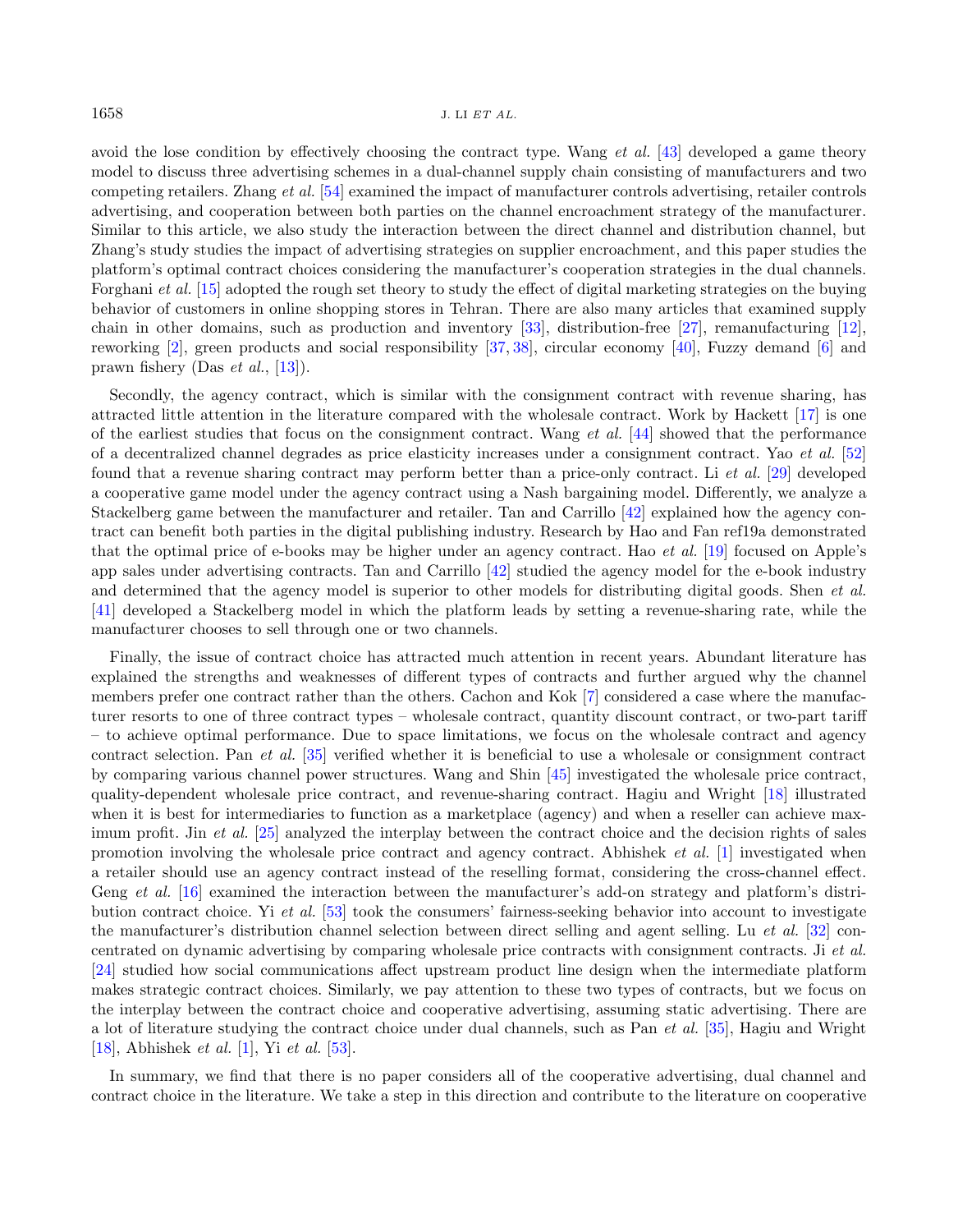| $\text{Author}(s)$                           | Cooperative advertising Dual channel Contract choice |  |
|----------------------------------------------|------------------------------------------------------|--|
| Berger $[5]$ , Yan and Pei $[49]$ ,          |                                                      |  |
| Cao and Ke $[8]$ , Wang <i>et al.</i> $[43]$ |                                                      |  |
| Pan et al. [35], Hagiu and Wright [18]       |                                                      |  |
| Abhishek et al. $[1]$ , Yi et al. $(2018)$   |                                                      |  |
| This paper                                   |                                                      |  |

<span id="page-4-1"></span>Table 1. The main differences between this paper and the literature.

advertising, dual channels and contract choice. We fill the gap between the practice and the literature. The main differences between this paper and the literature are summarized in Table [1.](#page-4-1)

# 3. The model

<span id="page-4-0"></span>To study the interaction between cooperative advertising and the platform's contract, we employ the stylized model of a single manufacturer selling an identical product through a direct channel and a single downstream platform. The platform can strategically choose two forms of contract: agency or wholesale contract.

Under a wholesale contract, the platform purchases each product from the manufacturer at a wholesale price w and resell at retail price  $p_1$ . While under an agency contract, the manufacturer retains a fraction of  $\alpha$  of the revenue, and the platform receives a fraction 1 –  $\alpha$  of the revenue. A significant difference between the wholesale and agency contract is who has the final pricing power on the platform. For brevity, we refer to the manufacturer as "he" and the platform as "she". Since the level of advertising is difficult to change once determined, we allow the platform to first decide her advertising level after the contract and cooperative advertising mode are established. We denote the advertising level as  $e_n$ , a higher  $e_n$  means a larger market size. The manufacturer has the power to decide whether to share the advertising cost with the platform. The proportion of the advertising cost sharing rate that the manufacturer pays to the platform is  $\eta$ . In reality,  $\eta$  may result endogenously from the balance of power between the manufacturer and platform. The balance of power falls beyond the scope of our model, so we will report how each party's profits vary with  $\eta$ , as was done by Liu et al. [\[31\]](#page-28-9).

In our notation, the index  $i$  ( $i = 1, 2$ ) identifies the platform channel ( $i = 1$ ) and the direct channel ( $i = 2$ ), and  $D_i$  represents the demand for the product sold in channel i. The retail prices are  $p_i$ , and the wholesale price is  $w$  under a wholesale contract. When under an agency contract, the manufacturer decides the retail price of the product while the platform takes a predetermined cut  $\alpha$  from each sale. The remaining  $1 - \alpha$  revenue is passed to the manufacturer. In typical business practice, the manufacturer can keep the majority of the revenue, so we assume that  $\alpha \leq \frac{3}{4}$  to retain realism in our conclusions [\[10,](#page-27-20)[46,](#page-28-28)[47\]](#page-28-29). For instance, when manufacturers' products are sold at JD.COM under an agency contract, JD.COM as a platform charges 7% for clothes and shoes, 6% for luxury items, and 5% for sporting goods [\[50\]](#page-28-3).  $A_i$  is channel i's base demand with zero price and no advertising advertising is conducted. To enable a fair comparison among the various structures, we assume  $A_1 = A_2 = 1$ . To describe the problem more clearly, we assume that the manufacturer does not perform advertising for the direct channel in our base model. Therefore, with the impact of the advertising, the new demand of the platform channel becomes  $\xi_1 = A_1(1 + e_p) = 1 + e_p$ . In the following, we use  $\xi_i$   $(i = 1, 2)$  to denote the new demand of the platform channel and the direct channel (we conduct the analysis of manufacturer advertising on the direct channel in the extension).

The function representing the cost of advertising effort is  $C(e_p) = \lambda e_p^2$ . The quadratic form reflects the increasing marginal cost of effort, and using it is consistent with Yang et al. [\[51\]](#page-28-10), Chen et al. [\[9\]](#page-27-21), and Desai [\[14\]](#page-27-4). For simplicity in our base model, we normalize  $\lambda$  to 1.

To obtain the demand functions in different channel structures, we adopt the elegant framework established by Ingene and Parry ([\[23\]](#page-27-22), Chapt. 11) and employ a similar utility function for a representative consumer as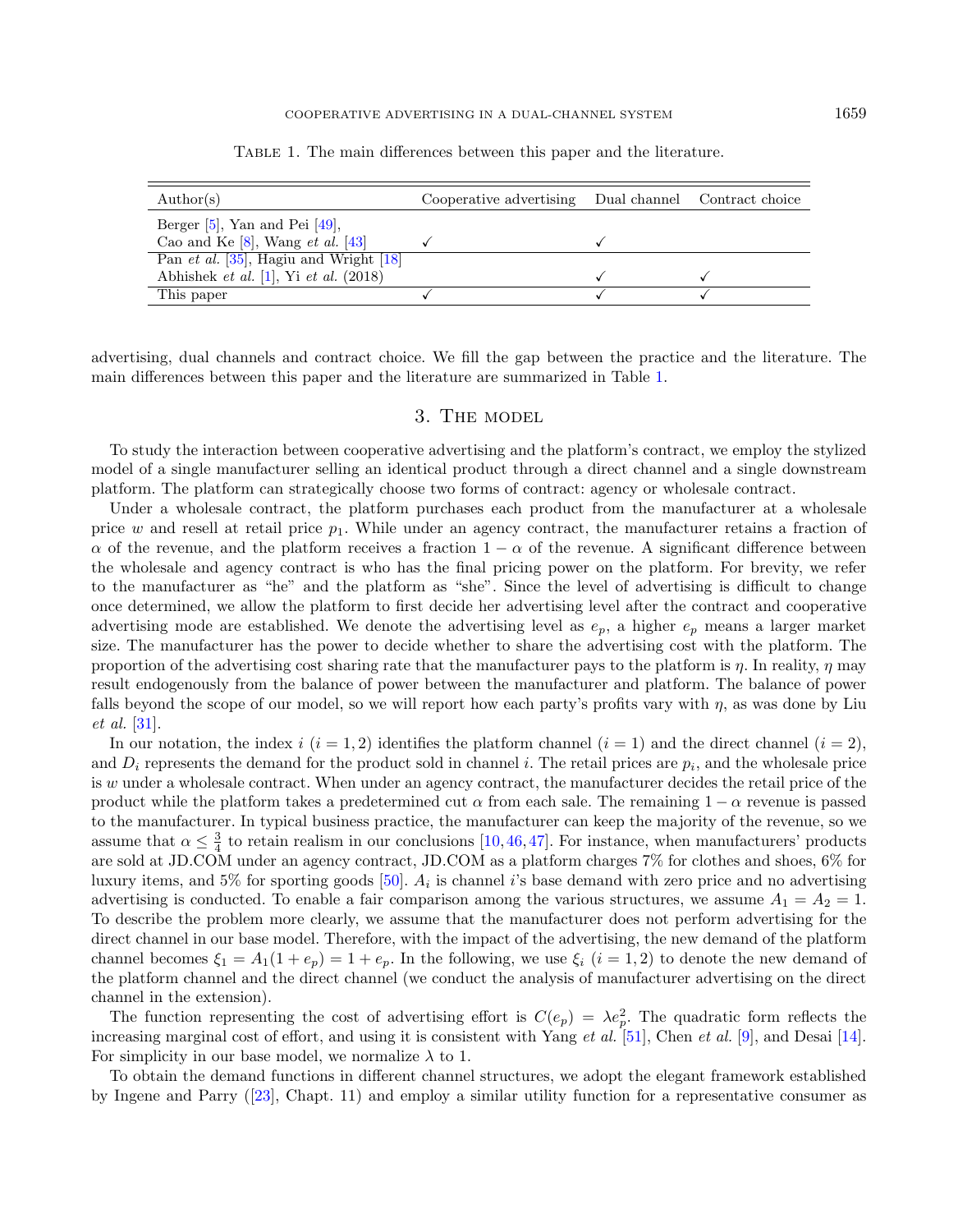follows.

$$
U = \sum_{i=1,2} (\xi_i D_i - D_i^2/2) - \theta D_1 D_2 - \sum_{i=1,2} p_i D_i
$$
\n(3.1)

where  $\theta$  represents the channel substitutability, and the impact of advertising is embedded in  $\xi_i$  and  $\xi_i = 1 + e_p$ .  $D_i$  represents the demand in channel i. By solving the first order conditions  $\frac{\partial U}{\partial D_1} = 0$  and  $\frac{\partial U}{\partial D_2} = 0$  simultaneously, we get the demand functions, that is  $D_1 = \frac{1+e_p-\theta-p_1+\theta p_2}{1-\theta^2}$  and  $D_2 = \frac{1-\theta(1+e_p)-p_2+\theta p_1}{1-\theta^2}$ . Considering that there exists plentiful differences between the direct and platform channels in service provision, consumers' preferences, and other factors. We assume that the channel substitutability is not very large; we restrict it to  $\theta \in (0, \frac{1}{2}]$ . The reason for this assumption is that when  $\theta$  is large, that is, the intensity of competition between channels is large, the direct channel demand may degenerate to zero due to the the role of advertising. This paper does not consider the effect of advertising on encroaching direct channel's sales. Thus, we excludes this situation in this article, so that the platform and the direct channel all have positive sales.

The production costs and supply chain operational costs are normalized to zero. We use  $\pi_r$  ( $\pi_a$ ) to denote platform's profit under wholesale (agency) contract and similarly  $\pi_{mr}$  ( $\pi_{mn}$ ) is the manufacturer's profit. Thus, the platform and manufacturer profits are given, respectively, by

$$
\pi_r = (p_1 - w)D_1 - (1 - \mathbf{1}_m \eta)e_p^2 \tag{3.2}
$$

$$
\pi_a = \alpha p_1 D_1 - (1 - \mathbf{1}_m \eta) e_p^2 \tag{3.3}
$$

$$
\pi_{mr} = wD_1 + p_2 D_2 - \mathbf{1}_m \eta e_p^2 \tag{3.4}
$$

$$
\pi_{ma} = (1 - \alpha)p_1D_1 + p_2D_2 - \mathbf{1}_m\eta e_p^2. \tag{3.5}
$$

Here,  $\mathbf{1}_m = 0$  or  $\mathbf{1}_m = 1$  is the indicator of whether the manufacturer funds the advertising activity.

We compare scenarios with and without cooperative advertising under wholesale and agency contracts. Here, the platform decides the form of the contract and the manufacturer decides whether to share advertising costs with the platform. Both parties make decisions with the goal of maximizing profits, which generates interaction between them. The structure of the game is as follows. Stage 1: The platform decides the form of the contract offered to the manufacturer. Stage 2: The manufacturer decides whether to share advertising costs with the platform. Stage 3: The platform determines her advertising level. Stage 4: The manufacturer simultaneously sets his wholesale and direct channel prices under a wholesale contract, or the platform price and direct channel price under an agency contract. Stage 5: The platform sets her price  $p_1$  under a wholesale contract. For each game, we characterize the perfect equilibrium for the games. In the extension, we also investigate the sequence in which the manufacturer first announces his decision on cooperative advertising before the contract is established. Decisions about platform advertising and the manufacturer's cost sharing proceed as shown in Figure [1.](#page-6-0)

The following sections will examine four different scenarios. In each scenario, each party seeks to independently maximize its profit. We will obtain and analyze the perfect equilibrium outcomes. Table [2](#page-6-1) summarizes the notations in this study.

# 4. Manufacturer's optimal cooperation strategies

<span id="page-5-0"></span>The platform providing wholesale and agency contracts can generate four Scenarios: wholesale contract without cooperative advertising (WN), wholesale contract with cooperative advertising (WC), agency contract without cooperative advertising (AN) or agency contract with cooperative advertising (AC). We identify each scenario with a two-character string in which the first character depicts the form of contract ("W" for wholesale, "A" for agency), and the second character describes whether the manufacturer conducts cooperation ("C" for cooperation, "N" for noncooperation). Specifically,  $\mathbf{1}_m = 1$  for WC and AC; otherwise  $\mathbf{1}_m = 0$ . For all four scenarios, all feasible domains of the specific cases are detailed in the Appendix [A.](#page-17-0) We present only the main results here.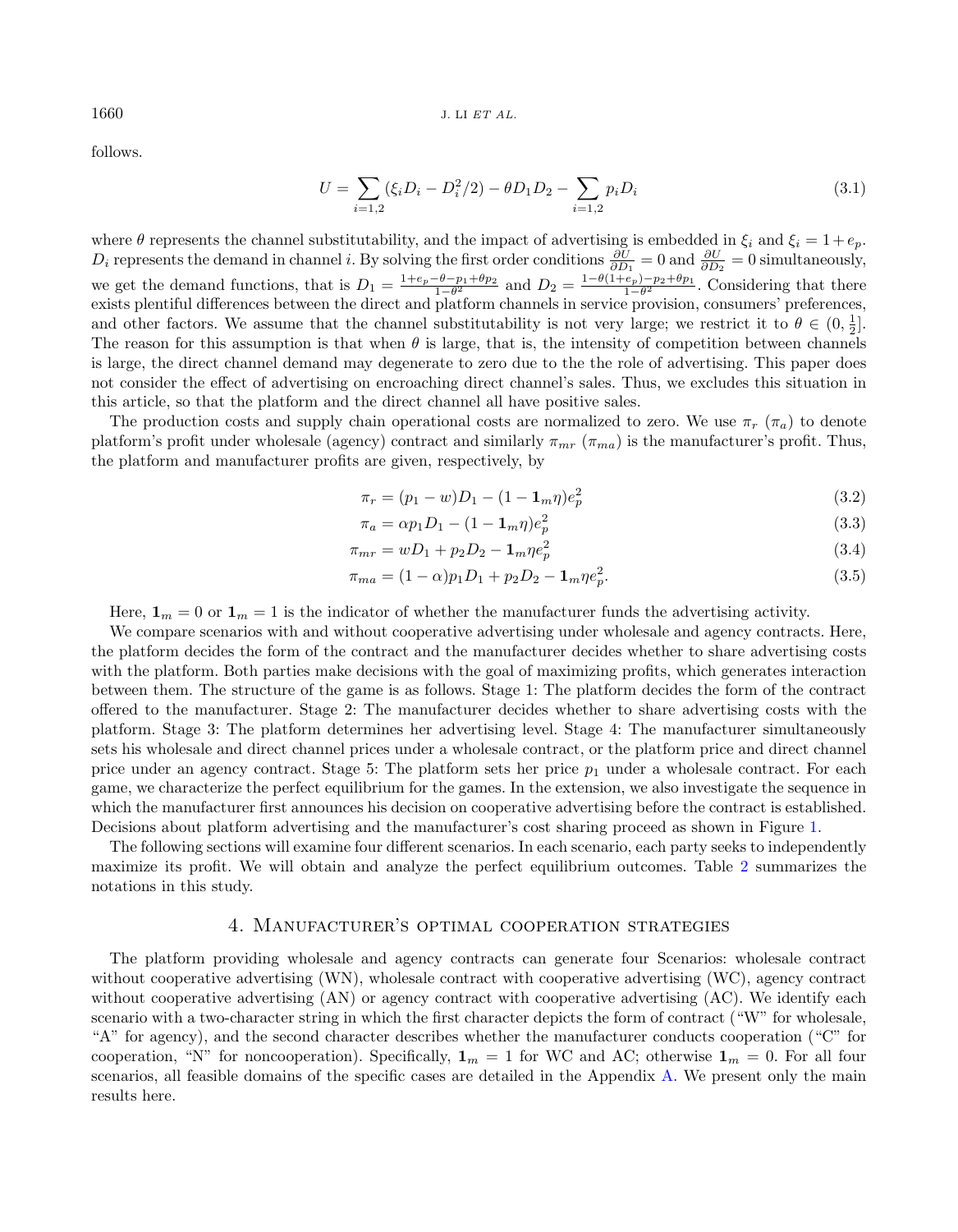<span id="page-6-1"></span><span id="page-6-0"></span>

Figure 1. Time sequence. (a) Under wholesale contract. (b) Under agency contract.

TABLE 2. Model variables and parameters.

| Notation             | Definition                                                          |
|----------------------|---------------------------------------------------------------------|
| i                    | The platform channel $(i = 1)$ or The direct channel $(i = 2)$      |
| $p_i$                | The selling price of channel $i$                                    |
| $D_i$                | The demand of channel i                                             |
| w                    | The wholesale price                                                 |
| $e_p$                | Platform advertising level                                          |
| $e_m$                | Direct channel advertising level                                    |
| H                    | Channel competition intensity                                       |
| $\alpha$             | The manufacturer's revenue-sharing rate under an agency contract    |
| η                    | The manufacturer's cost-sharing rate                                |
| $\pi_a$ , $\pi_{ma}$ | The agent's and manufacturer's profit under an agency contract      |
| $\pi_r$ , $\pi_{mr}$ | The reseller's and manufacturer's profit under a wholesale contract |

Consistent with the extant literature [\[41,](#page-28-23)[42\]](#page-28-22), the platform in the supply chain has greater market power than upstream manufacturer in determining channel contracts. Abhishek *et al.* [\[1\]](#page-27-17) also claimed that: we give e-tailers the power to make this decision because the online platform has a large customer base and a wide reach. This gives them a powerful ability to determine the sales format they want to use. Therefore, in this paper, we assume that the contract type is determined by the platform.

We demonstrate that if the platform provides a wholesale contract, the manufacturer will choose the cooperation strategy if and only if the cost-sharing rate is low, which is very intuitive. Otherwise, noncooperation is the equilibrium. Additionally, when the manufacturer adopts cooperative advertising under a wholesale contract, it is a "win-win" strategy for both parties. If the platform signs an agency contract with the manufacturer, the platform will always prefer Scenario AC once this case is feasible. For the manufacturer, however, the condition is more complicated, depending on the combination of  $\theta$ ,  $\alpha$ , and  $\eta$ . By representing the conclusions graphically, we see that the manufacturer's optimal choice between cooperation and noncooperation changes as the revenuesharing rate increases. When the revenue-sharing rate is relatively high, the manufacturer will not choose to cooperate even if the cost sharing rate is extremely small.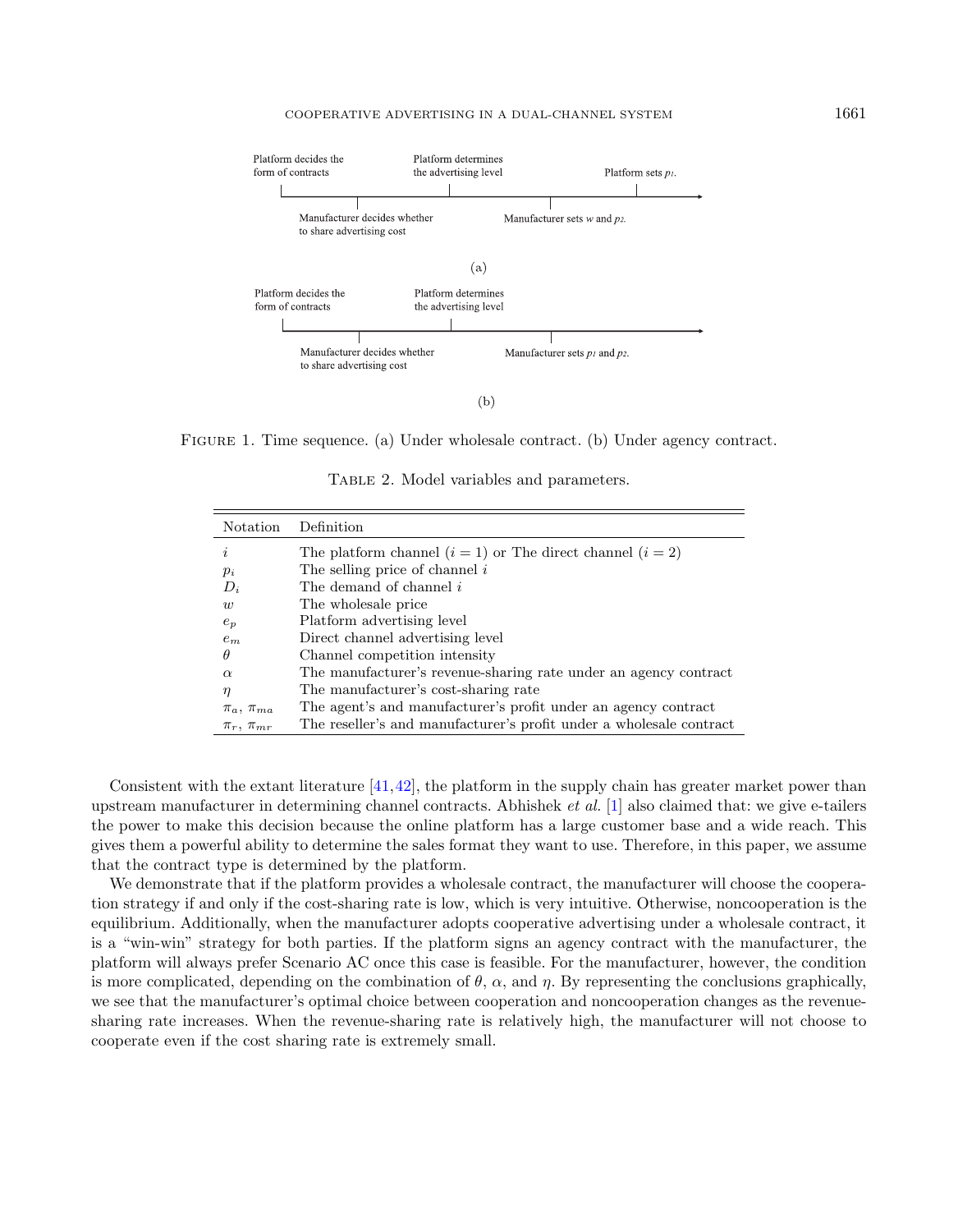|             | Scenario WN                                                                                                          | Scenario WC                                                                                                                                                                                                        |
|-------------|----------------------------------------------------------------------------------------------------------------------|--------------------------------------------------------------------------------------------------------------------------------------------------------------------------------------------------------------------|
| $e_p^*$     | $(1-\theta)(3+\theta)(5+3\theta)$<br>$119 + \theta(66 - \theta(137 + 16\theta(6 + \theta)))$                         | $(1-\theta)(3+\theta)(5+3\theta)$<br>$119-16\eta(3+\theta)^2(1-\theta^2)+\theta(66-\theta(137+16\theta(6+\theta)))$                                                                                                |
| $p_1^*$     | $2(1+\theta)(49-\theta(39+2\theta(12-\theta(2+\theta))))$<br>$119 + \theta(66 - \theta(137 + 16\theta(6 + \theta)))$ | $2(1+\theta)(49-39\theta-24\theta^2+4\theta^3+2\theta^4-2\eta(3+\theta)^2(3-4\theta+\theta^2))$<br>$119-16\eta(3+\theta)^2(1-\theta^2)+\theta(66-\theta(137+16\theta(6+\theta)))$                                  |
| $p_2^*=w^*$ | $3+\theta+\frac{(1-\theta)(3+\theta)(5+3\theta)}{119+\theta(66-\theta(137+16\theta(6+\theta)))}$<br>$6+2\theta$      | $3+\theta-\frac{(1-\theta)(3+\theta)(5+3\theta)}{119-16\eta(3+\theta)^2(1-\theta^2)+\theta(66-\theta(137+16\theta(6+\theta)))}$<br>$6+2\theta$                                                                     |
| $D_1^*$     | $4(1-\theta)(3+\theta)^2$<br>$119 + \theta(66 - \theta(137 + 16\theta(6 + \theta)))$                                 | $4(1-\eta)(1-\theta)(3+\theta)^2$<br>$\frac{119-16\eta(3+\theta)^2(1-\theta^2)+\theta(66-\theta(137+16\theta(6+\theta)))}{2}$                                                                                      |
| $D_2^\ast$  | $(3+\theta)(19-\theta(1+2\theta)(7+2\theta))$<br>$119 + \theta(66 - \theta(137 + 16\theta(6 + \theta)))$             | $(3+\theta)(19-4\eta(1-\theta)(2+\theta)(3+\theta)-\theta(1+2\theta)(7+2\theta))$<br>$\frac{119-16\eta(3+\theta)^2(1-\theta^2)+\theta(66-\theta(137+16\theta(6+\theta)))}{2(16-\theta^2(137+16\theta(6+\theta)))}$ |

<span id="page-7-1"></span>Table 3. Optimal solutions in scenarios WN and WC.

#### 4.1. Manufacturer's cooperation strategies under wholesale contract

We now analyze the scenarios in which the platform provides a wholesale contract. The profit functions of the platform and manufacturer in Scenarios WC and WN are as follows.

In WN, the profit functions of the two parties are:

$$
\pi_{mr} = w \left( \frac{1 + e_p - \theta - p_1 + \theta p_2}{1 - \theta^2} \right) + p_2 \left( \frac{1 - \theta (1 + e_p) - p_2 + \theta p_1}{1 - \theta^2} \right)
$$

$$
\pi_r = (p_1 - w) \left( \frac{1 + e_p - \theta - p_1 + \theta p_2}{1 - \theta^2} \right) - e_p^2.
$$

In WC, the profit functions of the two parties are:

$$
\pi_{mr} = w \left( \frac{1 + e_p - \theta - p_1 + \theta p_2}{1 - \theta^2} \right) + p_2 \left( \frac{1 - \theta (1 + e_p) - p_2 + \theta p_1}{1 - \theta^2} \right) - \eta e_p^2
$$

$$
\pi_r = (p_1 - w) \left( \frac{1 + e_p - \theta - p_1 + \theta p_2}{1 - \theta^2} \right) - (1 - \eta) e_p^2.
$$

By tedious calculations as detailed in the Appendix [A,](#page-17-0) we obtain the main results about the equilibrium wholesale price, retail prices, advertising level, demands, and the feasible domain. These results are summarized in Lemma [4.1.](#page-7-0) Because the equilibrium profit results are very complicated, we also put their derivation in the Appendix [A.](#page-17-0) It is noted that, when calculating the feasible domains of WC and WN, we use the constraint that the wholesale price must not be higher than the direct channel price, which is also required in Chiang [\[11\]](#page-27-3). By calculation, we find that the wholesale price is equal to the direct channel's price at equilibrium in both cases WN and WC.

<span id="page-7-0"></span>**Lemma 4.1.** In case WC, the equilibrium solutions' feasible domain is  $0 < \eta \leq$  $\frac{1}{64} \left( \frac{1513 + 1269\theta - 1445\theta^2 - 1721\theta^3 - 576\theta^4 - 64\theta^5}{(3+\theta)^3(1-\theta^2)} \right.$  $\frac{(445\theta^2-1721\theta^3-576\theta^4-64\theta^5)}{(3+\theta)^3(1-\theta^2)} -\sqrt{\frac{(5+3\theta)^2(3001+2533\theta-2869\theta^2-3433\theta^3-1152\theta^4-128\theta^5)}{(1-\theta)(1+\theta)^2(3+\theta)^6}}$  $\frac{33\theta-2869\theta^2-3433\theta^9-1152\theta^4-128\theta^9}{(1-\theta)(1+\theta)^2(3+\theta)^6}$ . While case WN is always feasible. The equilibriums are shown in Table [3.](#page-7-1)

Clearly, the common feasible domain of WN and WC is the domain of case WC. Table [2](#page-6-1) gives the equilibrium advertising level, prices, and demand. In case WC, both the retail prices and wholesale price increase with the cost-sharing rate. Given that  $0 < \theta \le \frac{1}{2}$ , we find that  $\frac{\partial p_1^*}{\partial \eta} = \frac{4(1-\theta)^2(1+\theta)(3+\theta)^2(5+3\theta)}{(119-16\eta(3+\theta)^2(1-\theta^2)+\theta(66-\theta(137-16\theta))}$  $\frac{4(1-\theta) (1+\theta) (3+\theta) (3+3\theta) (7+3\theta)}{(119-16\eta(3+\theta)^2(1-\theta^2)+\theta(66-\theta(137-16\theta(6+\theta))))^2} >$  $\frac{\partial w^*}{\partial \eta}$  =  $\frac{8(1-\theta)^2(1+\theta)(3+\theta)^2(5+3\theta)}{(119-16\eta(3+\theta)^2(1-\theta^2)+\theta(66-\theta(137-1)))}$  $\frac{8(1-\theta)}{(119-16\eta(3+\theta)^2(1-\theta^2)+\theta(66-\theta(137-16\theta(6+\theta))))^2}$ . This result shows that the retail price increases more quickly than the wholesale price as  $\eta$  increases, that is, the double marginalization is worsened as the cost-sharing rate grows. Define  $U = \frac{\partial p_1^*}{\partial \eta} - \frac{\partial w^*}{\partial \eta}$ . We know that U decreases with  $\theta \in (0, 0.174]$  when  $0 < \eta < \frac{433 - 1637\theta - 4326\theta^2 - 3130\theta^3 - 523\theta^4 + 607\theta^5 + 336\theta^6 + 48\theta^7}{16(3 - 2\theta - \theta^2)^2(7 + 13\theta + 9\theta^2 + 3\theta^3)}$  $\frac{14326\theta^2 - 3130\theta^3 - 523\theta^3 + 607\theta^9 + 336\theta^9 + 48\theta^7}{16(3-2\theta-\theta^2)^2(7+13\theta+9\theta^2+3\theta^3)}$ ; thus, the double marginalization is reduced as the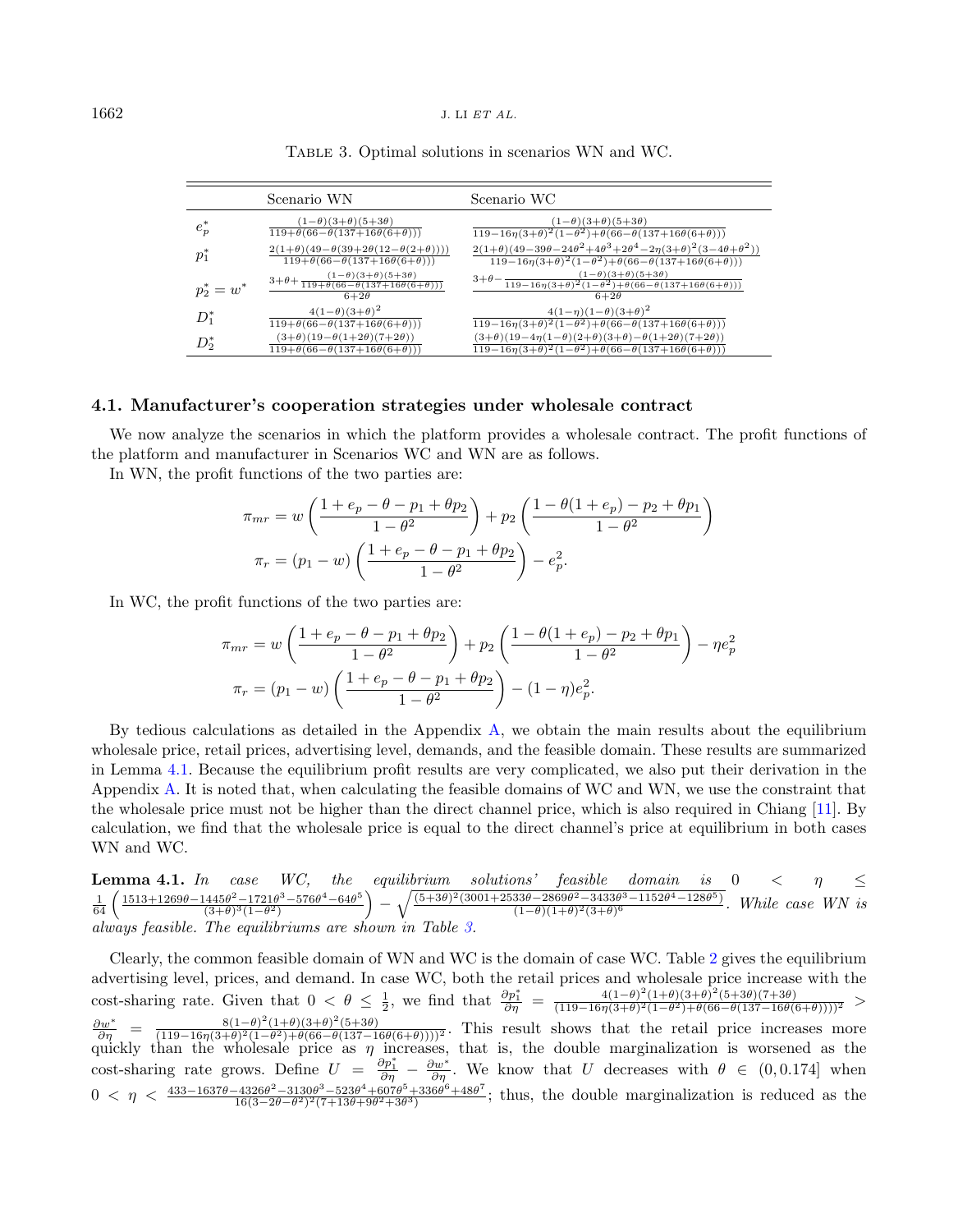| Advertising level                      | $e_p^*(WC) > e_p^*(WN)$                        |
|----------------------------------------|------------------------------------------------|
| Wholesale price (direct channel price) | $w^*(WC) > w^*(WN)(p_2^*(WC) > p_2^*(WN))$     |
| Retail prices                          | $p_1^*(WC) > p_1^*(WN)$                        |
| Demand                                 | $D_1^*(WC) > D_1^*(WN), D_2^*(WC) < D_2^*(WN)$ |
| Net surplus                            | $p_1^* - w^*$ (WC) > $p_1^* - w^*$ (WN)        |

<span id="page-8-0"></span>Table 4. Comparison of variables under wholesale contract.

<span id="page-8-2"></span>

Figure 2. Manufacturer's cooperation strategies under wholesale contract.

horizontal competition intensifies when competition intensity and cost-sharing rate are relatively low. Otherwise, the double marginalization worsens.

In case WN, we have that  $\left|\frac{\partial p_1^*}{\partial \theta}\right| = \frac{4(1022 + \theta(784 - \theta(2092 + \theta(2636 - \theta(225 + \theta(1566 + \theta(859 + 16\theta(12 + \theta))))))))}{(119 + \theta(66 - \theta(137 + 16\theta(6 + \theta)))))^2} > \left|\frac{\partial w^*}{\partial \theta}\right|$  $\frac{4(71-\theta(2+\theta)(41+4\theta(10-3\theta(2+\theta))))}{(119+\theta(66-\theta(137+16\theta(6+\theta))))^2}$ , which reveals that the double marginalization is worsened as the channel competition intensifies. By comparing the equilibrium results between the two cases in their common feasible region, we obtain the major relationships shown in Table [4.](#page-8-0)

Table [4](#page-8-0) shows that under the wholesale contract,  $e_p$ ,  $p_1$ ,  $p_2$ ,  $w$ ,  $D_1$ , and  $p_1 - w$  are all larger in WC than in WN, whereas  $D_2$  is smaller. This phenomenon echoes the conventional wisdom that cooperation can increase the advertising level, further increase the total demand, and push up both prices. For the platform, we can easily find that both the price  $p_1$  and demand  $D_1$  are bigger in WC. The combination of increased price and demand undoubtedly lead to higher profit. Nevertheless, the case is somewhat complicated for the manufacturer. In the following, we will summarize the optimal choices for the two parties. Note that all our conclusions are based on the common feasible region of WN and WC.

<span id="page-8-1"></span>Theorem 4.2. Under a wholesale contract, cooperative advertising is the platform's optimal choice. For the manufacturer, cooperative advertising is the optimal choice only when the cost-sharing rate is low; otherwise, noncooperation is the equilibrium strategy. The specific interval in which cooperation dominates is  $0 < \eta \leq \eta_1$ . (The concrete value of  $\eta_1$  can be found in the Appendix [A\)](#page-17-0).

Theorem [4.2](#page-8-1) shows that cooperation is the dominant equilibrium strategy for the platform under a wholesale contract, which can be verified by the above analysis. Figure [2](#page-8-2) further illustrates Theorem [4.2.](#page-8-1) For the manufacturer, when the cost-sharing rate is low, cooperation incurs an extra cost, which pushes up wholesale prices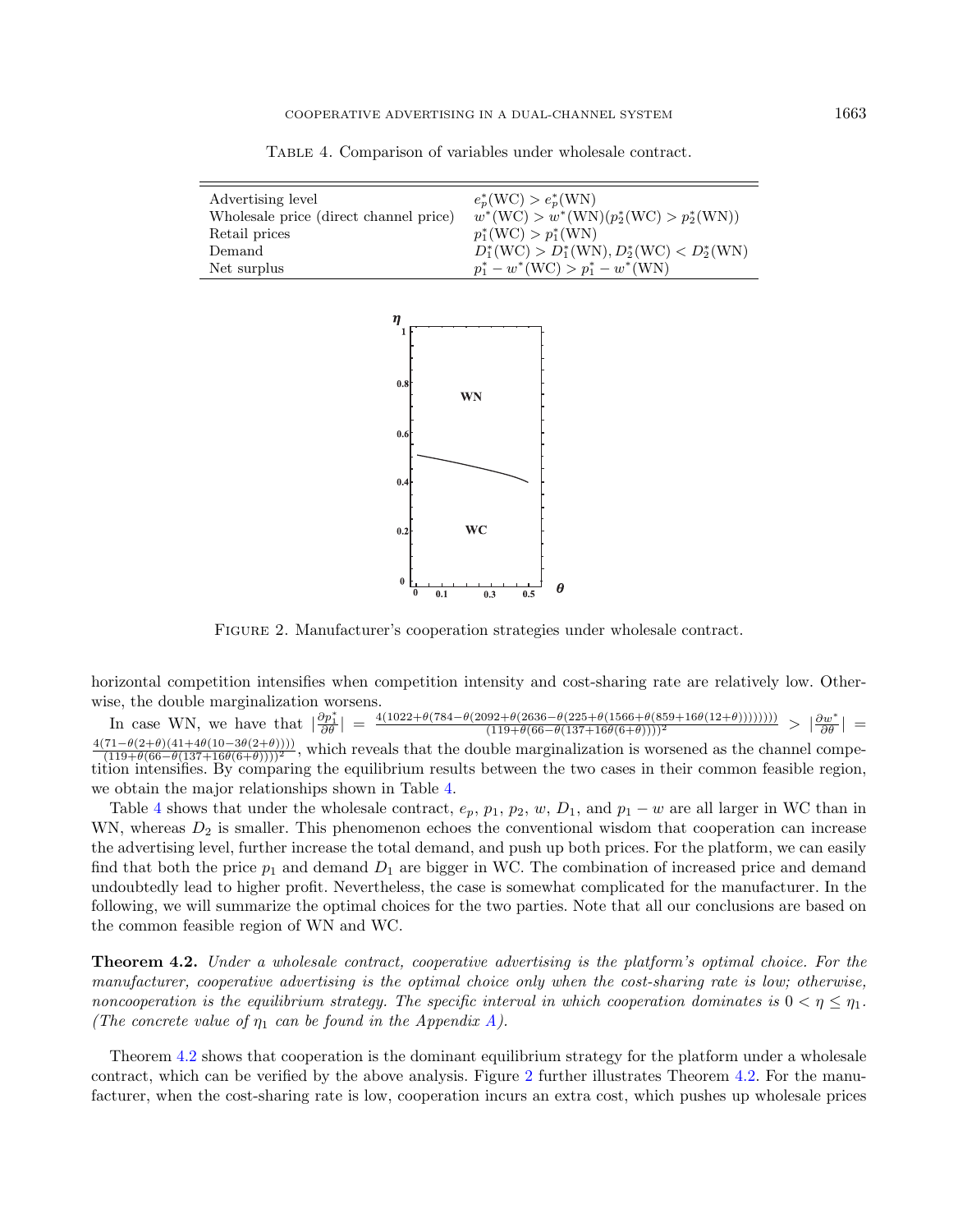| Scenario AN                                                                                                                                                                                                       | Scenario AC                                                                                                                                                                                                                       |
|-------------------------------------------------------------------------------------------------------------------------------------------------------------------------------------------------------------------|-----------------------------------------------------------------------------------------------------------------------------------------------------------------------------------------------------------------------------------|
| $\alpha(8-4\theta-\tilde\alpha(2(2-\theta)\theta^2+\alpha(8-\theta(4+\theta(4-\theta))))))$                                                                                                                       | $\alpha(4(2-\theta)-\tilde{\alpha}(2(2-\theta)\theta^2+\alpha(8-\theta(4+(4-\theta)\theta))))$                                                                                                                                    |
| $\frac{16\bar{\alpha}^2 + 6\bar{\alpha}\alpha\theta - 4(4-\alpha)\tilde{\alpha}\bar{\alpha}\theta^2 - \tilde{\alpha}\alpha(3-2\alpha)\theta^3 + 2\tilde{\alpha}^3\theta^4}{16\bar{\alpha}^2 + 2\alpha^4\theta^4}$ | $2R_\odot$<br>$16\bar{\alpha}^2\bar{\eta}+2\alpha\theta\bar{\alpha}(3-4\eta)-4\theta^2(4-\alpha)\tilde{\alpha}\bar{\alpha}\bar{\eta}+\alpha\theta^3\tilde{\alpha}(3-2\alpha\bar{\eta}-4\eta)+2\theta^4\tilde{\alpha}^3\bar{\eta}$ |
|                                                                                                                                                                                                                   | 2R<br>$\bar{\alpha}\left(2-\tilde{\alpha}\theta^2-\alpha\theta\left(1+\frac{\alpha(4(2-\theta)-\tilde{\alpha(2(2-\theta)}\theta^2+\alpha(8-\theta(4-(4-\theta)\theta))))}{2}\right.\right)$                                       |
| ${\bar\alpha(4(4-\alpha){\bar\alpha}-8{\bar\alpha}\alpha\theta-(4-3\alpha)(8-5\alpha)\theta^2}+2{\tilde\alpha}^2\alpha\theta^3+2{\tilde\alpha}^3\theta^4)$<br>2S                                                  | $4\bar{\alpha}-\tilde{\alpha}^2\bar{\theta}^2$                                                                                                                                                                                    |
| $\frac{8\bar{\alpha}^2-\bar{\alpha}(8-5\alpha)\theta-2\tilde{\alpha}^2\bar{\alpha}\theta^2+\tilde{\alpha}^3\theta^3}{6\bar{\alpha}^2+\tilde{\alpha}^3\theta^3}$<br>$D_1^*$                                        | $\frac{8\bar{\alpha}^2\bar{\eta}-\bar{\alpha}(8-5\alpha-4\tilde{\alpha}\eta)\theta-2\tilde{\alpha}^2\bar{\alpha}\bar{\eta}\theta^2+\tilde{\alpha}^3\bar{\eta}\theta^3}{}$                                                         |
| $\bar{\alpha}(4(4-\alpha) \bar{\alpha} - 8 \tilde{\alpha} \bar{\alpha} \theta - \tilde{\alpha} (8-5\alpha) \theta^2 + 2 \tilde{\alpha}^3 \theta^3)$<br>$D_2^*$<br>2S                                              | $\bar{\alpha}(4\bar{\alpha}(4-\alpha-4\eta)-8\bar{\alpha}\bar{\bar{\alpha}}\bar{\eta}\theta-\tilde{\alpha}(8-5\alpha-4\tilde{\alpha}\eta)\theta^2+2\tilde{\alpha}^3\bar{\eta}\theta^3)$<br>2R                                     |

<span id="page-9-0"></span>Table 5. Optimal solutions in scenarios AN and AC.

 $S = 4(4-\alpha)(1-\alpha)^2 + (2-\alpha)^4\theta^4 - 2(2-\alpha)(1-\alpha)(8-5\alpha)\theta^2$ ,  $R = 4(1-\alpha)^2(4-\alpha-4\eta) - 2(2-\alpha)(1-\alpha)(8-5\alpha-1)$  $4(2-\alpha)\eta)\theta^2 + (2-\alpha)^4(1-\eta)\theta^4, \, \bar{\alpha} = 1-\alpha, \, \bar{\eta} = 1-\eta, \, \tilde{\alpha} = 2-\alpha.$ 

and, consequently, retail prices. In other words, if a wholesale price contract is chosen, the manufacturer can use higher wholesale price to extort the profit generated by advertising. As such, under a wholesale price the manufacturer has more incentive to implement cooperative advertising. Even so, if the cost-sharing rate is high, the manufacturer would not choose to cooperative due to the higher advertising cost. Overall, in this condition, cooperative advertising yields more profits for the manufacturer. This conclusion is intuitive.

#### 4.2. Manufacturer's cooperation strategies under agency contract

The agency contract has a significant difference from the wholesale contract in pricing power. That is to say, different from the wholesale contract, the manufacturer yields the pricing power and assigns a fraction of revenue to the platform under an agency contract. Therefore, there is no double marginalization under this type of contract.

In this part, we analyze the scenario in which the platform provides an agency contract. The profit functions of the platform and manufacturer in Scenarios AC and AN are respectively given by

In AN, the profit functions of the two parties are:

$$
\pi_{mr} = (1 - \alpha)p_1 \left( \frac{1 + e_p - \theta - p_1 + \theta p_2}{1 - \theta^2} \right) + p_2 \left( \frac{1 - \theta(1 + e_p) - p_2 + \theta p_1}{1 - \theta^2} \right)
$$

$$
\pi_a = \alpha p_1 \left( \frac{1 + e_p - \theta - p_1 + \theta p_2}{1 - \theta^2} \right) - e_p^2.
$$

In AC, the profit functions of the two parties are:

$$
\pi_{mr} = (1 - \alpha)p_1 \left( \frac{1 + e_p - \theta - p_1 + \theta p_2}{1 - \theta^2} \right) + p_2 \left( \frac{1 - \theta(1 + e_p) - p_2 + \theta p_1}{1 - \theta^2} \right) - \eta e_p^2
$$

$$
\pi_a = \alpha p_1 \left( \frac{1 + e_p - \theta - p_1 + \theta p_2}{1 - \theta^2} \right) - (1 - \eta)e_p^2.
$$

<span id="page-9-2"></span>**Lemma 4.3.** In case AC, the equilibrium solutions' feasible domain is  $0 < \eta \leq$  $\frac{1}{8}\left(\frac{Z}{(2-3\alpha+\alpha^2)(1-\theta)(4-4\alpha-4\theta^2+4\alpha\theta^2-\alpha^2\theta^2)^3}-\sqrt{\frac{Y}{(2-3\alpha+\alpha^2)^2(1-\theta)^2(4-4\alpha-4\theta^2+4\alpha\theta^2-\alpha^2\theta^2)^6}}\right)$ . While case AN is always feasible. The equilibriums are shown in Table [5.](#page-9-0) (The concrete values of  $Z$  and  $Y$  are shown in the Appendix [A\)](#page-17-0).

<span id="page-9-1"></span>As we did in the WC and WN cases, by comparing the equilibrium results between the AN and AC cases in their common feasible region, we find the major relationships, which are shown in Table [6.](#page-10-1) Table [6](#page-10-1) shows that under an agency contract,  $e_p$ ,  $p_1$ , and  $D_1$  are all larger in AC, whereas  $p_2$  and  $D_2$  are smaller.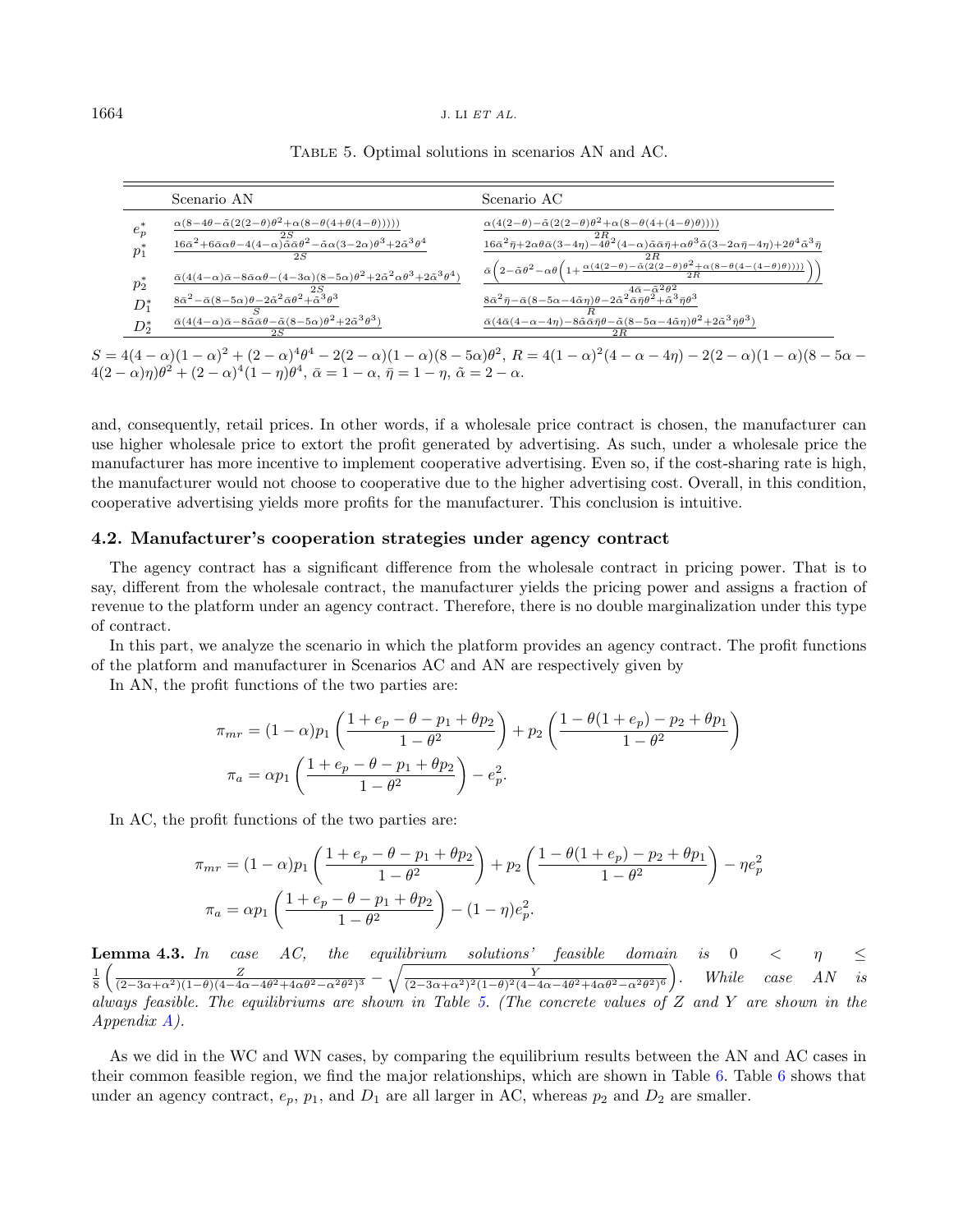| Advertising level    | $e_p^*(AC) > e_p^*(AN)$                        |
|----------------------|------------------------------------------------|
| Direct channel price | $p_2^*(\text{AC}) < p_2^*(\text{AN})$          |
| Retail prices        | $p_1^*(AC) > p_1^*(AN)$                        |
| Demand               | $D_1^*(AC) > D_1^*(AN), D_2^*(AC) < D_2^*(AN)$ |
|                      |                                                |

<span id="page-10-1"></span>Table 6. Comparison of variables under agency contract.

<span id="page-10-2"></span>

Figure 3. Comparison of the manufacturer's profit in AC and AN.

**Theorem 4.4.** Under an agency contract, the platform always prefers scenario AC if AC is feasible, while the manufacturer will choose between cooperation and noncooperation as the revenue-sharing rate increases. The specific intervals of cooperation are:  $0 < \alpha \le \alpha_0$  and  $0 < \eta < \eta_0$ . Otherwise, the manufacturer will not choose to cooperate. (The concrete values of  $\alpha_0$  and  $\eta_0$  can be found in the Appendix [A\)](#page-17-0).

Due to the complexity of the form of  $\alpha_0$ ,  $\eta_0$  and to express the condition more clearly, we represent this conclusion graphically. Here, we fix  $\theta$  at 0.1. Figure [3](#page-10-2) vividly exhibits Theorem [4.4.](#page-9-1)

As indicated in Figure [3,](#page-10-2) we find that the manufacturer will choose between cooperation and noncooperation as the revenue-sharing rate increases. At first, when the revenue-sharing rate is low, the manufacturer will agree to cooperate only when the cost-sharing rate is not very high, which is intuitive. As the revenue-sharing rate increases, a region emerges where the manufacturer will choose noncooperation even if the cost-sharing rate is infinitely low. This is because the platform will extort more profit generated by advertising. The disadvantage of a higher revenue-sharing rate overshadowing the benefit of higher demand. Most of the revenue from advertising is transferred to the platform, and this, combined with the reduced demand for the direct channel, means cooperation is not an optimal strategy for the manufacturer.

# 5. Platform's optimal distribution contract

<span id="page-10-0"></span>To concentrate on the impact of cost-sharing rate  $(\eta)$  and the revenue-sharing rate  $(\alpha)$  on the platform preferences, we fix  $\theta$  at various values and repeat our main text analysis of the four cases. This technique is similar to that of Yang *et al.* [\[51\]](#page-28-10). Here, we fix  $\theta = 0.1, 0.5$  in our analyses. The two values of  $\theta$  can comprehensively explain the equilibrium choices of the platform and how the equilibrium varies with competition intensity. In this section, we will combine Figures [2](#page-8-2) and [3](#page-10-2) to compare the profit of the platform under the agency and the wholesale contract in the intersection area. We put the specific comparison process in the Appendix [A.](#page-17-0) Due to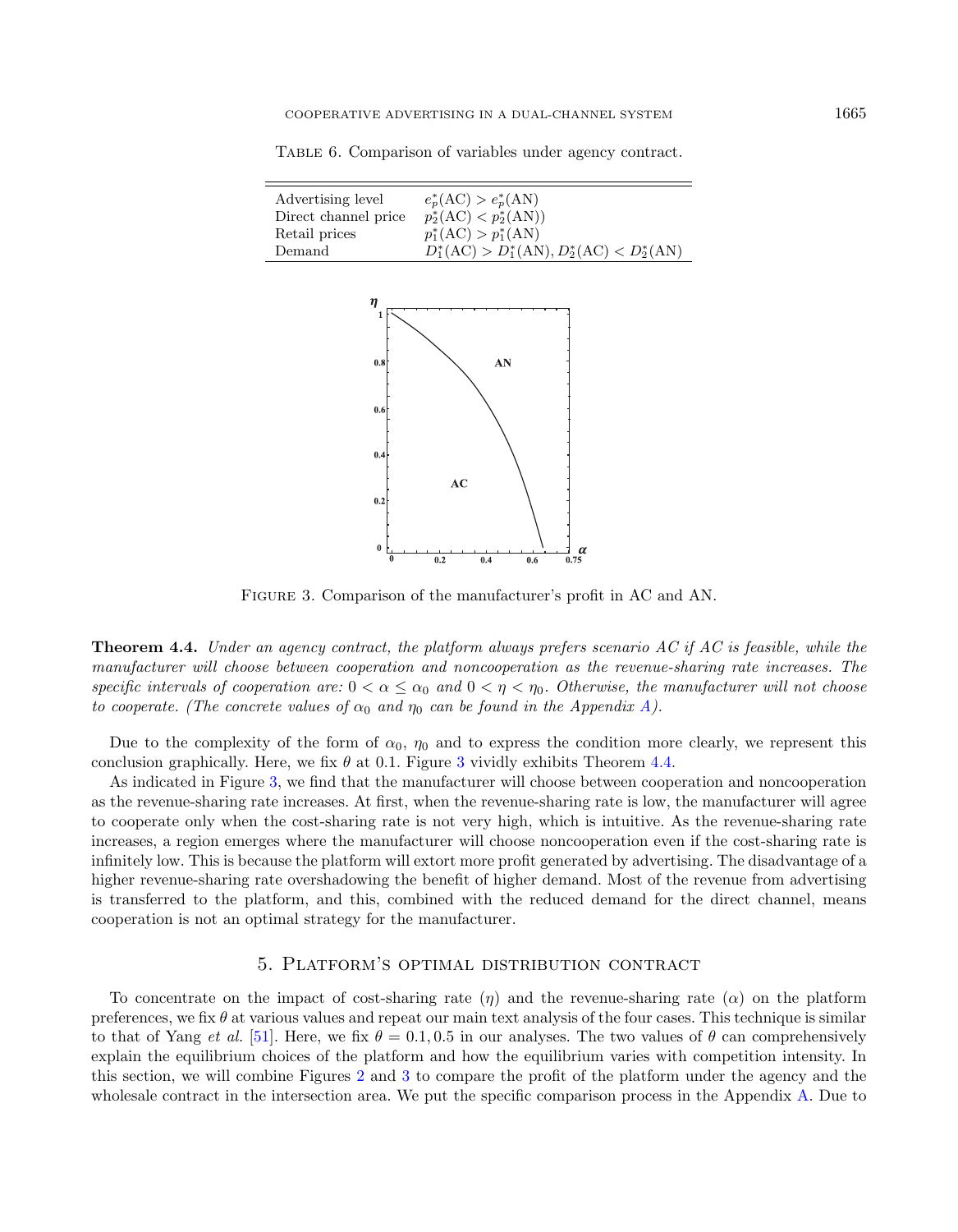<span id="page-11-0"></span>

FIGURE 4. Platform's optimal distribution contract when  $\theta$  is set. (a)  $\theta = 0.1$ . (b)  $\theta = 0.1$ . (c)  $\theta = 0.5$ . (d)  $\theta = 0.5$ .

the computational complexity, we resort to a graphical solution via contour plotting, as illustrated in Figure [4.](#page-11-0) As before, we use "A" and "W" to denote the agency and wholesale contract, respectively.

<span id="page-11-1"></span>**Theorem 5.1.** As illustrated in Figure [4,](#page-11-0) the following hold.

- (1) When the channel competition intensity is small, the platform will offer a wholesale contract if and only if the revenue-sharing rate is low; otherwise, an agency contract is provided.
- (2) When the channel competition intensity is large ( $\theta$  is close to the maximum  $\frac{1}{2}$ ), the platform will offer a wholes ale contract when the revenue-sharing rate is either low (near zero) or high (near  $\frac{3}{4}$ ).
- (3) Assume that the channel competition intensity neither small nor large, and that it is increasing. In this case, when the revenue-sharing rate high, the platform is more inclined to wholesale contracts, and when the revenue-sharing rate is low, the platform is more inclined to agency contracts.

Theorem [5.1](#page-11-1) and Figure [4](#page-11-0) indicate that the platform's optimal contract selection is mainly influenced by the channel competition intensity and revenue-sharing rate.

Comparing Figures [4b](#page-11-0) and [4d](#page-11-0), we find that the possibility that the platform offers an agency contract is declining. Namely, with the channel competition intensity increasing, when the revenue-sharing rate is relatively high, the platform is more inclined to wholesale contracts; when the revenue-sharing rate is relatively low, the platform is more inclined to the agency contract.

First, we pay attention to the condition where the market competition intensity is relatively strong. In this condition, the platform will provide an agency contract only when the revenue-sharing rate  $(\alpha)$  in the intermediate range. On the contrary, when  $\alpha$  is either high or low, a wholesale contract will be provided. When the revenue sharing rate is relatively low, it is very intuitive why the platform is reluctant to adopt agency contracts even if the manufacturer is willing to share the advertising cost. This is due to the trade-off between the revenue-sharing rate and the cost-sharing rate. Recall that the manufacturer is willing to share advertising costs only when the cost-sharing rate is very low. Therefore, the platform's revenue from advertising costs is much lower than the revenue lost due to the lower revenue-sharing rate, which leads to the platform is reluctant to provide agency contracts. Additionally, when the revenue-sharing rate is relatively high, as indicated in Theorem [4.4](#page-9-1) and Figure [3,](#page-10-2) under the agency contract, the manufacturer intends to choose not to share the advertising cost due to the platform will extort more profit generated by advertising. Therefore, when the revenue-sharing rate is high in this case, the platform should compare her profits in Scenarios AN and WC. In this situation, the benefit from high revenue-sharing rate is lower than the profit from cost sharing, so the platform will choose a wholesale contract. Recollect that the pricing power is completely controlled by the manufacturer under an agency contract. Thus, when the market is very competitive, the manufacturer will set the price of the platform high to attract more consumers to buy through the direct channel.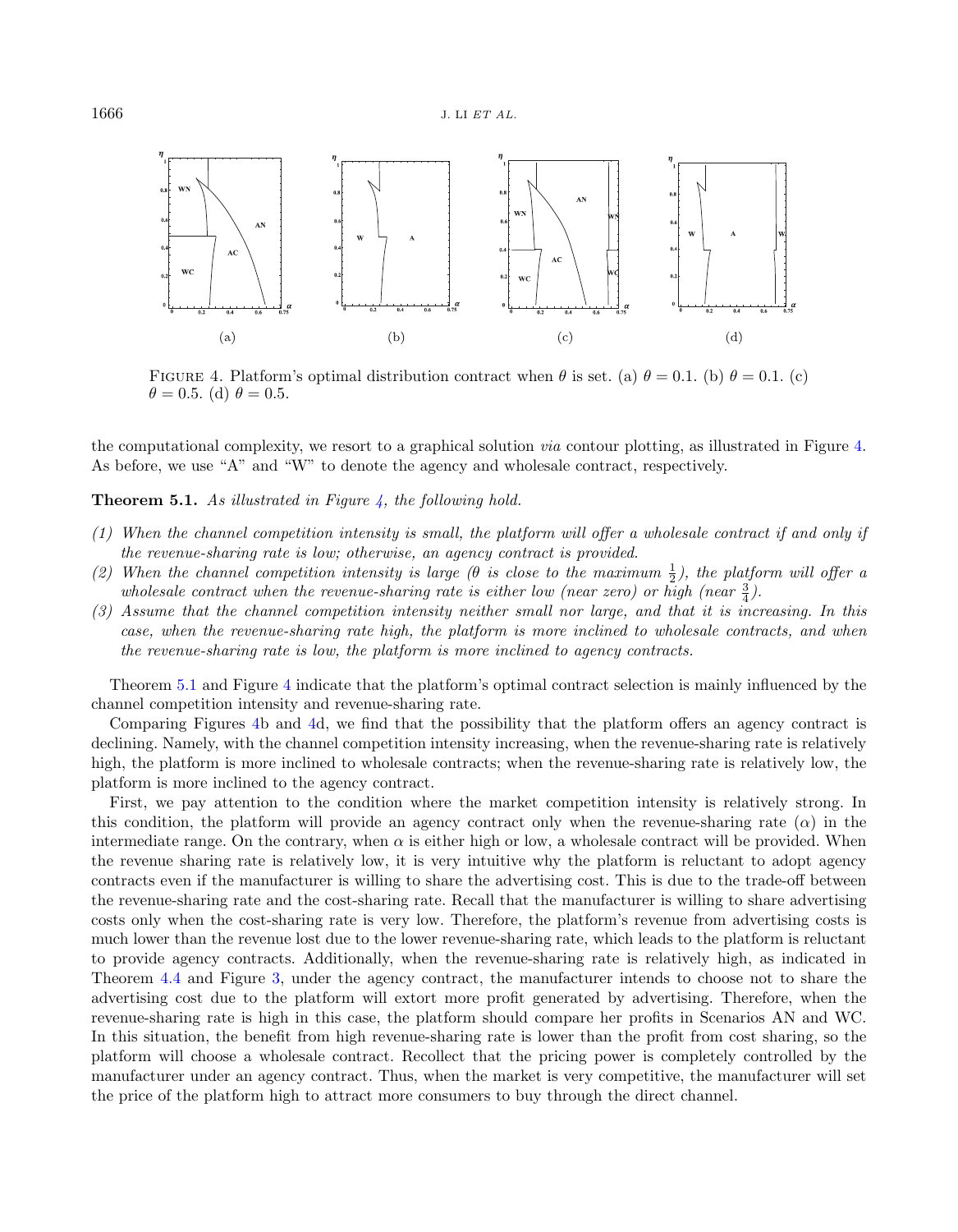<span id="page-12-1"></span>

FIGURE 5. Manufacturer's optimal cooperation strategy. (a)  $\theta = 0.1$ . (b)  $\theta = 0.5$ .

Next we analyze the situation when the market competition intensity is relatively small. Unlike when the market competition intensity is relatively large, when the revenue-sharing rate is relatively high, a counterintuitive phenomenon occurs: the platform will definitely choose an agency contract in this situation. When competition is weakened, even if the platform's revenue-sharing rate is high, the manufacturer will not significantly increase the price of the agent platform. At this time, for the agent platform, even if the manufacturer does not share the advertising costs, the agent contract is also beneficial.

Another interesting phenomenon is that as the revenue-sharing rate increases, the platform's profit does not always increase. If we do not consider the cooperative advertising strategy of the manufacturer, for the platform, it must be that the higher the revenue-sharing rate, the more inclined the platform is to agency contracts. However, when we consider the interaction between the platform's contract choice and the manufacturer's cooperative advertising decisions, the willingness to choose agency contracts is not simply enhanced with the increase in the revenue-sharing rate. This also illustrates the interaction between contract selection and cooperative advertising from another perspective.

# 6. Extension

# <span id="page-12-0"></span>6.1. Manufacturer determines whether to cooperate first

In this subsection, we consider that in reality there may be situations where the manufacturer decides the strategy of cooperative advertising first and then the platform decides the appropriate contract. The rest of the order below is the same as above. As we did in the base model, we first focus on the choice of the manufacturer. In the following, we first characterize the optimal cooperation decisions of the manufacturer and then derives the platform's optimal contract.

#### 6.1.1. Manufacturer's optimal cooperation strategy

Again, we resort to a graphical solution via contour plotting, as illustrated in Figure [5.](#page-12-1) We use "C" and "W" to denote the manufacturer's decisions regarding cooperation or noncooperation.

Theorem 6.1. As illustrated in Figure [5,](#page-12-1) the following hold.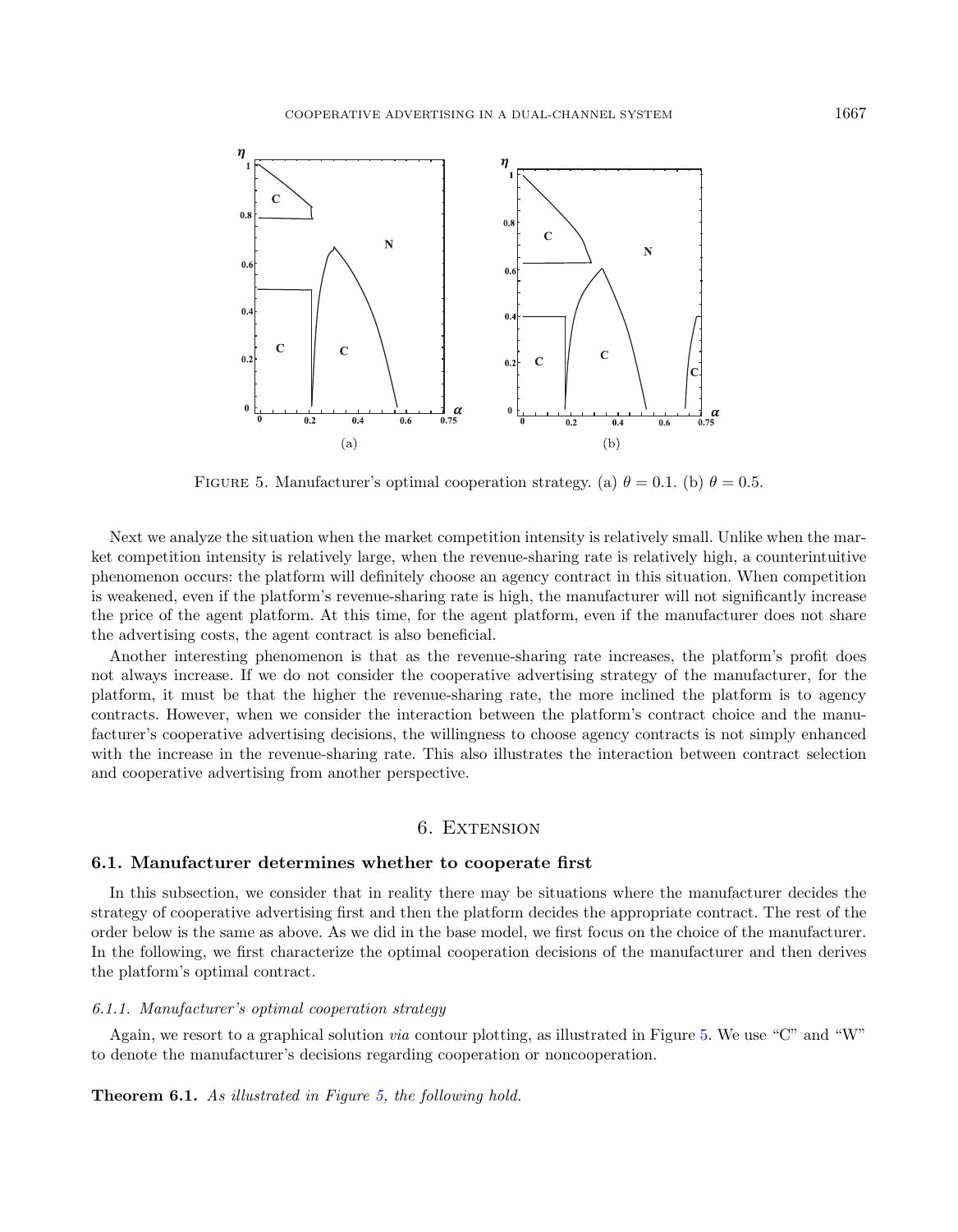<span id="page-13-0"></span>

FIGURE 6. Platform's optimal distribution contract. (a)  $\theta = 0.1$ . (b)  $\theta = 0.1$ . (c)  $\theta = 0.5$ . (d)  $\theta = 0.5.$ 

The manufacturer will adopt cooperation strategy when the revenue-sharing rate is low and the cost-sharing rate is either high or low. Moreover, when the channel competition intensity is large, the manufacturer will also choose to cooperate when the revenue-sharing rate is high and the cost-sharing rate is low.

Consistent with the above analysis, under a wholesale contract, the manufacturer will choose to cooperate if and only if the cost-sharing rate is low. We find that, when the cost-sharing rate is high, the manufacturer will choose cooperation only when the revenue-sharing rate is low. And this condition is under an agency contract. This region does not appear in the previous action sequence, which makes it interesting. We will explain this phenomenon in the following part.

#### 6.1.2. Platform's optimal distribution contract

Finally, we pay attention to the platform's choices, given the manufacturer's cooperation strategy. As above, we resort to a graphical solution via contour plotting, as illustrated in Figure [6.](#page-13-0)

**Theorem 6.2.** As illustrated in Figure [6,](#page-13-0) the following hold.

- (1) When the market competition intensity is large, the platform will provide an agency contract when (1) the revenue-sharing rate is intermediate; (2) the revenue-sharing rate is low and the cost-sharing rate is high. Otherwise, a wholesale contract will be provided.
- (2) When the market competition intensity is small, the platform will provide an agency contract when (1) the revenue-sharing rate is high; (2) the revenue-sharing rate is low and the cost-sharing rate is high. Otherwise, a wholesale contract will be provided.

Comparing the results of Figures [4](#page-11-0) and [6,](#page-13-0) we see that there are similarities and differences in the final equilibriums between the two sequences.

The main similarity is that the trend of platform selection of wholesale contract is consistent with the previous sequence: when the competition intensity is small, wholesale contract is selected only when the revenue-sharing rate is low; when the competition intensity is large, the wholesale contract is chosen when either the revenuesharing rate is high or low.

The main difference is that when cost-sharing rate is high and the revenue-sharing rate is low, if the platform moves first, she will elect a wholesale contract and the final equilibrium is WN, whereas, if the manufacturer moves first, he will elect cooperation and the final equilibrium is AC. This is the famous theory of "first-mover advantage" in game theory.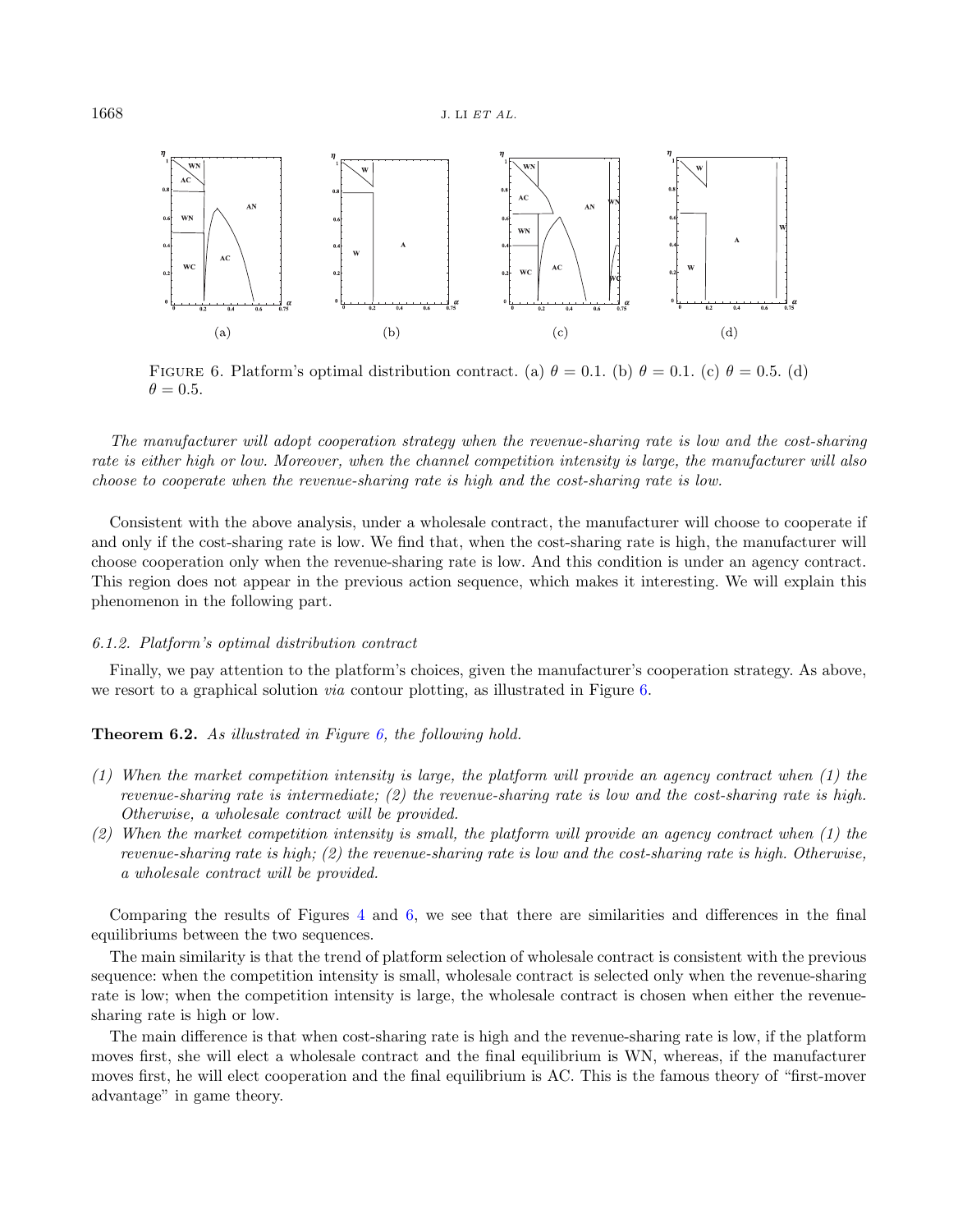<span id="page-14-0"></span>

FIGURE 7. Platform's optimal distribution contract. (a)  $\theta = 0.1$ . (b)  $\theta = 0.1$ . (c)  $\theta = 0.5$ . (d)  $\theta = 0.5.$ 

#### <span id="page-14-1"></span>6.2. Manufacturer advertises on the direct channel

This subsection examines the prospect of the manufacturer considering co-advertising on platforms as well as his own direct channel, doing so to explore the impact of direct channel advertising strategy on the final equilibrium results. In this subsection, we assume the manufacturer advertises first before the platform's advertising. Extending the base model, we assume the direct channel's advertising level is  $e_m$ . Therefore, with the impact of the advertising, the new demands of the two channels become  $\alpha_1 = A_1(1 + e_p) = 1 + e_p$  and  $\alpha_2 = A_2(1 + e_m) = 1 + e_m.$ 

For brevity, we assume the advertising cost coefficient of the manufacturer and the platform is the same. Therefore, the function representing the cost of advertising are  $C(e_p) = e_p^2$  and  $C(e_m) = e_m^2$ . Thus, the platform and manufacturer profits are given, respectively, by

$$
\pi_r = (p_1 - w)D_1 - (1 - \mathbf{1}_m \eta)e_p^2 \tag{6.1}
$$

$$
\pi_a = \alpha p_1 D_1 - (1 - \mathbf{1}_m \eta) e_p^2 \tag{6.2}
$$

$$
\pi_{mr} = wD_1 + p_2D_2 - \mathbf{1}_m\eta e_p^2 - e_m^2 \tag{6.3}
$$

$$
\pi_{ma} = (1 - \alpha)p_1D_1 + p_2D_2 - \mathbf{1}_m\eta e_p^2 - e_m^2. \tag{6.4}
$$

The calculation process, which follows that of Section [5,](#page-10-0) is omitted here for brevity. There is a clear difference of the direct channel's advertising, which shows that when the manufacturer advertises on the direct channel, he can effectively coordinate the effect of the platform's advertising by designing his own advertising level on the direct channel. As such, we further fix  $\theta = 0.1, 0.5$  in our analysis.

#### 6.2.1. Platform takes first action

We first focus on the sequence that the platform first determines the contract, and subsequently, the manufacturer announces whether to cooperate. Figure [7](#page-14-0) depicts the platform's optimal distribution contract.

Theorem 6.3. When the manufacturer advertises on the direct channel and the platform declares the contract type first, the variation trends of platform's contract choice with the revenue-sharing rate and competition intensity are consistent with the case when there is no direct advertising.

Clearly, the base model's results are still valid, which indicates the robustness of our main results. By comparing Figures [4](#page-11-0) and [7,](#page-14-0) as the channel competition intensity increases, the possibility of the platform providing an agency contract becomes less and less. This is because the direct channel's advertising can soften the double marginalization that occurs under a wholesale contract. Therefore, as competition intensifies, compared with the case of no direct channel advertising, the wholesale contract becomes more attractive.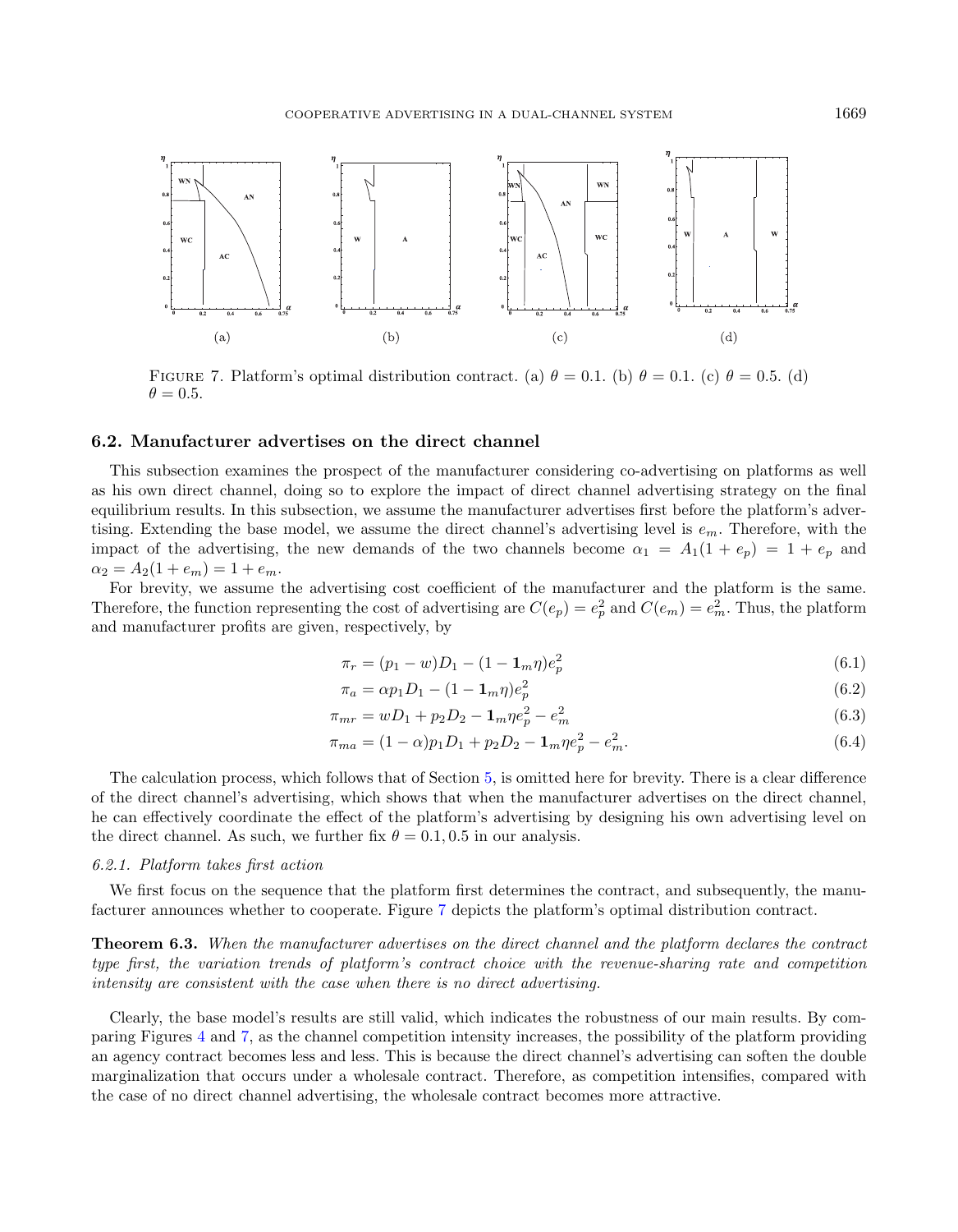<span id="page-15-0"></span>

FIGURE 8. Manufacturer's optimal cooperation strategy. (a)  $\theta = 0.1$ . (b)  $\theta = 0.1$ . (c)  $\theta = 0.5$ . (d)  $\theta = 0.5$ .

<span id="page-15-1"></span>

FIGURE 9. Manufacturer's optimal distribution contract selection. (a)  $\theta = 0.1$ . (b)  $\theta = 0.1$ . (c)  $\theta = 0.5$ . (d)  $\theta = 0.5$ .

### 6.2.2. Manufacturer takes first action

Secondly, we focus on the sequence that the manufacturer first determines the cooperation strategy and, subsequently, the platform announces the type of contract. Figure [8](#page-15-0) depicts the platform's optimal choice of contracts.

Theorem 6.4. When the manufacturer advertises on the direct channel and announces his cooperation strategies first, the variation trend of the platform's contract choice with revenue-sharing rate and competition intensity is consistent with when there is no direct advertising.

# 6.3. A powerful manufacturer

In the above we have studied a common situation: a powerful platform determines the contract type. But in practice, when the platform faces a powerful manufacturer, she may offer two types of contract, and the manufacturer may choose one of them to distribute the products. For example, JD offers both agency channel and reselling channel for some suppliers, and Apple only chooses the reselling format to distribute its iPhone. Therefore, in this subsection, we consider the condition where a powerful manufacturer decides on the type of contract.

First, following Section [4,](#page-5-0) we get the manufacturer's cooperation strategies under the two contracts. Then, we compare the optimal profits of the manufacturer under these two contracts. Figure [9](#page-15-1) depicts the manufacturer's contract selection.

Theorem 6.5. As illustrated in Figure [9,](#page-15-1) the following hold.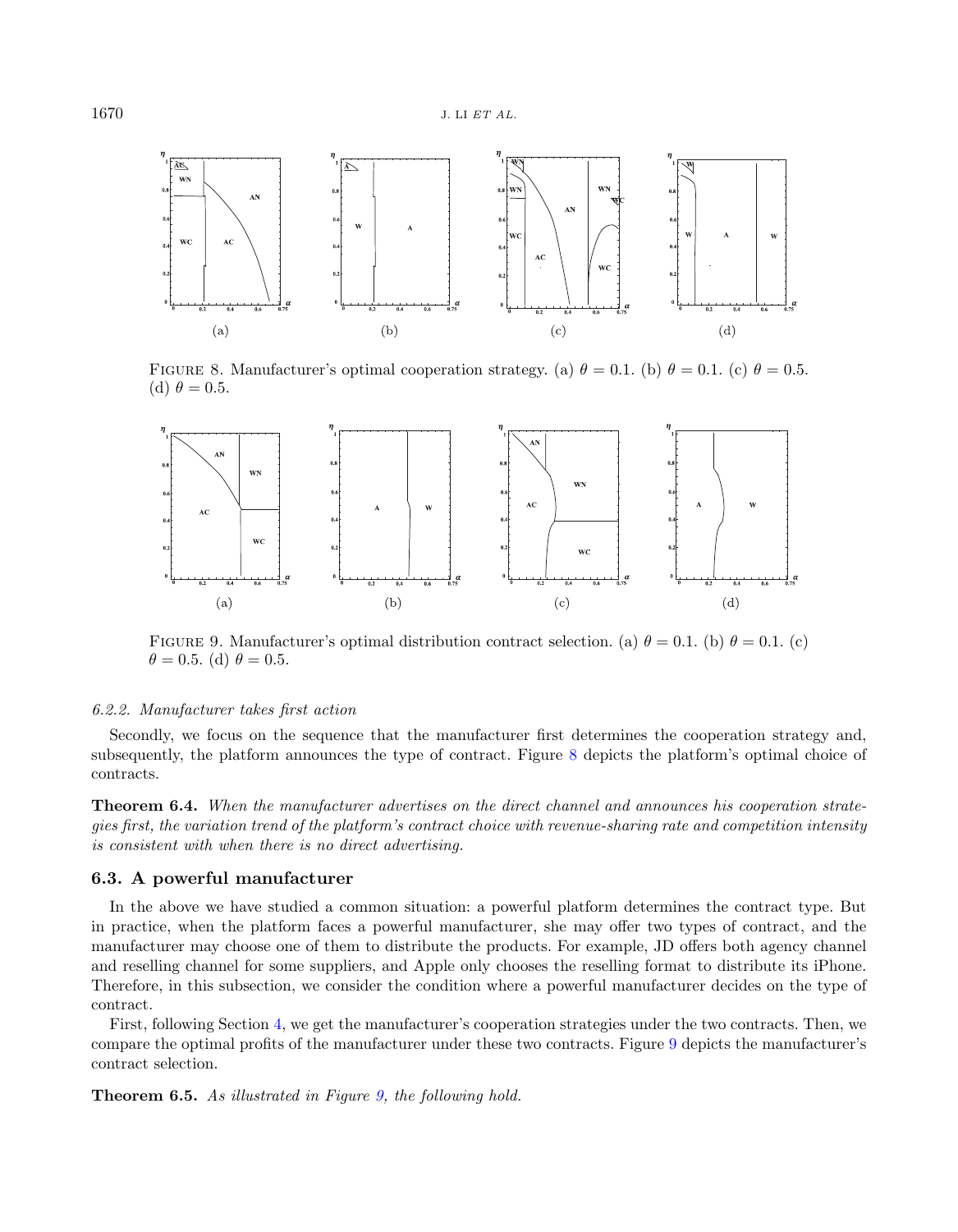The contract selection of the manufacturer is mainly affected by the revenue-sharing rate and the intensity of channel competition. The manufacturer will choose an agency contract when the revenue sharing rate is small; otherwise, a wholesale contract is selected. As the intensity of competition increases, the possibility of the manufacturer choosing an agency contract is declining.

The conclusions is this subsection are pretty straightforward. When the manufacturer decides which contract to choose and whether to cooperate, the platform is completely a passive receiver. At this time, the two parties have lost the mutual checks and balances studied previously, and the manufacturer only aims to maximize his own profits.

# 7. Conclusions

<span id="page-16-0"></span>This paper evaluates the interaction between a platform's contract selection and a manufacturer's decision on cooperative advertising, doing so considering varying action sequences. We first focus on the sequence when the platform makes the first move by specifying the type of contract she offers (her optimal choice). Our results show that when the platform offers a wholesale contract, the manufacturer will select cooperative advertising if and only if the cost-sharing rate is not high, which is a straightforward idea. However, when the platform offers an agency contract, the manufacturer prefers cooperation when the revenue-sharing rate is low and noncooperation when that rate is high. Further, we consider the platform' optimal contract selection. We find that when considering the interplay between them, some interesting phenomena appear. Conventional wisdom suggests that the platform would prefer the manufacturer share advertising costs for them. However, when considering the interaction between the contract choice and cooperative advertising, in some cases, the platform would prefer that the manufacturer not share the cost, especially when the revenue-sharing rate is high and the competition intensity is small. This is because the trade-off between the payoff from the revenue sharing and the cost sharing. At this time, even if the manufacturer is willing to share the advertising costs under the wholesale contract, the platform would prefer to choose the agency contract to bear all the advertising costs. The other interesting conclusion is that as the revenue-sharing rate increases, the platform's profit does not always increase. When the market competition intensity is large, the platform will abandon the agency contract and choose a wholesale contract when the revenue sharing rate is high, considering that under the agency contract, the manufacturer will not share advertising costs.

Our extended analysis looks at other conditions, including another action sequence in which the manufacturer declares whether he will cooperate before the contract type is selected, the case where the manufacturer advertises on the direct channel and a powerful manufacturer. Considering the sequence in which the manufacturer acts first, our results reveal that the manufacturer will agree to cooperative advertising when (1) the revenue-sharing rate is low, and the cost-sharing rate is either high or low under any competition intensity; or (2) the revenus-sharing rate is high, and the cost-sharing rate is low under strong competition intensity. Moreover, when the manufacturer chooses cooperation, the platform will provide an agency contract when (1) the cost-sharing rate is low, and the revenue-sharing rate is intermediate; or (2) the cost-sharing rate is high, and the revenue-sharing rate is low. Otherwise, a wholesale contract will be provided. If the manufacturer chooses noncooperation, the platform will provide an agency contract if and only if the revenue-sharing rate is intermediate. Otherwise, the platform will offer a wholesale contract. Furthermore, when taking direct channel advertising into account, we find that the qualitative results are the same as when there is no direct advertising no matter what the sequence. When the manufacturer has more power than the platform, the decisions of cooperative advertising and contract selection are all determined by the manufacturer, the interaction between the two disappears, and the platform is completely a passive receiver. The manufacturer will choose an agency contract only when the revenue-sharing rate is small.

Our results offer some managerial insights to better understand the interaction between contract selection and cooperative advertising determination in practice. We find that the manufacturer should carefully consider the contract choice of the platform when deciding the cost-sharing rate of cooperative advertising. Ignoring the choice of the contract choice may cause certain losses to the manufacturer. At the same time, when the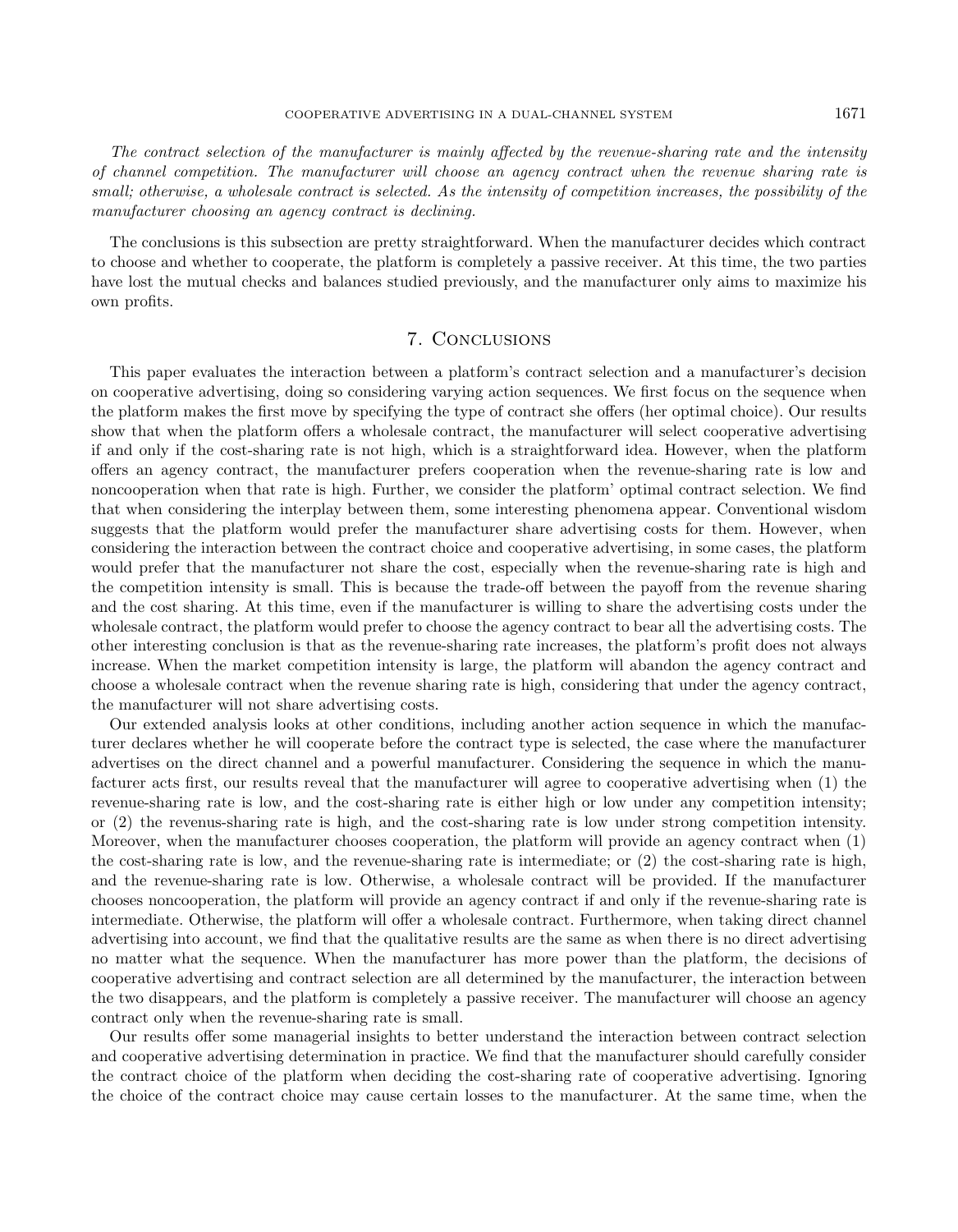platform chooses a contract, it needs to carefully consider the manufacturer's cost-sharing decision of cooperative advertising to optimize its own profits. Additionally, the platform would prefer that the manufacturer not share the cost under some conditions. Therefore, the platform should carefully balance the relationship between channel contract and manufacturer's cost-sharing rate when making decisions. There are limitations to our research which need further study. Firstly, the cost-sharing rate is exogenously given in our study. While when this rate be examined endogenously in future, it may yield different conclusions. Secondly, we only consider static cooperative advertising, and some other interesting conclusions may emerge when considering dynamic cooperative advertising.

# Appendix A.

<span id="page-17-0"></span>The concrete values of  $\eta_0$ ,  $\eta_1$  and  $\alpha_0$  are

 $\eta_0 = \frac{Z}{Y}$ , where  $Z = 128(4 - \alpha)(1 - \alpha)^6(8 - (12 - \alpha)\alpha) - 64(4 - \alpha)(1 - \alpha)^6(16 - (14 - \alpha)\alpha)\theta - 64(2 - \alpha)\alpha$  $\alpha(1-\alpha)^5(160-\alpha(352-\alpha(188-23\alpha)))\theta^2+16(2-\alpha)(1-\alpha)^4(640-\alpha(1632-\alpha(1420-\alpha(486-49\alpha))))\theta^3+$  $32(2-\alpha)^2(1-\alpha)^4(320-\alpha(848-\alpha(660-\alpha(173-8\alpha))))\theta^4-8(2-\alpha)^2(1-\alpha)^3(1280-\alpha(3808-\alpha(4124-\alpha)))$  $\alpha(1994-\alpha(397-17\alpha))))\theta^5-16(2-\alpha)^3(1-\alpha)^3(320-\alpha(992-\alpha(1012-\alpha(425-(65-\alpha)\alpha))))\theta^6+4(2-\alpha)^2)$  $\alpha)^4 (1-\alpha)^2 (640 - \alpha(1856 - \alpha(1898 - \alpha(832 - \alpha(137 - 2\alpha))))\theta^7 + 8(2-\alpha)^6 (1-\alpha)^2 (10-3\alpha)(4-\alpha(9-4\alpha))\theta^8 2(2-\alpha)^7(1-\alpha)(8-5\alpha)(10-\alpha(17-5\alpha))\theta^9-4(2-\alpha)^9(1-\alpha)(2-(4-\alpha)\alpha)\theta^{10}+(2-\alpha)^{10}(4-\alpha(7-2\alpha))\theta^{11},$  $\hat{Y} = (1-\alpha)(4(1-\alpha) - (2-\alpha)^2\theta^2)^3(8(8-\alpha)(1-\alpha)^3 - 4(1-\alpha)^2(16 - (11-\alpha)\alpha)\theta - 4(2-\alpha)(1-\alpha)^2(16-\alpha)^2)$  $(9\alpha)\theta^2+(2-\alpha)^2(1-\alpha)(32-19\alpha)\theta^3+4(2-\alpha)^4(1-\alpha)\theta^4-2(2-\alpha)^5\theta^5).$ 

$$
\eta_1=\frac{106\,267+127\,601\theta-195\,762\theta^2-324\,318\theta^3-20\,249\theta^4+177\,565\theta^5+121\,248\theta^6+35\,296\theta^7+4864\theta^8+256\theta^9}{209\,952+322\,272\theta-266\,976\theta^2-682\,272\theta^3-212\,128\theta^4+268\,192\theta^5+253\,792\theta^6+90\,784\theta^7+15\,360\theta^8+1024\theta^9}.
$$

 $\alpha_0$  is the second root of  $256 - 256\theta - 768\theta^2 + 768\theta^3 + 768\theta^4 - 768\theta^5 - 256\theta^6 + 256\theta^7 + (-1408 + 1248\theta +$  $4224\theta^2 - 3712\theta^3 - 4224\theta^4 + 3680\theta^5 + 1408\theta^6 - 1216\theta^7)\alpha + (3104 - 2448\theta - 9408\theta^2 + 7328\theta^3 + 9504\theta^4 - 7312\theta^5 3200\theta^6 + 2432\theta^7)\alpha^2 + (-3456 + 2432\theta + 10\,848\theta^2 - 7560\theta^3 - 11\,360\theta^4 + 7832\theta^5 + 3968\theta^6 - 2704\theta^7)\alpha^3 + (1984 - 12\theta^5)\alpha^2$  $1248\theta - 6816\theta^2 + 4300\theta^3 + 7800\theta^4 - 4900\theta^5 - 2960\theta^6 + 1840\theta^7)\alpha^4 + (-512 + 288\theta + 2208\theta^2 - 1280\theta^3 - 3080\theta^4 +$  $1796\theta^5 + 1368\theta^6 - 788\theta^7)\alpha^5 + (32 - 16\theta - 288\theta^2 + 156\theta^3 + 648\theta^4 - 358\theta^5 - 384\theta^6 + 208\theta^7)\alpha^6 + (-56\theta^4 + 30\theta^5 +$  $60\theta^6 - 31\theta^7\right)\alpha^7 + (-4\theta^6 + 2\theta^7)\alpha^8 = 0.$ 

# Proof of Lemma [4.1](#page-7-0)

#### Case WN

Due to the constraint that the wholesale price must not be higher than the direct channel price. We can easily verify that there is no interior solution, which is to say  $w = p_2$  in this case.

We solve by reverse induction. More specifically, we first compute the platform's best-response price, then substitute it into the manufacturer's profit function, and solve the manufacturer's first-order conditions for direct channel price (wholesale price). Finally substituting all the above variables into the platform's profit function and solving her advertising levels.

Given  $e_p$ ,  $w = p_2$  and  $\theta$ , platform's profit is concave with respect to  $p_1$  because  $\frac{\partial^2 \pi_r}{\partial p_1^2} = -\frac{2}{1-\theta^2} < 0$ . The best response price function can be obtained by solving from the first-order condition.

$$
p_1 = \frac{1 + e_p + p_2 - (1 - p_2)\theta}{2}.
$$

Then, substituting  $p_1$  into the manufacturer's profit function. We find that manufacturer's profit is concave with respect to  $p_2$  because  $\frac{\partial^2 \pi_{mr}}{\partial p_2^2} = -\frac{3+\theta}{1+\theta} < 0$ . So we can get the best response direct channel price  $p_2 = \frac{3+e_p+\theta}{6+2\theta}$ . Substituting all the variables into the platform's profit, we get

$$
\pi_r(e_p) = \frac{(1-\theta)^2(3+\theta)^2 + 2e_p(1-\theta)(3+\theta)(5+3\theta) - e_p^2(119+\theta(66-\theta(137+16\theta(6+\theta))))}{16(3+\theta)^2(1-\theta^2)}.
$$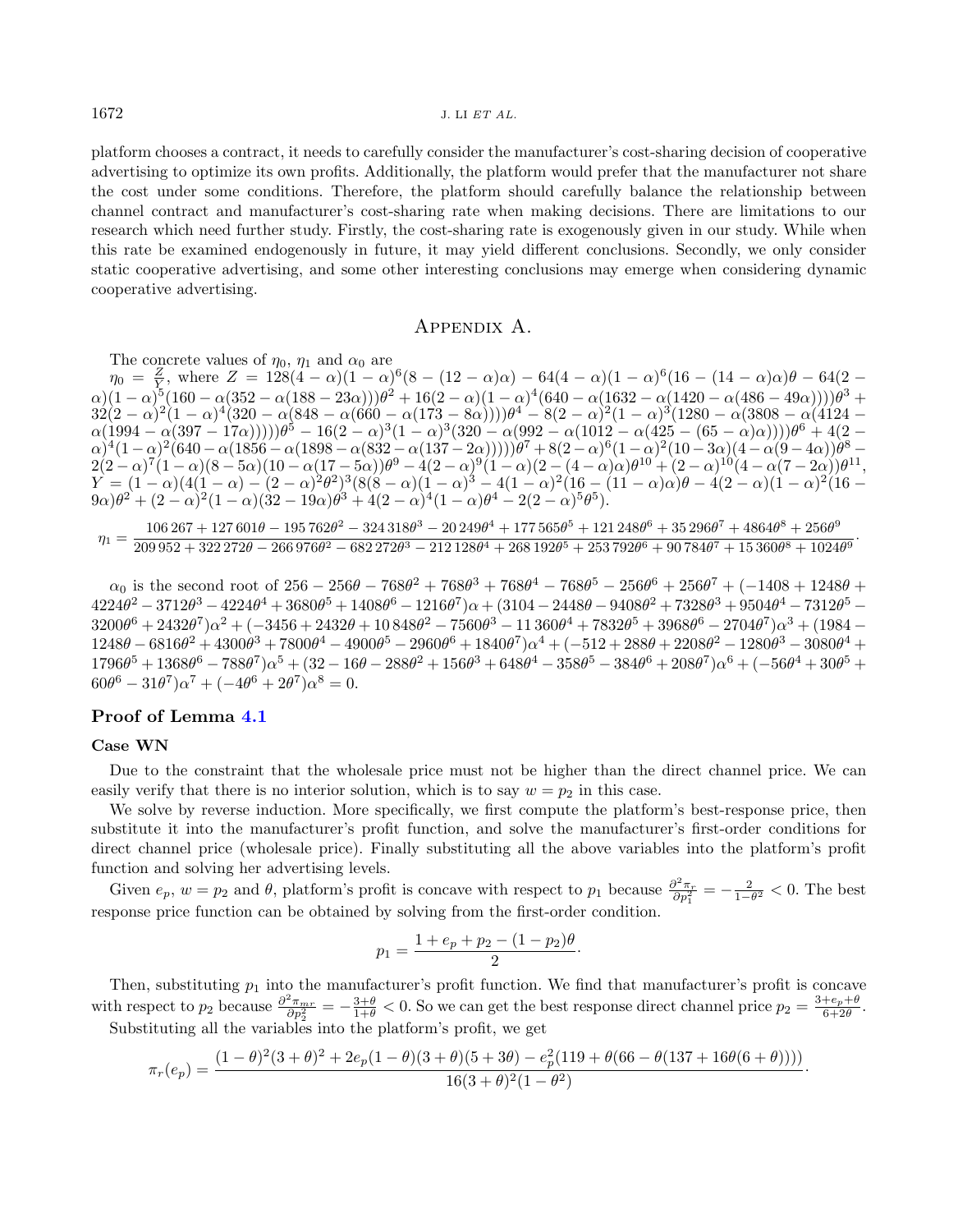The second derivative of  $e_p$  is  $\frac{\partial^2 \pi_r}{\partial e_p^2} = -\frac{119 + \theta(66 - \theta(137 + 16\theta(6+\theta)))}{8(3+\theta)^2(1-\theta^2)}$  $\frac{60-6(137+100(6+6))1}{8(3+\theta)^2(1-\theta^2)}$ . It is concave when  $119+\theta(66-\theta(137+\theta))$  $16\theta(6+\theta)) > 0$ . Obviously, when  $0 < \theta \leq \frac{1}{2}$ , this function is always satisfied. So, we can obtain the optimal  $e_p^*$ . In summary, the unique equilibrium for WN is:

$$
e_p^* = \frac{(1 - \theta)(3 + \theta)(5 + 3\theta)}{119 + \theta(66 - \theta(137 + 16\theta(6 + \theta)))}
$$
  
\n
$$
p_1^* = \frac{2(1 + \theta)(49 - \theta(39 + 2\theta(12 - \theta(2 + \theta))))}{119 + \theta(66 - \theta(137 + 16\theta(6 + \theta)))}
$$
  
\n
$$
p_2^* = w^* = \frac{3 + \theta + \frac{(1 - \theta)(3 + \theta)(5 + 3\theta)}{119 + \theta(66 - \theta(137 + 16\theta(6 + \theta)))}}{6 + 2\theta}
$$
  
\n
$$
D_1^* = \frac{4(1 - \theta)(3 + \theta)^2}{119 + \theta(66 - \theta(137 + 16\theta(6 + \theta)))}
$$
  
\n
$$
D_2^* = \frac{(3 + \theta)(19 - \theta(1 + 2\theta)(7 + 2\theta))}{119 + \theta(66 - \theta(137 + 16\theta(6 + \theta)))}
$$
  
\n
$$
\pi_r^* = \frac{(1 - \theta)^2(3 + \theta)^2}{119 + \theta(66 - \theta(137 + 16\theta(6 + \theta)))}
$$
  
\n
$$
\pi_{mr}^* = \frac{2(\theta^2 + 4\theta + 3)(31 - 15\theta - 20\theta^2 + 4\theta^3)^2}{(119 + \theta(66 - \theta(137 + 16\theta(6 + \theta)))))^2}.
$$

We can easily find that when  $\theta \in (0, \frac{1}{2}],$  all prices and demand are positive.

# Case WC

Similarly, we can easily verify that there is also no interior solution, which is to say  $w = p_2$  in this case. We solve by reverse induction.

Given  $e_p$ ,  $w = p_2$ ,  $\eta$  and  $\theta$ , platform's profit is concave with respect to  $p_1$  because  $\frac{\partial^2 \pi_r}{\partial p_1^2} = -\frac{2}{1-\theta^2} < 0$ . The best response price function can be obtained by solving from the first-order condition.

$$
p_1 = \frac{1 + e_p + p_2 - (1 - p_2)\theta}{2}.
$$

Then, substituting  $p_1$  into the manufacturer's profit function. We find that manufacturer's profit is concave with respect to  $p_2$  because  $\frac{\partial^2 \pi_{mr}}{\partial p_2^2} = -\frac{3+\theta}{1+\theta} < 0$ . So we can get the best response direct channel price  $p_2 = \frac{3+e_p+\theta}{6+2\theta}$ . Substituting all the variables into the platform's profit, we get

$$
\pi_r(e_p) = \frac{(3-2\theta-\theta^2)^2 + 2e_p(15-\theta-11\theta^2-3\theta^3) - e_p^2(119+66\theta-137\theta^2-96\theta^3-16\theta^4-16\eta(3+\theta)^2(1-\theta^2))}{16(3+\theta)^2(1-\theta^2)}.
$$

The second derivative of  $e_p$  is  $\frac{\partial^2 \pi_r}{\partial e_p^2} = -\frac{119 + 66\theta - 137\theta^2 - 96\theta^3 - 16\theta^4 - 16\eta(3+\theta)^2(1-\theta^2)}{8(3+\theta)^2(1-\theta^2)}$  $\frac{-96\theta^{\circ}-16\theta^{\circ}-16\eta(3+\theta)^{\circ}(1-\theta^{\circ})}{8(3+\theta)^2(1-\theta^2)}$ . It is concave when  $119+66\theta$  –  $137\theta^2 - 96\theta^3 - 16\theta^4 - 16\eta(3+\theta)^2(1-\theta^2) > 0$ , which is equivalent to  $0 < \eta < \frac{119+66\theta-137\theta^2-96\theta^3-16\theta^4}{144+96\theta-128\theta^2-96\theta^3-16\theta^4}$  $\frac{119+66\theta-137\theta^2-96\theta^3-16\theta^4}{144+96\theta-128\theta^2-96\theta^3-16\theta^4}$  and  $\theta \in (0, \frac{1}{2}].$ 

So, we can obtain the optimal  $e_p^*$ . In summary, the unique equilibrium for case WC is:

$$
e_p^* = \frac{(1-\theta)(3+\theta)(5+3\theta)}{119-16\eta(3+\theta)^2(1-\theta^2)+\theta(66-\theta(137+16\theta(6+\theta)))}
$$
  
\n
$$
p_1^* = \frac{2(1+\theta)(49-39\theta-24\theta^2+4\theta^3+2\theta^4-2\eta(3+\theta)^2(3-4\theta+\theta^2))}{119-16\eta(3+\theta)^2(1-\theta^2)+\theta(66-\theta(137+16\theta(6+\theta)))}
$$
  
\n
$$
p_2^* = w^* = \frac{3+\theta-\frac{(1-\theta)(3+\theta)(5+3\theta)}{119-16\eta(3+\theta)^2(1-\theta^2)+\theta(66-\theta(137+16\theta(6+\theta)))}}{6+2\theta}
$$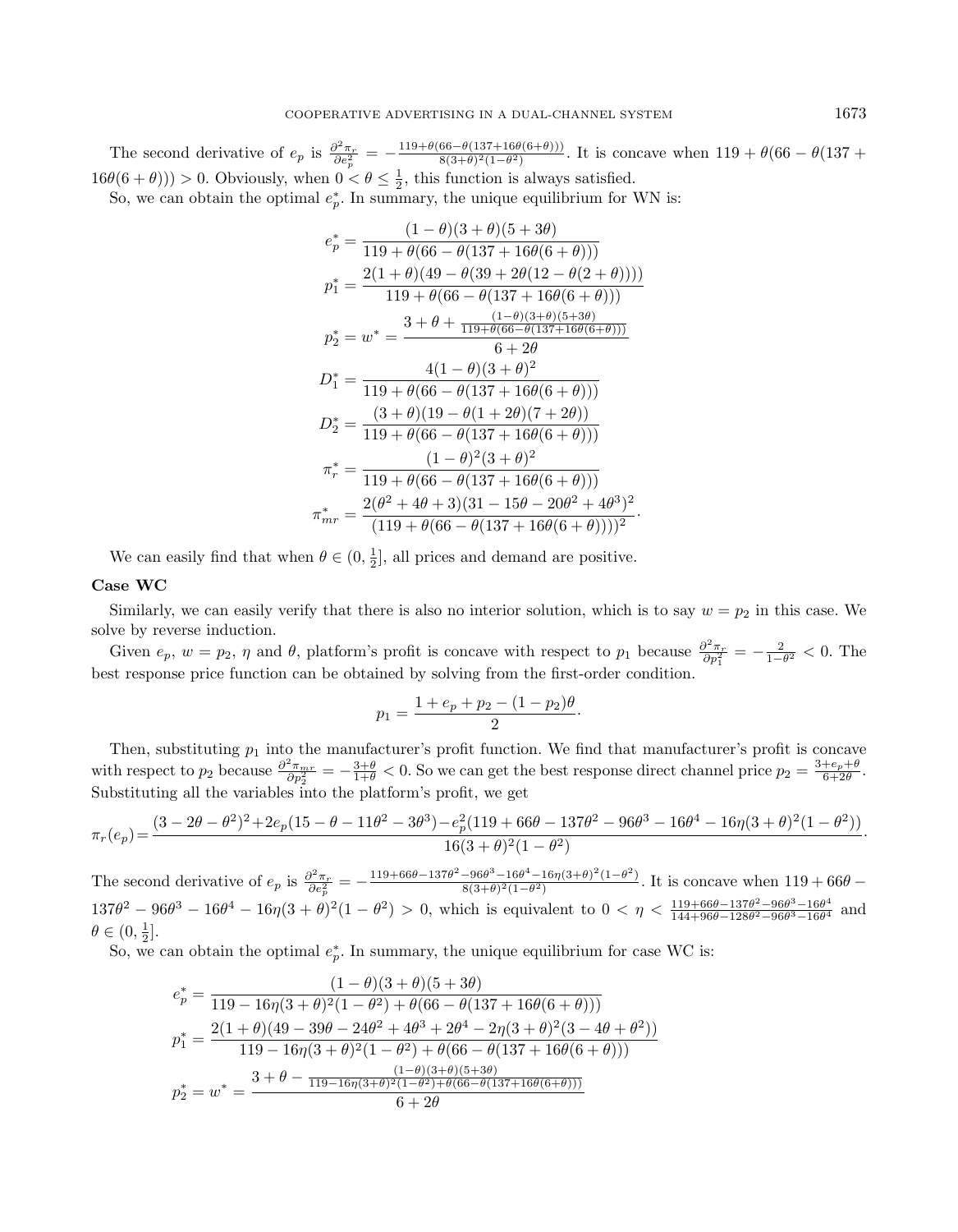$$
D_1^* = \frac{4(1-\eta)(1-\theta)(3+\theta)^2}{119-16\eta(3+\theta)^2(1-\theta^2)+\theta(66-\theta(137+16\theta(6+\theta)))}
$$
  
\n
$$
D_2^* = \frac{(3+\theta)(19-4\eta(1-\theta)(2+\theta)(3+\theta)-\theta(1+2\theta)(7+2\theta))}{119-16\eta(3+\theta)^2(1-\theta^2)+\theta(66-\theta(137+16\theta(6+\theta)))}
$$
  
\n
$$
\pi_r^* = \frac{(1-\eta)(1-\theta)^2(3+\theta)^2}{119-16\eta(3+\theta)^2(1-\theta^2)+\theta(66-\theta(137+16\theta(6+\theta)))}
$$
  
\n
$$
\pi_{mr}^* = (3+\theta)\left(\frac{32\eta^2(1-\theta)^2(1+\theta)(3+\theta)^4+2(1+\theta)(31-15\theta-20\theta^2-4\theta^3)^2}{(119-16\eta(3+\theta)^2(1-\theta^2)+\theta(66-\theta(137+16\theta(6+\theta))))^2}\right).
$$

For the demand of the direct channel and both parties' profits to remain nonnegative requires 0  $\lt$  $\eta \leq \frac{1}{64} \left( \frac{1513+1269\theta-1445\theta^2-1721\theta^3-576\theta^4-64\theta^5}{(3+\theta)^3(1-\theta^2)} \right.$  $\frac{(3+\theta)^2-1721\theta^3-576\theta^4-64\theta^5}{(3+\theta)^3(1-\theta^2)}\bigg\}-\sqrt{\frac{(5+3\theta)^2(3001+2533\theta-2869\theta^2-3433\theta^3-1152\theta^4-128\theta^5)}{(1-\theta)(1+\theta)^2(3+\theta)^6}}$  $\frac{(1-\theta)(1+\theta)^2(3+\theta)^6 - 1132\theta^2 - 128\theta^6)}{(1-\theta)(1+\theta)^2(3+\theta)^6}$  and the feasible domain for  $\theta$  is  $(0, \frac{1}{2}]$ .

# Proof of Lemma [4.3](#page-9-2)

# Case AN

Given  $e_p$ ,  $\alpha$  and  $\theta$ , the Hessian matrix of the manufacturer's profit is  $H =$  $\left[-\frac{2(1-\alpha)}{1-\theta^2}\right]$  $\frac{\theta(1-\alpha)}{1-\theta^2}$   $\frac{\theta(2-\alpha)}{1-\theta^2}$  $\theta(2-\alpha)$  1- $\theta^2$ <br>2  $rac{(2-\alpha)}{1-\theta^2}$  –  $rac{2}{1-\theta^2}$ ]︃ . Due to  $\frac{\partial^2 \pi_{ma}}{\partial p_1^2} = -\frac{2(1-\alpha)}{1-\theta^2}$  $\frac{(1-\alpha)}{1-\theta^2}$  < 0,  $\frac{\partial^2 \pi_{ma}}{\partial p_2^2}$  =  $-\frac{2}{1-\theta^2}$  < 0 and  $\frac{\partial^2 \pi_{ma}}{\partial p_1^2}$  $\frac{\partial^2 \pi_{ma}}{\partial p_2^2} - \frac{\partial^2 \pi_{ma}}{\partial p_1 p_2} \frac{\partial^2 \pi_{ma}}{\partial p_2 p_1} = \frac{4(1-\alpha)-(2-\alpha)^2\theta^2}{(1-\theta^2)^2}$  $\frac{\alpha_1-(2-\alpha) \sigma}{(1-\theta^2)^2}$ . The corresponding Hessian matrix is always negative definite when  $0 < \alpha \leq \frac{3}{4}$ .

Then, the best response prices function can be obtained by solving from the first-order condition.

$$
p_1 = \frac{2(1+e_p)(1-\alpha) + \alpha\theta - (1+e_p)(2-\alpha)\theta^2}{4(1-\alpha) - (2-\alpha)^2\theta^2}
$$

$$
p_2 = \frac{(1-\alpha)(2 - (1+e_p)\alpha\theta - (2-\alpha)\theta^2)}{4(1-\alpha) - (2-\alpha)^2\theta^2}.
$$

Substituting  $p_1$  and  $p_2$  into the platform's profit, we get

$$
\pi_a(e_p) = \frac{\alpha(2(1+e_p)(1-\alpha) - (2-\alpha)\theta)(2(1+e_p)(1-\alpha) + \alpha\theta - (1+e_p)(2-\alpha)\theta^2)}{(4(1-\alpha) - (2-\alpha)^2\theta^2)^2} - e_p^2.
$$

The second derivative of  $e_p$  is  $\frac{\partial^2 \pi_a}{\partial e_p^2} = \frac{4(2-\alpha)(1-\alpha)(8-5\alpha)\theta^2 - 8(4-\alpha)(1-\alpha)^2 - 2(2-\alpha)^4\theta^4}{(4(1-\alpha)-(2-\alpha)^2\theta^2)^2}$  $\frac{(-\infty)(1-\alpha)(1-\alpha)(1-\alpha)(1-\alpha)}{(4(1-\alpha)-(2-\alpha)^2\theta^2)^2}$ . By simple calculation, we find that  $4(2-\alpha)(1-\alpha)(8-5\alpha)\theta^2 - 8(4-\alpha)(1-\alpha)^2 - 2(2-\alpha)^4\theta^4 < 0$  when  $0 < \alpha \leq \frac{3}{4}$ .

So, we can obtain the optimal  $e_p^*$ . In summary, the unique equilibrium for AN is:

$$
\begin{split} e^*_p&=\frac{\alpha(8-4\theta-(2-\alpha)(2(2-\theta)\theta^2+\alpha(8-\theta(4+\theta(4-\theta)))))}{8(4-\alpha)(1-\alpha)^2+2(2-\alpha)^4\theta^4-4(2-\alpha)(1-\alpha)(8-5\alpha)\theta^2} \\ p^*_1&=\frac{16(1-\alpha)^2+6(1-\alpha)\alpha\theta-4(4-\alpha)(2-\alpha)(1-\alpha)\theta^2-(2-\alpha)\alpha(3-2\alpha)\theta^3+2(2-\alpha)^3\theta^4}{8(4-\alpha)(1-\alpha)^2+2(2-\alpha)^4\theta^4-4(2-\alpha)(1-\alpha)(8-5\alpha)\theta^2} \\ p^*_2&=\frac{(1-\alpha)(4(4-\alpha)(1-\alpha)-8(1-\alpha)\alpha\theta-(4-3\alpha)(8-5\alpha)\theta^2+2(2-\alpha)^2\alpha\theta^3+2(2-\alpha)^3\theta^4)}{8(4-\alpha)(1-\alpha)^2+2(2-\alpha)^4\theta^4-4(2-\alpha)(1-\alpha)(8-5\alpha)\theta^2} \\ D^*_1&=\frac{8(1-\alpha)^2-(1-\alpha)(8-5\alpha)\theta-2(2-\alpha)^2(1-\alpha)\theta^2+(2-\alpha)^3\theta^3}{4(4-\alpha)(1-\alpha)^2+(2-\alpha)^4\theta^4-2(2-\alpha)(1-\alpha)(8-5\alpha)\theta^2} \\ D^*_2&=\frac{(1-\alpha)(4(4-\alpha)(1-\alpha)-8(2-\alpha)(1-\alpha)\theta-(2-\alpha)(8-5\alpha)\theta^2+2(2-\alpha)^3\theta^3)}{8(4-\alpha)(1-\alpha)^2+2(2-\alpha)^4\theta^4-4(2-\alpha)(1-\alpha)(8-5\alpha)\theta^2} \end{split}
$$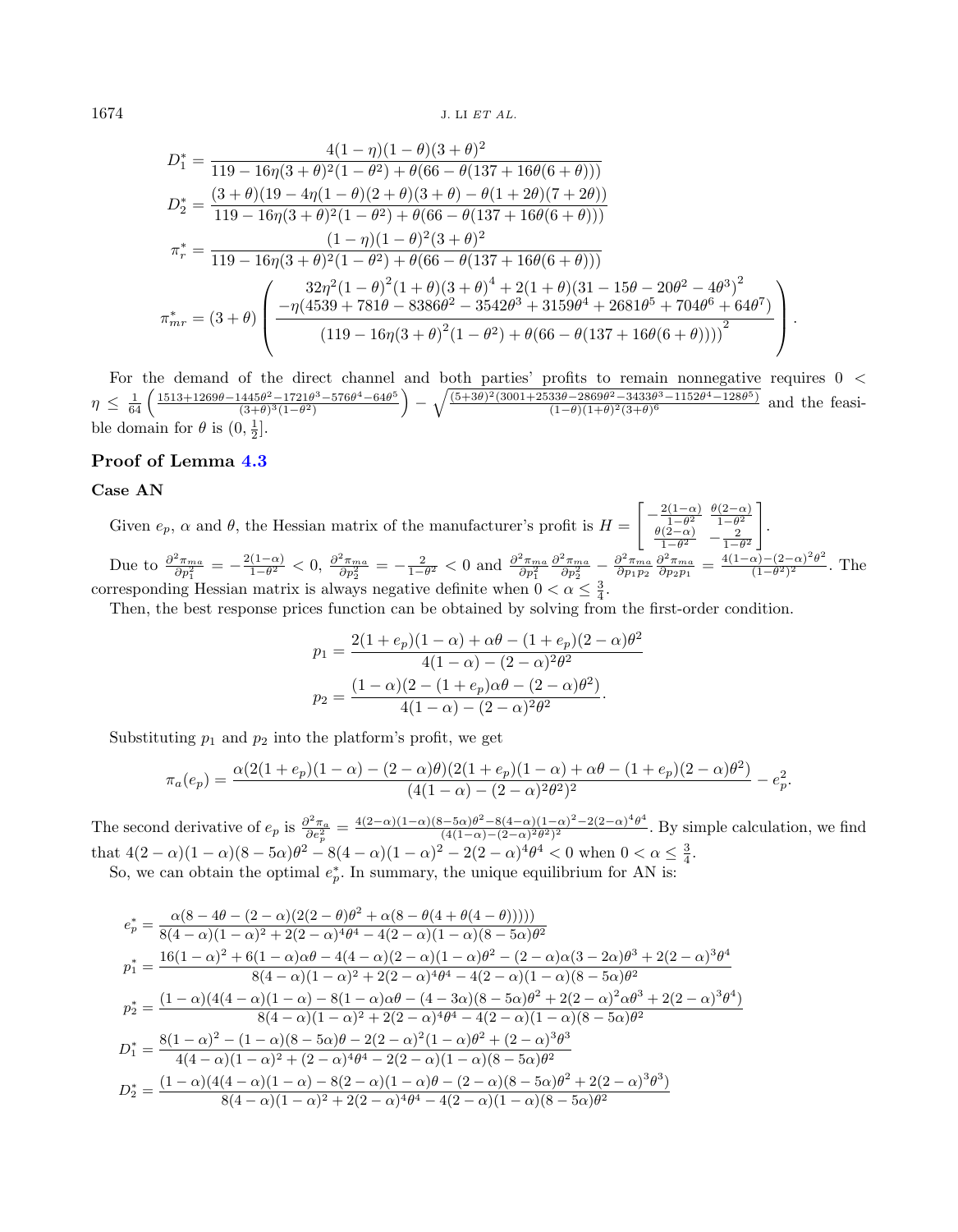$$
\pi_a^* = \frac{\alpha (16(1-\theta)(1-\alpha)^2 - (16 - (17 - 4\alpha)\alpha)\theta^2 + 4(2 - \alpha)^2 \theta^3)}{16(4-\alpha)(1-\alpha)^2 + 4(2-\alpha)^4 \theta^4 - 8(2 - \alpha)(1 - \alpha)(8 - 5\alpha)\theta^2}
$$

$$
= \frac{16(1-\alpha)^3(32 - (24 - \alpha)\alpha) - 64(1 - \alpha)^3(8 - 5\alpha)\theta - 4(1 - \alpha)^2(384 - \alpha(656 - \alpha(367 - 68\alpha)))\theta^2 + 32(12 - 7\alpha)(2 - 3\alpha + \alpha^2)^2 \theta^3 + (2 - \alpha)^2(1 - \alpha)(384 - \alpha(640 - \alpha(339 - 56\alpha)))\theta^4}{-4(2 - \alpha)^4(1 - \alpha)(24 - 13\alpha)\theta^5 - 2(2 - \alpha)^5(8 - \alpha(9 - 2\alpha))\theta^6 - 4(2 - \alpha)^7 \theta^7}
$$

$$
= \frac{4(4(4 - \alpha)(1 - \alpha)^2 + (2 - \alpha)^4 \theta^4 - 2(2 - \alpha)(1 - \alpha)(8 - 5\alpha)\theta^2)^2}{4(4(4 - \alpha)(1 - \alpha)^2 + (2 - \alpha)^4 \theta^4 - 2(2 - \alpha)(1 - \alpha)(8 - 5\alpha)\theta^2)^2}
$$

It is easy to find that all prices and demand are positive.

#### Case AC

Given  $e_p$ ,  $\alpha$ ,  $\eta$  and  $\theta$ , the Hessian matrix of the manufacturer's profit is  $H =$  $\left[-\frac{2(1-\alpha)}{1-\theta^2}\right]$  $\frac{\theta(1-\alpha)}{1-\theta^2}$   $\frac{\theta(2-\alpha)}{1-\theta^2}$  $\begin{array}{cc} 1-\theta^2 & 1-\theta^2 \\ \theta(2-\alpha) & 2 \end{array}$  $\frac{1}{1-\theta^2}$   $-\frac{2}{1-\theta^2}$ ]︃ . Due to  $\frac{\partial^2 \pi_{ma}}{\partial p_1^2} = -\frac{2(1-\alpha)}{1-\theta^2}$  $\frac{(1-\alpha)}{1-\theta^2}$  < 0,  $\frac{\partial^2 \pi_{ma}}{\partial p_2^2}$  =  $-\frac{2}{1-\theta^2}$  < 0 and  $\frac{\partial^2 \pi_{ma}}{\partial p_1^2}$  $\frac{\partial^2 \pi_{ma}}{\partial p_2^2} - \frac{\partial^2 \pi_{ma}}{\partial p_1 p_2} \frac{\partial^2 \pi_{ma}}{\partial p_2 p_1} = \frac{4(1-\alpha)-(2-\alpha)^2\theta^2}{(1-\theta^2)^2}$  $\frac{\alpha_{1}-(2-\alpha)^{\theta}}{(1-\theta^2)^2} > 0.$ The corresponding Hessian matrix is negative definite.

Then, the best response prices functions can be obtained by solving from the first-order condition.

$$
p_1 = \frac{2(1+e_p)(1-\alpha) + \alpha\theta - (1+e_p)(2-\alpha)\theta^2}{4(1-\alpha) - (2-\alpha)^2\theta^2}
$$

$$
p_2 = \frac{(1-\alpha)(2 - (1+e_p)\alpha\theta - (2-\alpha)\theta^2)}{4(1-\alpha) - (2-\alpha)^2\theta^2}.
$$

Substituting  $p_1$  and  $p_2$  into the platform's profit, we get

$$
\pi_a(e_p) = \frac{\alpha(2(1+e_p)(1-\alpha) - (2-\alpha)\theta)(2(1+e_p)(1-\alpha) + \alpha\theta - (1+e_p)(2-\alpha)\theta^2)}{(4(1-\alpha) - (2-\alpha)^2\theta^2)^2} - (1-\eta)e_p^2.
$$

The second derivative of  $e_p$  is  $\frac{\partial^2 \pi_a}{\partial e_p^2} = 2\left(-1 + \eta + \frac{2\alpha(1-\alpha)(2(1-\alpha)-(2-\alpha)\theta^2)}{(4(1-\alpha)-(2-\alpha)^2\theta^2)^2}\right)$  $\frac{(1-\alpha)(2(1-\alpha)-(2-\alpha)\theta^2)}{(4(1-\alpha)-(2-\alpha)^2\theta^2)^2}$ . By tedious calculation, the constraint which ensure  $\frac{\partial^2 \pi_a}{\partial e_p^2} < 0$  is  $0 < \eta < \frac{4(4-\alpha)(1-\alpha)^2 - 2(2-\alpha)(1-\alpha)(8-5\alpha)\theta^2 + (2-\alpha)^4\theta^4}{(4(1-\alpha)-(2-\alpha)^2\theta^2)^2}$  $\frac{-2(2-\alpha)(1-\alpha)(8-3\alpha)\theta + (2-\alpha)\theta}{(4(1-\alpha)-(2-\alpha)^2\theta^2)^2}.$ 

So, we can obtain the optimal  $e_p^*$ . In summary, the unique equilibrium for case AC is:

$$
e_{p}^{*} = \frac{\alpha(4(2-\theta) - (2-\alpha)(2(2-\theta)\theta^{2} + \alpha(8-\theta(4+(4-\theta)\theta))))}{8(1-\alpha)^{2}(4-\alpha-4\eta) - 4(2-\alpha)(1-\alpha)(8-5\alpha-4(2-\alpha)\eta)\theta^{2} + 2(2-\alpha)^{4}(1-\eta)\theta^{4}}
$$
  
\n
$$
16(1-\alpha)^{2}(1-\eta) + 2\alpha\theta(1-\alpha)(3-4\eta) - 4\theta^{2}(4-\alpha)(2-\alpha)(1-\alpha)(1-\eta)
$$
  
\n
$$
p_{1}^{*} = \frac{+\alpha\theta^{3}(2-\alpha)(3-2\alpha(1-\eta) - 4\eta) + 2\theta^{4}(2-\alpha)^{3}(1-\eta)}{8(1-\alpha)^{2}(4-\alpha-\eta\eta) - 4(2-\alpha)(1-\alpha)(8-5\alpha-4(2-\alpha)\eta)\theta^{2} + 2(2-\alpha)^{4}(1-\eta)\theta^{4}}
$$
  
\n
$$
p_{2}^{*} = \frac{(1-\alpha)\left(2-(2-\alpha)\theta^{2} - \alpha\theta\left(1+\frac{\alpha(4(2-\theta)-(2-\alpha)(2(2-\theta)\theta^{2} + \alpha(8-\theta(4-(4-\theta)\theta))))}{4(1-\alpha)-(2-\alpha)^{2}\theta^{2} + 2(2-\alpha)^{4}(1-\eta)\theta^{4}}\right)\right)}{4(1-\alpha)-(2-\alpha)^{2}\theta^{2}}
$$
  
\n
$$
D_{1}^{*} = \frac{8(1-\alpha)^{2}(1-\eta) - (1-\alpha)(8-5\alpha-4(2-\alpha)\eta)\theta - 2(2-\alpha)^{2}(1-\alpha)(1-\eta)\theta^{2} + (2-\alpha)^{3}(1-\eta)\theta^{3}}{4(1-\alpha)^{2}(4-\alpha-\alpha+\eta) - 2(2-\alpha)(1-\alpha)(8-5\alpha-4(2-\alpha)\eta)\theta^{2} + (2-\alpha)^{3}(1-\eta)\theta^{3}}
$$
  
\n
$$
D_{2}^{*} = \frac{(1-\alpha)(4(1-\alpha)(4-\alpha-\alpha+\eta) - 8(2-\alpha)(1-\alpha)(1-\eta)\theta - (2-\alpha)(8-5\alpha-4(2-\alpha)\eta)\theta^{2} + 2(2-\alpha)^{3}(1-\eta)\theta^{3})}{8(1-\alpha)^{2}(4-\alpha-\alpha+\eta) - 4(2-\alpha)(1-\alpha
$$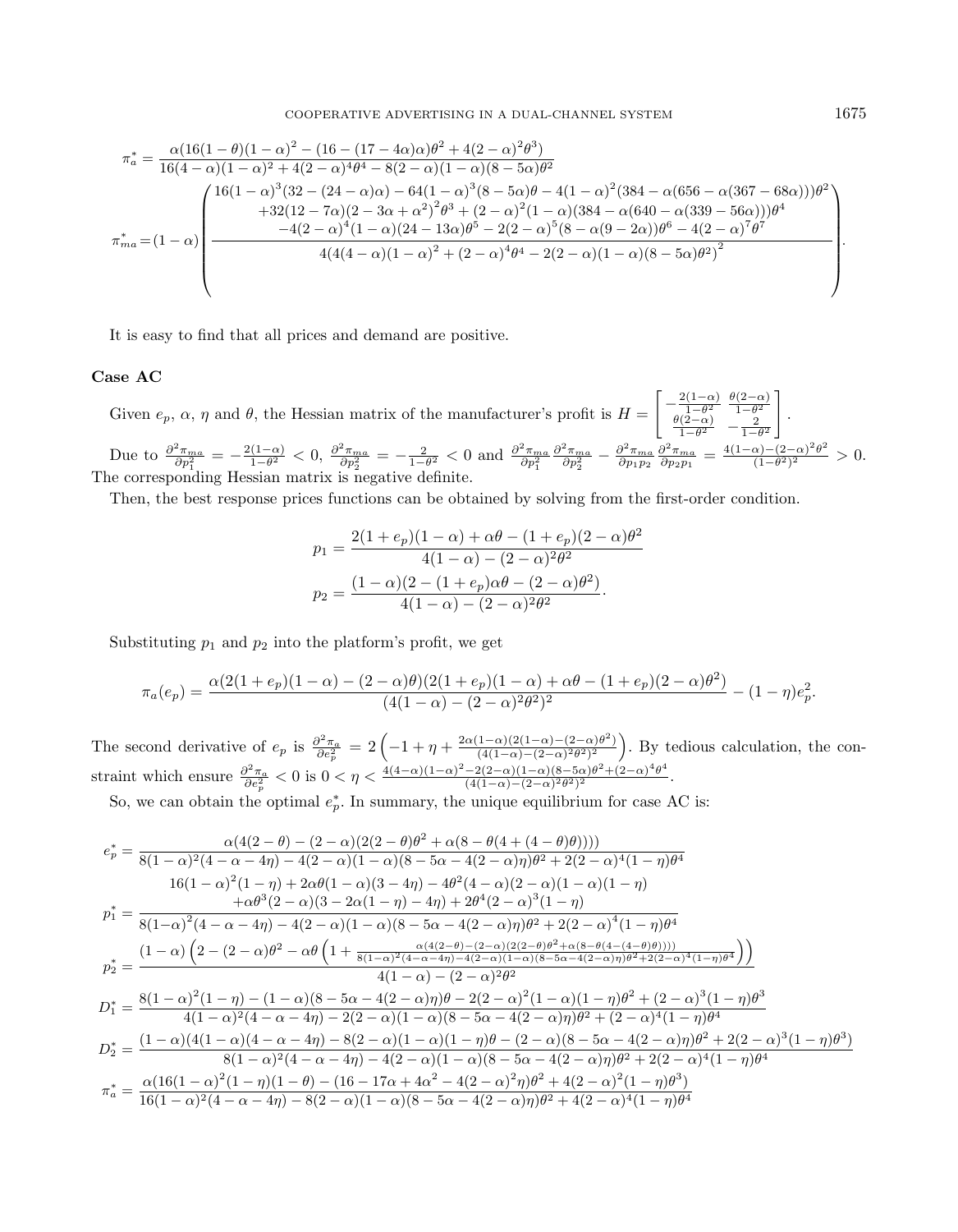$$
16(1 - \alpha)^4 (32(1 - \eta)^2 - 8\alpha(1 - \eta)(3 - 2\eta) + \alpha^2(1 - 4\eta)) - 64(1 - \alpha)^4 (8 - 5\alpha - (16 - (9 - \alpha)\alpha)\eta + 4(2 - \alpha)\eta^2)\theta
$$
  
\n
$$
+4(1 - \alpha)^3 (\alpha(656 - \alpha(367 - 68\alpha)) - 4\alpha(308 - \alpha(169 - 31\alpha))\eta - 48(2 - \alpha)^3\eta^2 - 384(1 - 2\eta))\theta^2
$$
  
\n
$$
-16(2 - \alpha)(1 - \alpha)^2(-2(2 - \alpha)(1 - \alpha)(12 - 7\alpha) + (96 - \alpha(196 - (130 - 29\alpha)\alpha))\eta - 12(2 - \alpha)^2(1 - \alpha)\eta^2)\theta^3
$$
  
\n
$$
+ (2 - \alpha)^2(1 - \alpha)^2(384 - 640\alpha + 339\alpha^2 - 56\alpha^3 - 8(3 - \alpha)(32 - \alpha(40 - 13\alpha))\eta + 48(2 - \alpha)^3\eta^2)\theta^4
$$
  
\n
$$
+4(2 - \alpha)^3(1 - \alpha)(-48 + \alpha(98 - \alpha(63 - 13\alpha)) + 96\eta - \alpha(194 - 25(5 - \alpha)\alpha)\eta - 12(2 - \alpha)^2(1 - \alpha)\eta^2)\theta^5
$$
  
\n
$$
+ (2 - \alpha)^4(-2(2 - \alpha)(1 - \alpha)(8 - \alpha(9 - 2\alpha)) + (64 - \alpha(164 - \alpha(149 - 58\alpha + 8\alpha^2)))\eta - 4(2 - \alpha)^3(1 - \alpha)\eta^2)\theta^6
$$
  
\n
$$
\pi_{ma}^* = \frac{4(4(1 - \alpha)^2(4 - \alpha - 4\eta) - 2(2 - \alpha)(1 - \alpha)(8 - 5\alpha - 4(2 - \alpha)\eta)\theta^2 + (2 - \alpha)^4(1 - \eta)\theta^4)^2}{4(4(1 - \alpha)^2(4 - \alpha - 4\eta) - 2(2 - \alpha)(1 - \alpha)(8 - 5\alpha - 4(2 - \alpha)\eta)\theta^2 + (2 - \alpha)^4(1 - \eta
$$

·

For prices, demand and both parties' profits to remain nonnegative requires  $0 < \eta \leq$  $\frac{1}{8}\left(\frac{Z}{(2-3\alpha+\alpha^2)(1-\theta)(4-4\alpha-4\theta^2+4\alpha\theta^2-\alpha^2\theta^2)^3}-\sqrt{\frac{Y}{(2-3\alpha+\alpha^2)^2(1-\theta)^2(4-4\alpha-4\theta^2+4\alpha\theta^2-\alpha^2\theta^2)^6}}\right).$ 

Where  $Z = -8\alpha^8(1-\theta)\theta^6 + 1024(1-\theta)^4(1+\theta)^3 - 64\alpha(1-\theta)^3(1+\theta)^2(74+\theta-72\theta^2) - 2\alpha^7\theta^4(52-50\theta 61\theta^2+60\theta^3)+16\alpha^2(1-\theta^2)^2(548-532\theta-573\theta^2+560\theta^3)-32\alpha^3(1-\theta)^2(256+268\theta-547\theta^2-568\theta^3+299\theta^4+$  $308\theta^5) - 4\alpha^5(224 - 208\theta - 1048\theta^2 + 984\theta^3 + 1590\theta^4 - 1519\theta^5 - 751\theta^6 + 728\theta^7) + \alpha^6(64 - 64\theta - 496\theta^2 + 464\theta^3 +$  $1256\theta^4 - 1200\theta^5 - 805\theta^6 + 784\theta^7 + 8\alpha^4(496 - 464\theta - 1816\theta^2 + 1722\theta^3 + 2191\theta^4 - 2102\theta^5 - 867\theta^6 + 840\theta^7),$  $Y = \alpha^2(\alpha^2(8 - 4\theta - 4\theta^2 + \theta^3) - 4\alpha(4 - 2\theta - 3\theta^2 + \theta^3) + 4(2 - \theta - 2\theta^2 + \theta^3))^2(-4\theta^8\theta^6(3 - 4\theta) + 256(7 - 8\theta)(1 (\theta^2)^3-128\alpha(1-\theta)^3(1+\theta)^2(64-9\theta-72\theta^2)-4\alpha^7\theta^4(40-50\theta-47\theta^2+60\theta^3)+16\alpha^2(1-\theta^2)^2(932-1060\theta-16\theta^2)$  $375\theta^2+1120\theta^3) -32\alpha^3(1-\theta)^2(424+368\theta-1066\theta^2-925\theta^3+701\theta^4+616\theta^5) -16\alpha^5(80-88\theta-412\theta^2+476\theta^3+$  $639\theta^4 - 756\theta^5 - 303\theta^6 + 364\theta^7) + \alpha^6 (64 - 64\theta - 752\theta^2 + 880\theta^3 + 1976\theta^4 - 2392\theta^5 - 1271\theta^6 + 1568\theta^7) + 8\alpha^4 (784 - 124\theta^4 + 124\theta^2 + 124\theta^3 + 124\theta^2 + 124\theta^2 + 124\theta^2 + 124\theta^3 + 124\theta^2 + 124\theta^2 + 124\theta^3 + 124\theta^2 +$  $880\theta - 2948\theta^2 + 3382\theta^3 + 3595\theta^4 - 4186\theta^5 - 1427\theta^6 + 1680\theta^7).$ 

#### Prove for Theorem [4.2](#page-8-1)

In the following, we divide two regions to investigate this problem, which can be shown in Figure [A.1.](#page-22-0) The boundary between the two regions is  $\eta = \frac{1}{64} \left( \frac{1513 + 1269\theta - 1445\theta^2 - 1721\theta^3 - 576\theta^4 - 64\theta^5}{(3+\theta)^3(1-\theta^2)} \right)$  $\frac{(1445\theta^2 - 1721\theta^3 - 576\theta^4 - 64\theta^5)}{(3+\theta)^3(1-\theta^2)}$ −

 $\sqrt{(5+3\theta)^2(3001+2533\theta-2869\theta^2-3433\theta^3-1152\theta^4-128\theta^5)}$  $\frac{(1-\theta)(1+\theta)^2(3+\theta)^6-(1+32\theta-128\theta^6)}{(1-\theta)(1+\theta)^2(3+\theta)^6}$ . In region (1), we will compare the equilibrium profits of cases WC and WN; in region (2), only case WN scenario is feasible, so the noncooperation strategy is the unique equilibrium.

Firstly, by comparing the platform's profits under region (1), we can easily get that case WC always outperforms case WN. Therefore, when cooperation strategy is feasible, the platform constantly prefers the manufacturer cooperate. Next, we pay attention to the manufacturer's optimal response. In region (1), by comparing the manufacturer's profits, we have that if and only if  $\eta_1 < \eta \leq \frac{1}{64} \left( \frac{1513 + 1269\theta - 1445\theta^2 - 1721\theta^3 - 576\theta^4 - 64\theta^5}{(3+\theta)^3(1-\theta^2)} \right)$  $\frac{(1445\theta^2-1721\theta^3-576\theta^4-64\theta^5)}{(3+\theta)^3(1-\theta^2)}$  –

 $\sqrt{(5+3\theta)^2(3001+2533\theta-2869\theta^2-3433\theta^3-1152\theta^4-128\theta^5)}$  $\frac{(1-\theta)(1+\theta)^2(3+\theta)^6 - 1132\theta^2 - 128\theta^9)}{(1-\theta)(1+\theta)^2(3+\theta)^6}$ , case WN dominates case WC. Otherwise, case WC dominates case WN.

#### Prove for Section [5](#page-10-0)

In this situation, we will combine Figures [2](#page-8-2) and [3](#page-10-2) to compare the profit of the platform under the agency contract and wholesale contract in the intersection area. We take  $\theta = 0.1$  for example to explain the selection process of the optimal distribution contract of the platform. Figure [A.2a](#page-22-1) is the comparison of the platform's choice and Figure [A.2b](#page-22-1) is the platform's optimal distribution contract.

# Prove for Section [6.2](#page-14-1)

# Case WN

We first pay attention to the interior solution when  $p_2 > w$ .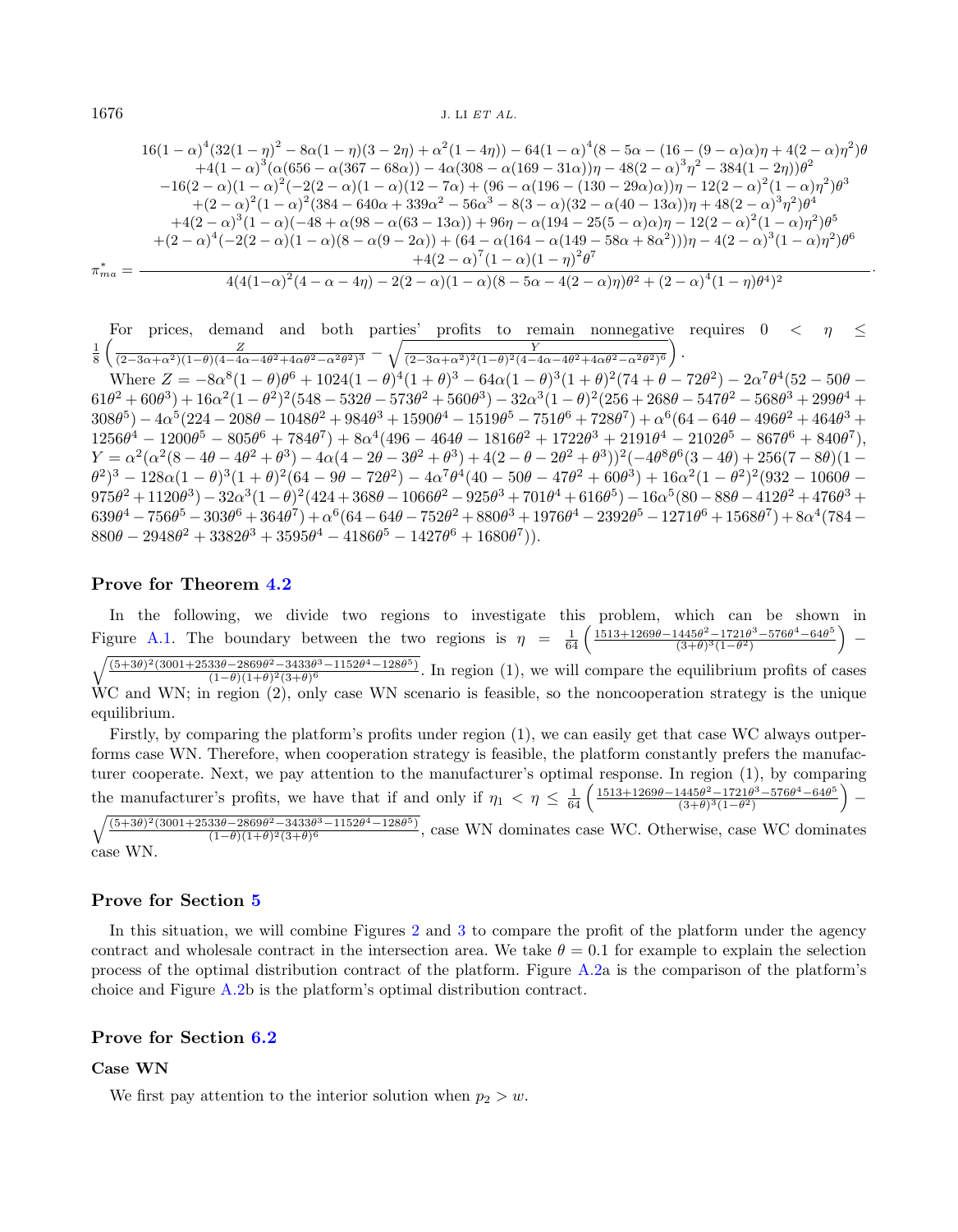<span id="page-22-0"></span>

FIGURE A.1. Manufacturer's choice under wholesale contract.

<span id="page-22-1"></span>

FIGURE A.2. Comparison of the platform's optimal distribution contract. (a)  $\alpha = 0.1$ . (b)  $\alpha = 0.1$ .

Given  $e_p$ ,  $e_m$ ,  $w$ ,  $p_2$  and  $\theta$ , the platform's profit is concave with respect to  $p_1$  because  $\frac{\partial^2 \pi_r}{\partial p_1^2} = -\frac{2}{1-\theta^2} < 0$ . The best response price function can be obtained by solving from the first-order condition.

$$
p_1 = \frac{1 + e_p + w - (1 + e_m - p_2)\theta}{2}
$$

·

Then, substituting  $p_1$  into manufacturer's profit function. And the manufacturer determines the wholesale price and direct channel price simultaneously. We find that the Hessian matrix of the manufacturer's profit function is  $H =$  $\left[ \begin{array}{rrr} -\frac{1}{1-\theta^2} & \frac{\theta}{1-\theta^2} \\ \frac{\theta}{1-\theta^2} & -\frac{2-\theta^2}{1-\theta^2} \end{array} \right]$  $1-\theta^2$ ]︃ , which is negative definite. So we can get the best response wholesale price and direct channel price  $w = \frac{1+e_p}{2}$  and  $p_2 = \frac{1+em}{2}$ . To ensure  $w \leq p_2$ , we have  $e_p \leq e_m$ .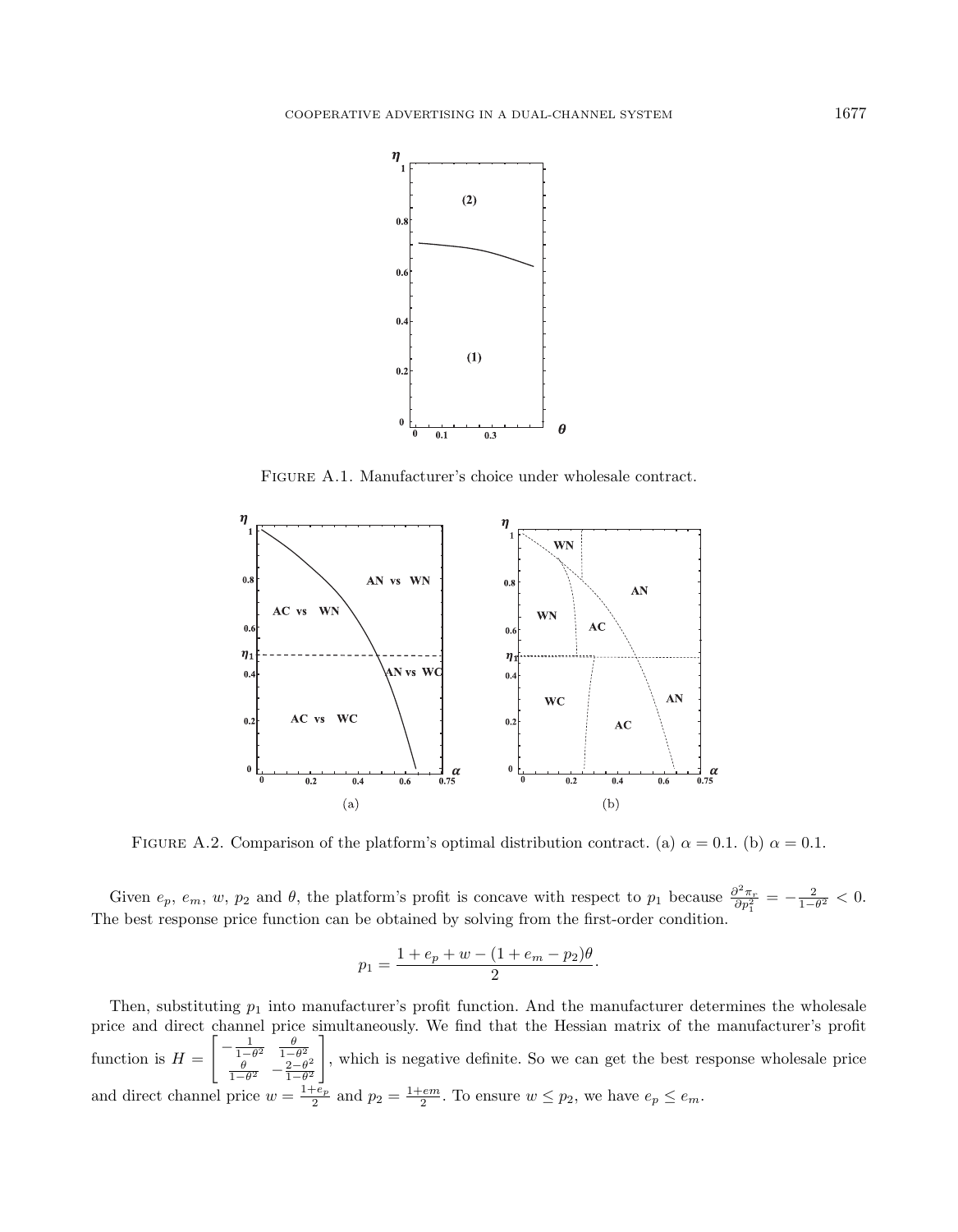Substituting all the variables into the platform's profit, we get

$$
\pi_r(e_p) = \frac{2e_p(1 - \theta - e_m\theta) + (1 - \theta - e_m\theta)^2 - e_p^2(15 - 16\theta^2)}{16(1 - \theta^2)}.
$$

The second derivative of  $e_p$  is  $\frac{\partial^2 \pi_r}{\partial e_p^2} = -\frac{15-16\theta^2}{8(1-\theta^2)}$  $\frac{15-16\theta^2}{8(1-\theta^2)}$ . It is concave when  $15-16\theta^2>0$ , which is always true when  $\theta \in (0, \frac{1}{2}]$ . So, we can obtain the best response advertising level  $e_p = \frac{1-(1+e_m)\theta}{15-16\theta^2}$ . Recalling the constraint that  $w \leq p_2$ , which needs  $e_p \leq e_m$ , we have the constraint of  $e_m > \frac{1}{15+16\theta}$ .

In the following, we pay attention to the manufacturer's response of  $e_m$ . Substituting all the variables into  $\ln$  the following, we pay attention to the manufacturer's response of  $e_m$ . Substituting all the variables in the manufacturer's profit and the second derivative of  $e_m$  is  $\frac{\partial^2 \pi_{mr}}{\partial e^2}$  $\frac{\partial^2 \pi_{mr}}{\partial e_m^2} = -\frac{675 - 224 \theta^2 (7 - 4 \theta^2)}{2(15 - 16 \theta^2)^2}$  $\frac{2-2240 (7-40)}{2(15-16\theta^2)^2}$ . It is concave when  $\theta \in (0, \frac{1}{2}]$ . Therefore, the optimal advertising level is  $e_m^* = \frac{225 - 32\theta(4 + \theta(11 - 4\theta(1+\theta)))}{675 - 224\theta^2(7-4\theta^2)}$  $\frac{-32\sigma(4+\sigma(11-4\sigma(1+\sigma)))}{675-224\sigma^2(7-4\sigma^2)}$ , we can easily find that  $e_m \geq \frac{1}{15+16\theta}$  is always satisfied. Therefore, there is only interior solution in case WN.

In summary, the unique interior equilibrium for case WN is:

$$
e_p^* = \frac{(3-4\theta)(15-16\theta^2)}{675-224\theta^2(7-4\theta^2)}
$$
  
\n
$$
w^* = \frac{360-30\theta-808\theta^2+32\theta^3+448\theta^4}{675-224\theta^2(7-4\theta^2)}
$$
  
\n
$$
p_1^* = \frac{540-270\theta-1180\theta^2+528\theta^3+640\theta^4-256\theta^5}{675-224\theta^2(7-4\theta^2)}
$$
  
\n
$$
p_2^* = \frac{1}{2}\left(1+\frac{225-32\theta(4+\theta(11-4\theta(1+\theta)))}{675-224\theta^2(7-4\theta^2)}\right)
$$
  
\n
$$
D_1^* = \frac{4(3-4\theta)(15-16\theta^2)}{675-224\theta^2(7-4\theta^2)}
$$
  
\n
$$
D_2^* = \frac{450-4\theta(61+4\theta(5-4\theta)(9-4\theta))}{675-224\theta^2(7-4\theta^2)}
$$
  
\n
$$
\pi_r^* = \frac{(3-4\theta)^2(15-16\theta^2)^3}{(675-224\theta^2(7-4\theta^2))^2}
$$
  
\n
$$
\pi_{mr}^* = \frac{321-64\theta(4+\theta(7-2\theta(2+\theta)))}{675-224\theta^2(7-4\theta^2)}
$$

Both channel's demand are nonnegative.

#### Case WC

We first pay attention to the interior solution where  $p_2 > w$ .

Given  $e_p, e_m, w, p_2, \eta$  and  $\theta$ , platform's profit is concave with respect to  $p_1$  because  $\frac{\partial^2 \pi_r}{\partial p_1^2} = -\frac{2}{1-\theta^2} < 0$ . The best response price function can be obtained by solving from the first-order condition.

$$
p_1 = \frac{1 + e_p + w - (1 + e_m - p_2)\theta}{2}
$$

·

Then, substituting  $p_1$  into manufacturer's profit function. And the manufacturer determines the wholesale price and direct channel's price simultaneously. We find that the Hessian matrix of the manufacturer's profit function is  $H =$  $\left[ \begin{array}{rrr} -\frac{1}{1-\theta^2} & \frac{\theta}{1-\theta^2} \\ \frac{\theta}{1-\theta^2} & -\frac{2-\theta^2}{1-\theta^2} \end{array} \right]$  $1-\theta^2$ ]︃ , which is negative definite. So we can get the best response wholesale price and direct channel price  $w = \frac{1+e_p}{2}$  and  $p_2 = \frac{1+e_m}{2}$ . To ensure  $w < p_2$ , we have  $e_p < e_m$ .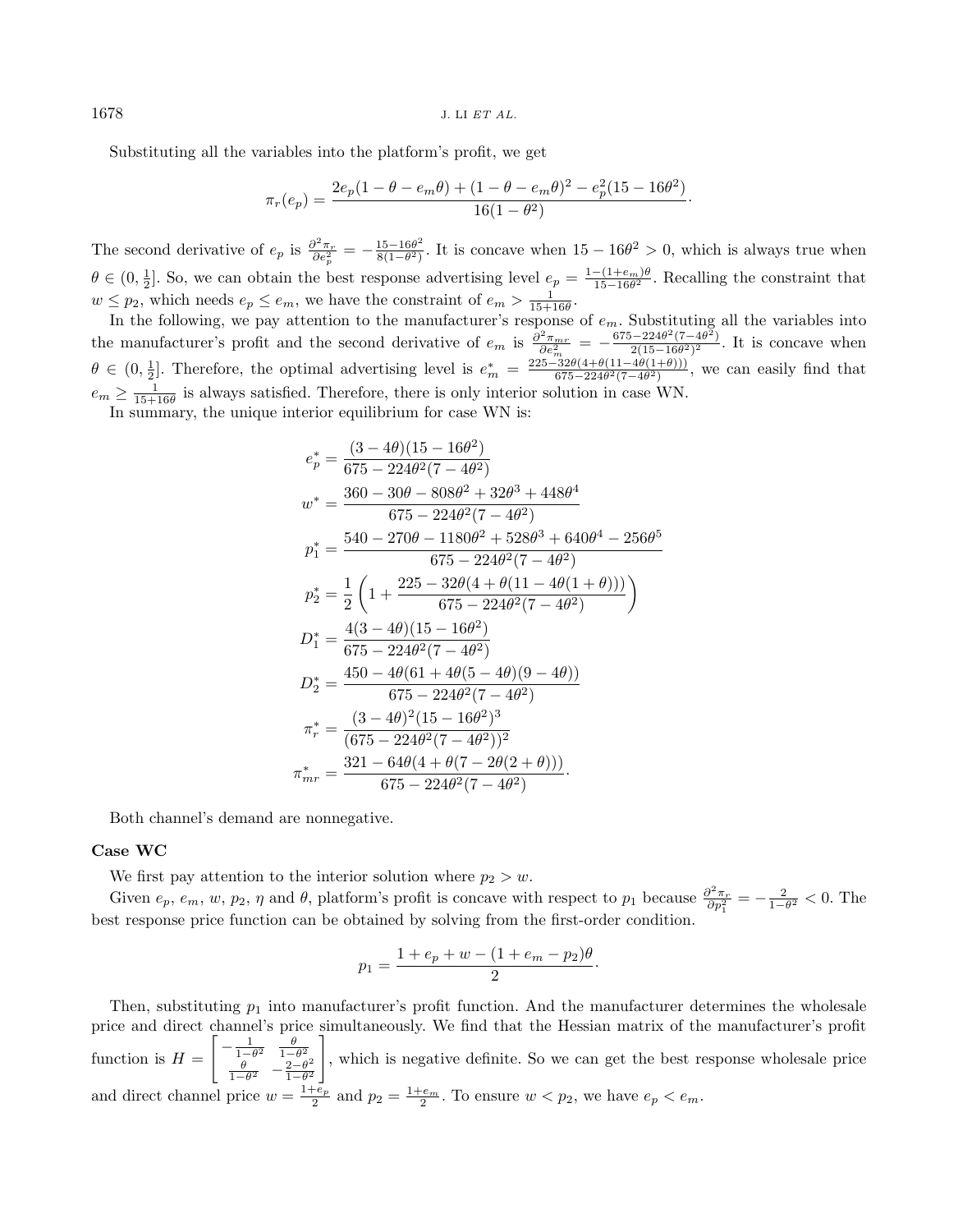Substituting all the variables into the platform's profit, we get

$$
\pi_r(e_p) = \frac{2e_p(1-\theta-e_m\theta+(1-\theta-e_m\theta)^2-e_p^2(15-16\eta-16(1-\eta)\theta^2))}{16(1-\theta^2)}.
$$

The second derivative of  $e_p$  is  $\frac{\partial^2 \pi_r}{\partial e_p^2} = -\frac{15 - 16\eta - 16(1-\eta)\theta^2}{8(1-\theta^2)}$  $\frac{3n-16(1-\eta)\theta^2}{8(1-\theta^2)}$ . It is concave when  $15-16\eta-16(1-\eta)\theta^2>0$ , which is when  $0 < \eta < \frac{15 - 16\theta^2}{16 - 16\theta^2}$ .  $16-16\theta$ 

So, we can obtain the best response advertising level  $e_p = \frac{1-(1+e_m)\theta}{15-16\eta-16(1-\eta)\theta^2}$ . Recalling the constraint that  $w < p_2$  which needs  $e_p < e_m$ , we have the constraint of  $e_m$  is  $e_m > \frac{1}{15+16\theta-16\eta(1+\theta)}$ .

In the following, we pay attention to the manufacturer's response of  $e_m$ . Substituting all the variables into the manufacturer's profit and the second derivative of  $e_m$  is  $\frac{\partial^2 \pi_{mn}}{\partial e^2}$  $\frac{\partial^2 \pi_{mr}}{\partial e_m^2} = -\frac{3(15-16\eta)^2-4(392-\eta(809-416\eta))\theta^2+896(1-\eta)^2\theta^4}{2(15-16\eta-16(1-\eta)\theta^2)^2}$  $\frac{4(392-\eta(809-410\eta))\theta+896(1-\eta)}{2(15-16\eta-16(1-\eta)\theta^2)^2}$ . It is concave when  $3(15-16\eta)^2 - 4(392-\eta(809-416\eta))\theta^2 + 896(1-\eta)^2\theta^4 > 0$ . Combining the above constraints, we get  $0 < \eta < \frac{15 - 16\theta^2}{16 - 16\theta^2}$ .

Therefore, the best response advertising level of direct channel is

$$
e^*_m = \frac{225 + 128 \eta^2 (1-\theta)^2 (1+\theta) (2+\theta) - 32 \theta (4+\theta (11-4\theta (1+\theta))) - 4 \eta (1-\eta) (120+\theta (55-64\theta (2+\theta)))}{3 (15-16 \eta)^2 - 4 (392 - \eta (809-416 \eta)) \theta^2 + 896 (1-\eta)^2 \theta^4}
$$

To ensure  $e_m > e_r$ , we update the constraints as

(1) when 
$$
\theta \in (0, 0.446]
$$
,  $0 < \eta < \frac{360 - 809\theta^2 + 448\theta^4 - \theta\sqrt{1521\theta^2 - 896\theta^4 - 624}}{64(6 - 13\theta^2 + 7\theta^4)}$  or  $\frac{360 - 809\theta^2 + 448\theta^4 + \theta\sqrt{1521\theta^2 - 896\theta^4 - 624}}{64(6 - 13\theta^2 + 7\theta^4)}$ 

(2) when  $\theta \in (0.446, \frac{1}{2}], 0 < \eta < \frac{15 - 16\theta^2}{16 - 16\theta^2}$  $\frac{15-16\theta^2}{16-16\theta^2}$ .

In summary, the unique interior equilibriums for case WC is:

$$
\begin{split} e^*_p&=\frac{(3-4\theta)(15-16\theta^2-16\eta(1-\theta^2))}{675-1568\theta^2+896\theta^4+128\eta^2(6-13\theta^2+7\theta^4)-4\eta(360-809\theta^2+448\theta^4)},\\ e^*_m&=\frac{225+128\eta^2(1-\theta)^2(1+\theta)(2+\theta)-32\theta(4+\theta(11-4\theta(1+\theta)))-4\eta(1-\eta)(120+\theta(55-64\theta(2+\theta)))}{3(15-16\eta)^2-4(392-\eta(809-416\eta))\theta^2+896(1-\eta)^2\theta^4},\\ &\phantom{=}2(270-135\theta-590\theta^2+264\theta^3+320\theta^4-128\theta^5-\eta(558-264\theta-1199\theta^2+520\theta^3+640\theta^4-256\theta^5)\\ p^*_1&=\frac{+32\eta^2(9-4\theta-19\theta^2+8\theta^3+10\theta^4-4\theta^5)}{675-1568\theta^2+896\theta^4+128\eta^2(6-13\theta^2+7\theta^4)-4\eta(360-809\theta^2+448\theta^4)}\,,\\ p^*_2&=\frac{1}{2}\left(1+\frac{225+128\eta^2(1-\theta)^2(1+\theta)(2+\theta)-32\theta(4+\theta(11-4\theta(1+\theta)))-4\eta(1-\theta)(120+\theta(55-64\theta(2+\theta)))}{675-1568\theta^2+896\theta^4+128\eta^2(6-13\theta^2+7\theta^4)-2\eta(372-16\theta-821\theta^2+16\theta^3+448\theta^4)}\,,\\ w^*&=\frac{360-30\theta-808\theta^2+32\theta^3+448\theta^4+64\eta^2(6-13\theta^2+7\theta^4)-2\eta(372-16\theta-821\theta^2+16\theta^3+448\theta^4)}{675-1568\theta^2+896\theta^4+128\eta^2(
$$

·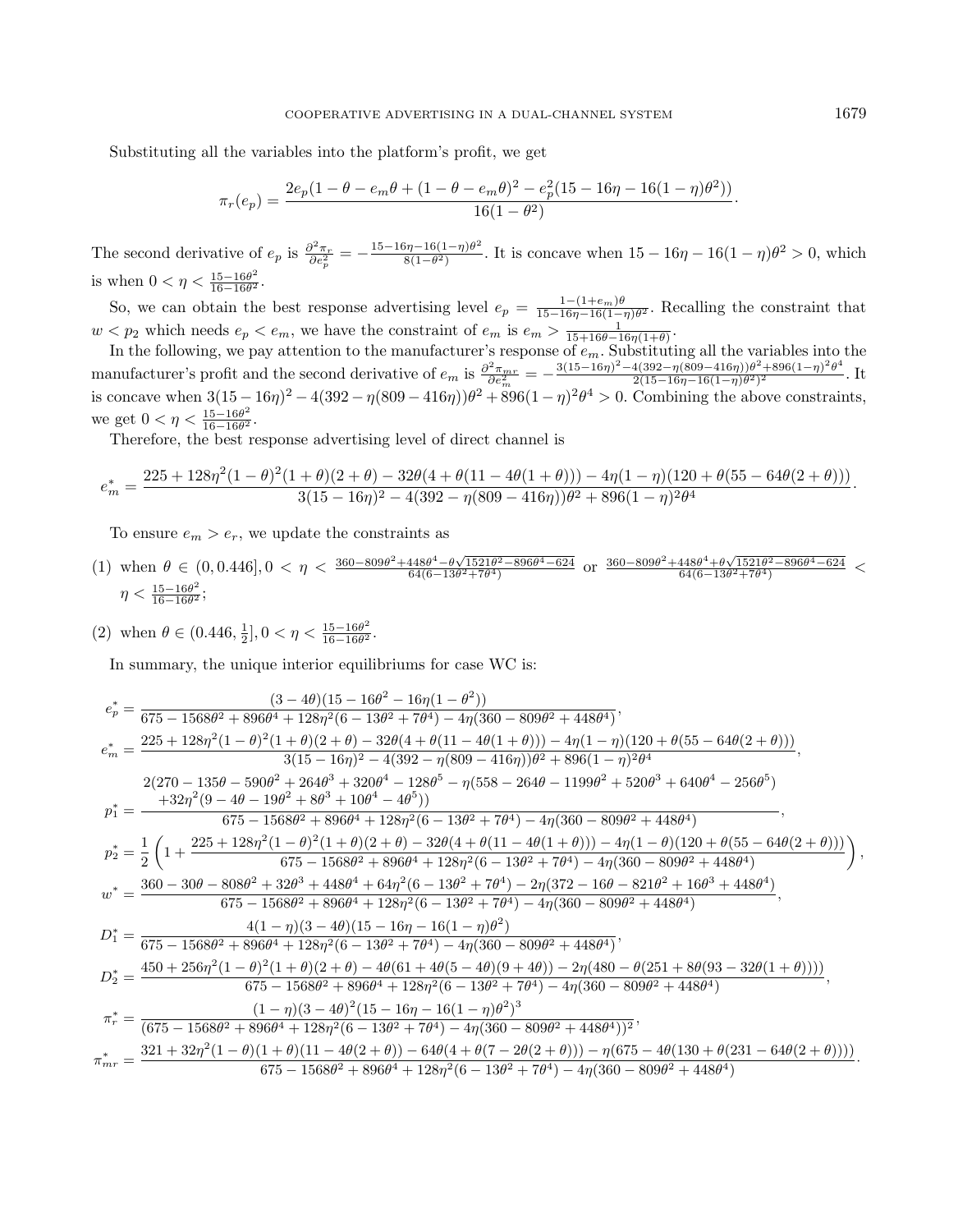For both channel's demand and profits to remain nonnegative require the following constraints:

(1) when  $\theta \in (0, 0.379], 0 < \eta \leq \frac{108 + 59\theta - 112\theta^2 - 64\theta^3 - \sqrt{144 - 184\theta - 487\theta^2 + 224\theta^3 + 384\theta^4}}{64(2 + \theta - 2\theta^2 - \theta^3)}$ 

(2) when 
$$
\theta \in (0.379, 0.446), 0 < \eta \leq \frac{108 + 59\theta - 112\theta^2 - 64\theta^3 - \sqrt{144 - 184\theta - 487\theta^2 + 224\theta^3 + 384\theta^4}}{64(2 + \theta - 2\theta^2 - \theta^3)}
$$
 or   
\n $\frac{108 + 59\theta - 112\theta^2 - 64\theta^3 + \sqrt{144 - 184\theta - 487\theta^2 + 224\theta^3 + 384\theta^4}}{64(2 + \theta - 2\theta^2 - \theta^3)} \le \eta$   
\n $< \frac{675 - 520\theta - 924\theta^2 + 512\theta^3 + 256\theta^4 - \sqrt{3657 - 12848\theta + 7960\theta^2 + 12736\theta^3 - 13662\theta^4 + 2048\theta^6}}{64(11 - 8\theta - 15\theta^2 + 8\theta^3 + 4\theta^4)}$   
\n(3) when  $\theta \in [0.446, \frac{1}{2}], 0 < \eta < \frac{675 - 520\theta - 924\theta^2 + 512\theta^3 + 256\theta^4 - \sqrt{3657 - 12848\theta + 7960\theta^2 + 12736\theta^3 - 13662\theta^4 + 2048\theta^6}}{64(11 - 8\theta - 15\theta^2 + 8\theta^3 + 4\theta^4)}$ .

Next, we focus on the boundary solution when  $p_2 = w$ , which is also means  $e_m = e_p$ , thus  $e_m^* = e_p^* = \frac{1}{15+16\theta-16\eta(1+\theta)}$ . In summary, the unique boundary equilibrium for case WC is:  $e_m^* = e_p^* = \frac{1}{15+16\theta-16\eta(1+\theta)}$ .  $w^* = p_2^* = \frac{1}{2}(1 + \frac{1}{15+16\theta-16\eta(1+\theta)}), p_1^* = \frac{4(1-\eta)(3-\theta)(1+\theta)}{15+16\theta-16\eta(1+\theta)}$  $\frac{4(1-\eta)(3-\theta)(1+\theta)}{15+16\theta-16\eta(1+\theta)}$ ,  $D_1^* = \frac{4(1-\eta)}{15+16\theta-16\eta}$  $\frac{4(1-\eta)}{15+16\theta-16\eta(1+\theta)}$ ,  $D_2^* = \frac{4(1-\eta)(2+\theta)}{15+16\theta-16\eta(1-\theta)}$  $\frac{4(1-\eta)(2+\theta)}{15+16\theta-16\eta(1+\theta)}, \pi^*_r =$  $\frac{(1-\eta)(15-16\eta-16(1-\eta)\theta^2)}{(15+16\theta-16\eta(1+\theta))^2}$ ,  $\pi^*_{mr} = \frac{95+32\eta^2(1+\theta)(3+\theta)+32\theta(4+\theta)-\eta(193+64\theta(4+\theta))}{(15+16\theta-16\eta(1+\theta))^2}$ .

For both channel's demand to remain nonnegative require  $0 < \eta < \frac{193+256\theta+64\theta^2-\sqrt{769+1024\theta+256\theta^2}}{64(3+4\theta+\theta^2)}$ . It is well known that the internal solution must be superior to the boundary solution if the internal solution is feasible. Therefore, we exclude the interval of the internal solution and will get the pure interval of the boundary solution.

# Case AN

Given  $e_p, e_m, \alpha$  and  $\theta$ , the Hessian matrix of the manufacturer's profit is  $H =$  $\left[-\frac{2(1-\alpha)}{1-\theta^2}\right]$  $\frac{\theta(2-\alpha)}{1-\theta^2}$   $\frac{\theta(2-\alpha)}{1-\theta^2}$  $\theta(2-\alpha)$  1- $\theta^2$ <br>2  $\frac{1}{1-\theta^2}$   $-\frac{2}{1-\theta^2}$ ]︃ .

Due to  $\frac{\partial^2 \pi_{ma}}{\partial p_1^2} = -\frac{2(1-\alpha)}{1-\theta^2}$  $\frac{(1-\alpha)}{1-\theta^2}$  < 0,  $\frac{\partial^2 \pi_{ma}}{\partial p_2^2}$  =  $-\frac{2}{1-\theta^2}$  < 0 and  $\frac{\partial^2 \pi_{ma}}{\partial p_1^2}$  $\frac{\partial^2 \pi_{ma}}{\partial p_2^2} - \frac{\partial^2 \pi_{ma}}{\partial p_1p_2} \frac{\partial^2 \pi_{ma}}{\partial p_2p_1} = \frac{4(1-\alpha)-(2-\alpha)^2\theta^2}{(1-\theta^2)^2}$  $\frac{\alpha_1-(2-\alpha) \sigma}{(1-\theta^2)^2}$ . The corresponding Hessian matrix is always negative definite when  $0 < \alpha \leq \frac{3}{4}$ . Then, the best response prices function can be obtained by solving from the first-order condition.

$$
p_1 = \frac{2(1+e_p)(1-\alpha) + (1+e_m)\alpha\theta - (1+e_p)(2-\alpha)\theta^2}{4(1-\alpha) - (2-\alpha)^2\theta^2}
$$

$$
p_2 = \frac{(1-\alpha)(2(1+e_m) - (1+e_p)\alpha\theta - (1+e_m)(2-\alpha)\theta^2)}{4(1-\alpha) - (2-\alpha)^2\theta^2}.
$$

Substituting  $p_1$  and  $p_2$  into the platform's profit, and the second derivative of  $e_p$  is  $\frac{\partial^2 \pi_a}{\partial e_p^2} = -2$  $4(1-\alpha)\alpha(2-2\alpha-(2-\alpha)\theta^2)$  By simple colculation we find that  $\frac{\partial^2 \pi_a}{\partial \theta^2}$  < 0. So we can obtain the be  $\frac{(1-\alpha)\alpha(2-2\alpha-(2-\alpha)\theta^2)}{(4(1-\alpha)-(2-\alpha)^2\theta^2)^2}$ . By simple calculation, we find that  $\frac{\partial^2 \pi_a}{\partial e_p^2}$  < 0. So, we can obtain the best response advertising level  $e_p = \frac{\alpha(4(2-\theta-\theta e_m)-(2-\alpha)(8\alpha-4(1+e_m)\alpha\theta+4(1-\alpha)\theta^2-(1+e_m)(2-\alpha)\theta^3))}{8(1-\alpha)^2(4-\alpha-4n)-4(2-\alpha)(1-\alpha)(8-5\alpha-4(2-\alpha)n)\theta^2+2(2-\alpha)^4(1-n)\theta^3}$  $\frac{\alpha(4(2-\theta-\theta e_m)-2-\alpha)(8\alpha-4(1+e_m)\alpha\theta+4(1-\alpha)\theta-(1+e_m)(2-\alpha)\theta')}{8(1-\alpha)^2(4-\alpha-4\eta)-4(2-\alpha)(1-\alpha)(8-5\alpha-4(2-\alpha)\eta)\theta^2+2(2-\alpha)^4(1-\eta)\theta^4}$ . Substituting all the prices and advertising level into manufacturer's profit, and solve the second derivative of  $e_m$  can we have

$$
-48(4-\alpha)^2(1-\alpha)^4 + 4(1-\alpha)^3(8-5\alpha)(104-\alpha(77-12\alpha))\theta^2
$$

$$
-(2-\alpha)^2(1-\alpha)^2(1344-\alpha(1664-\alpha(557-24\alpha)))\theta^4
$$

$$
\frac{\partial^2 \pi_{ma}}{\partial e_m^2} = \frac{+2(2-\alpha)^5(1-\alpha)(60-37\alpha)\theta^6 - 4(2-\alpha)^8\theta^8}{2(4(4-\alpha)(1-\alpha)^2 - 2(2-\alpha)(1-\alpha)(8-5\alpha)\theta^2 + (2-\alpha)^4\theta^4)^2}.
$$

By tedious calculation, we find that  $\frac{\partial^2 \pi_{ma}}{\partial e^2}$  $\frac{\partial^2 \pi_{ma}}{\partial e_m^2} < 0$  is always satisfied. So, we can get the optimal  $e_m^*$ . In summary, the unique interior equilibrium for case AN is: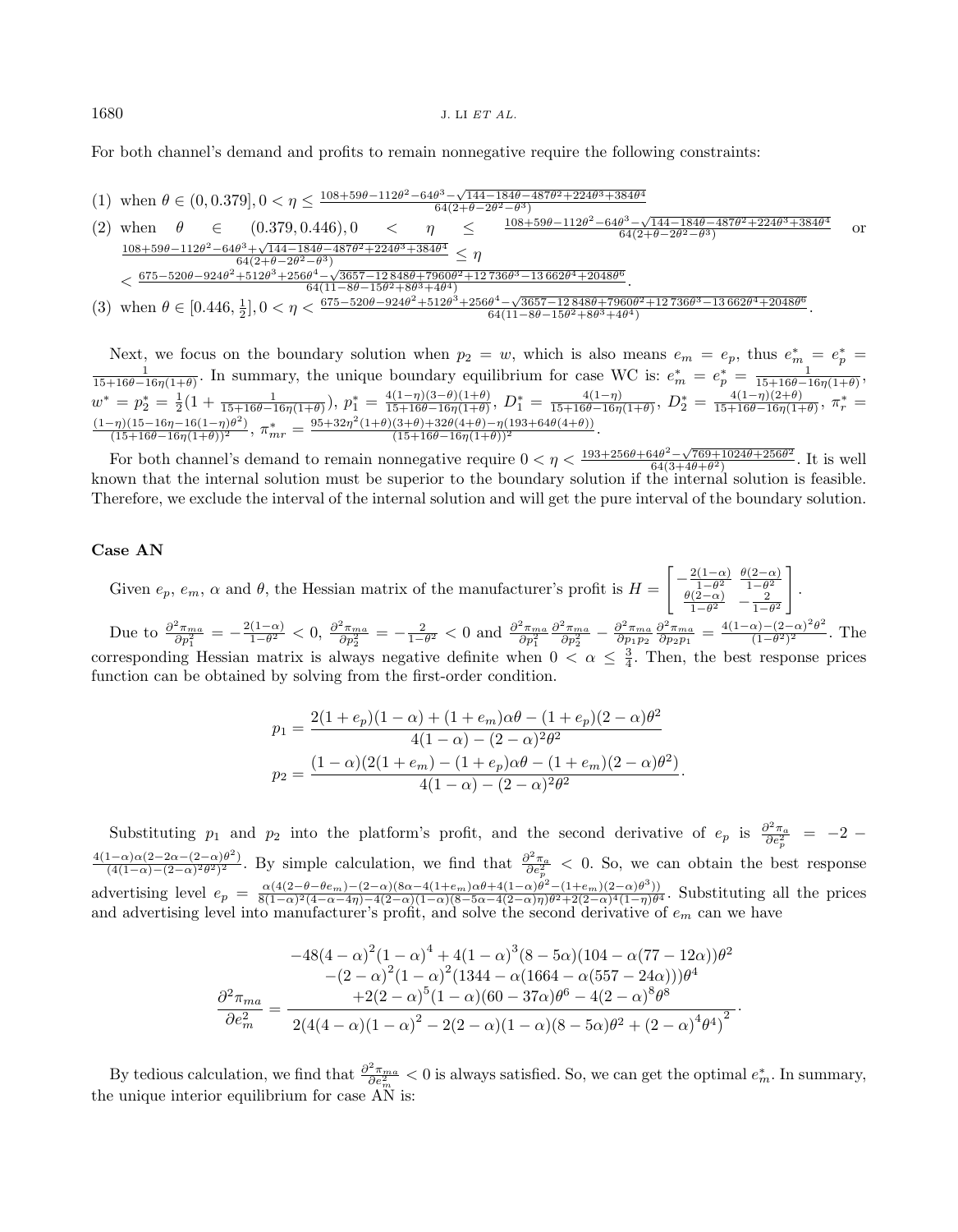COOPERATIVE ADVERTISING IN A DUAL-CHANNEL SYSTEM  $1681$ 

16(4-
$$
\alpha
$$
)<sup>2</sup>(1- $\alpha$ )<sup>3</sup> - 32(1- $\alpha$ )<sup>3</sup>(8-5 $\alpha$ ) $\theta$  - 4(1- $\alpha$ )<sup>2</sup>(8-5 $\alpha$ )(24- $\alpha$ (19-4 $\alpha$ )) $\theta$ <sup>2</sup>  
+16(12-7 $\alpha$ )(2-3 $\alpha$  +  $\alpha$ )<sup>2</sup> $\theta$ <sup>3</sup> + (2- $\alpha$ )<sup>2</sup>(1- $\alpha$ )(192- $\alpha$ (256- $\alpha$ (99-8 $\alpha$ )) $\theta$ <sup>4</sup>  
+ $\alpha$ (4- $\alpha$ )(1- $\alpha$ )<sup>4</sup> - 32(4- $\alpha$ )(1- $\alpha$ )<sup>4</sup> $\theta$ <sup>2</sup>(2- $\alpha$ )<sup>5</sup>(4-3 $\alpha$ ) $\theta$ <sup>6</sup> + 2(2- $\alpha$ )<sup>7</sup> $\theta$ <sup>7</sup>  
48(4- $\alpha$ )(1- $\alpha$ )<sup>4</sup> - 32(4- $\alpha$ )(1- $\alpha$ )<sup>4</sup> $\theta$ <sup>2</sup> + (2- $\alpha$ )<sup>5</sup>(1- $\alpha$ )<sup>2</sup>(160-3 $\alpha$ (39-4 $\alpha$ )) $\theta$ <sup>4</sup>  
 $e_r^* = \alpha$   
 $\frac{-4(4-\alpha)(2-\alpha)^3(1-\alpha)(3-2\alpha)^3\theta - 7(2-\alpha)^5(1-\alpha)^3(160-3\alpha(39-4\alpha))\theta^2}{P}$   
96(4- $\alpha$ )(1- $\alpha$ )<sup>4</sup> + 48(4- $\alpha$ )(1- $\alpha$ )<sup>3</sup> $\alpha$  $\theta$ <sup>6</sup> + 1(2- $\alpha$ )<sup>2</sup>(1- $\alpha$ ) $\theta$ <sup>7</sup>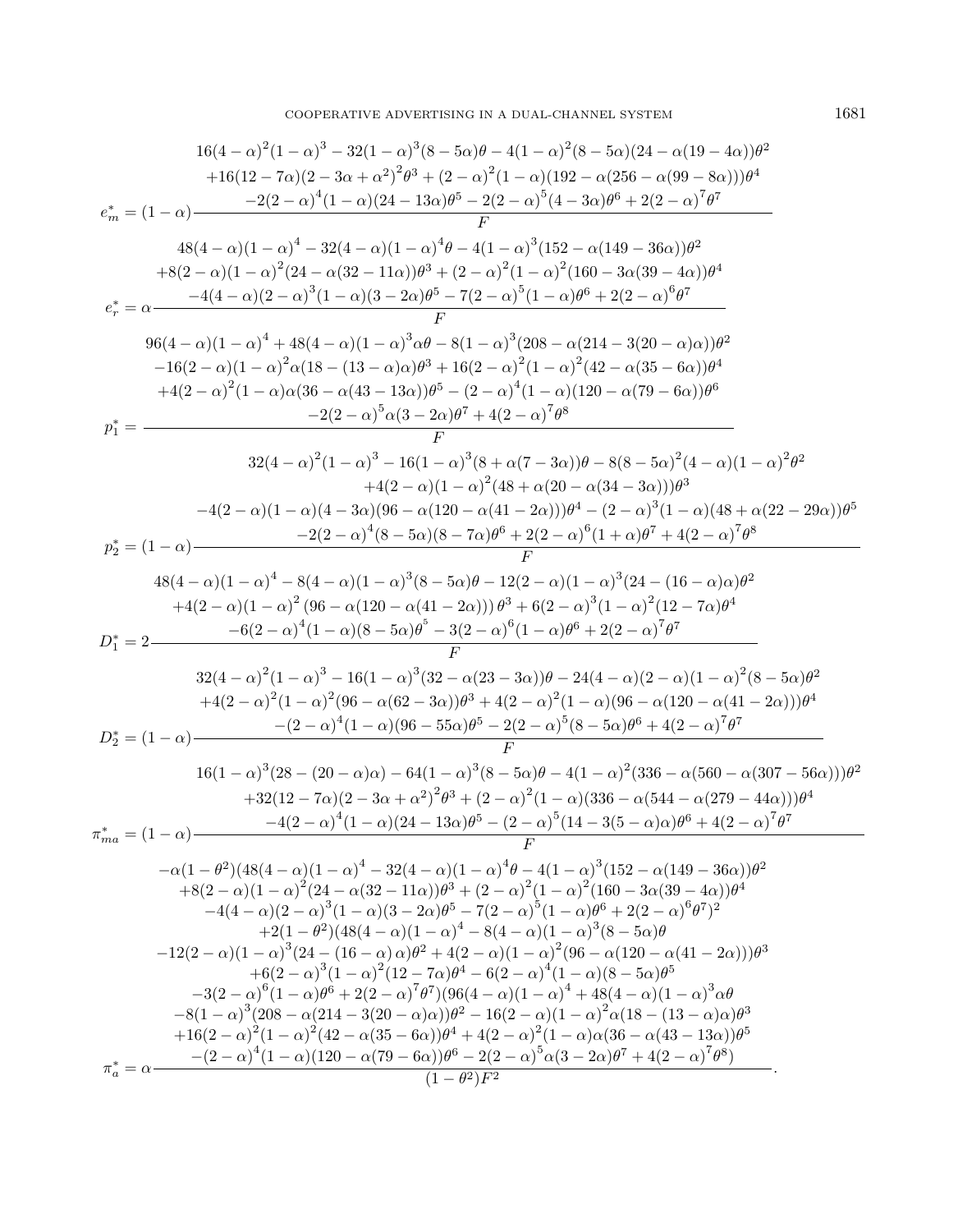Where  $F = 48(4 - \alpha)^2 (1 - \alpha)^4 - 4(1 - \alpha)^3 (8 - 5\alpha)(104 - \alpha(77 - 12\alpha))\theta^2 + (2 - \alpha)^2 (1 - \alpha)^2 (1344 - \alpha(1664 \alpha(557-24\alpha))\theta^4-2(2-\alpha)^5(1-\alpha)(60-37\alpha)\theta^6+4(2-\alpha)^8\theta^8.$ 

To keep all the prices and demand positive needs (1) when  $\theta \in (0, 0.371]$  and  $\alpha \in (0, \frac{3}{4}];$  (2) when  $\theta \in (0.371, \frac{1}{2}]$ and  $\alpha \in (0, \alpha_1]$ , where  $\alpha_1$  is the second root of  $-12 + 16\theta + 12\theta^2 - 16\theta^3 + (24 - 26\theta - 24\theta^2 + 24\theta^3)\alpha + (-12 +$  $10\theta + 15\theta^2 - 12\theta^3\alpha^2 + (-3\theta^2 + 2\theta^3)\alpha^3 = 0.$ 

<span id="page-27-17"></span><span id="page-27-10"></span>The case AC is totally similar to the above calculations and is extremely tedious, which we omitted here and resort to the numerical calculation directly.

<span id="page-27-11"></span><span id="page-27-7"></span><span id="page-27-5"></span><span id="page-27-0"></span>Acknowledgements. The work is financially supported by National Natural Science Funds of China (Nos. 72171219, 71801206, 71971203, 71921001), the Fundamental Research Funds for the Central Universities (WK2040000027), Special Research Assistant Support Program of Chinese Academy of Sciences, and the Four Batch Talent Programs of China.

# **REFERENCES**

- <span id="page-27-21"></span><span id="page-27-20"></span><span id="page-27-15"></span><span id="page-27-6"></span>[1] V. Abhishek, K. Jerath and Z.J. Zhang, Agency selling or reselling? Channel structures in electronic retailing. Manage. Sci. 62 (2016) 2259–2280.
- <span id="page-27-3"></span>[2] W. Ahmed, M. Moazzam, B. Sarkar and S.U. Rehman, Synergic effect of reworking for imperfect quality items with the integration of multi-period delay-in-payment and partial backordering in global supply chains. Engineering 7 (2021) 260–271.
- <span id="page-27-9"></span>[3] G. Aust and U. Buscher, Vertical cooperative advertising and pricing decisions in a manufacturer–cretailer supply chain: A game-theoretic approach. Eur. J. Oper. Res. 223 (2012) 473–482.
- <span id="page-27-12"></span>[4] M. Bergen and G. John, Understanding cooperative advertising participation rates in conventional channels. J. Mark. Res. 34 (1997) 357–369.
- <span id="page-27-4"></span>[5] P.D. Berger, Vertical cooperative advertising ventures. J. Mark. Res. 9 (1972) 309–312.
- <span id="page-27-8"></span>[6] S. Bhuniya, S. Pareek and B. Sarkar, A supply chain model with service level constraints and strategies under uncertainty. Alex. Eng. J. 60 (2021) 6035–6052.
- <span id="page-27-18"></span>[7] G.P. Cachon and A.G. Kok, Competing manufacturers in a retail supply chain: On contractual form and coordination. Manage. Sci. 56 (2010) 571–589.
- <span id="page-27-13"></span>[8] X. Cao and T.T. Ke, Cooperative search advertising. *Mark. Sci.* 38 (2019) 44–67.
- <span id="page-27-16"></span>[9] Y. Chen, Y.V. Joshi, J.S. Raju and Z.J. Zhang, A theory of combative advertising. Mark. Sci. 28 (2009) 1–19.
- <span id="page-27-14"></span>[10] Z. Chen, X. Ji, M. Li and J. Li, How corporate social responsibility auditing interacts with supply chain information transparency. Ann. Oper. Res. (2022) 1–20. DOI: [10.1007/s10479-022-04601-x](https://doi.org/10.1007/s10479-022-04601-x)
- [11] W.K. Chiang, D. Chhajed and J.D. Hess, Direct marketing, indirect profits: A strategic analysis of dual-channel supply-chain design. Manage. Sci. 49 (2003) 1–20.
- <span id="page-27-1"></span>[12] R.M. Das and S.S. Sana, Multi-echelon green supply chain model with random defectives, remanufacturing and rework under setup cost reduction and variable transportation cost.  $S\bar{a}dhan\bar{a}$  46 (2021) 1–18.
- <span id="page-27-2"></span>[13] K. Das, S.S. Sana and M.N. Srinivas, Modeling of a qualitative and sustainability analysis of prawn fishery in a bounded region: A mathematical approach. Far East J. Appl. Math. 112 (2022) 65–88.
- <span id="page-27-22"></span>[14] P.S. Desai, Advertising fee in business-format franchising. Manage. Sci. 43 (1997) 1401–1419.
- <span id="page-27-19"></span>[15] E. Forghani, R. Sheikh, S.M.H. Hosseini and S.S. Sana, The impact of digital marketing strategies on customer's buying behavior in online shopping using the rough set theory. Int. J. Syst. Assur. Eng. Manage. (2021) 1–16.
- [16] X. Geng, Y.R. Tan and L. Wei, How add-on pricing interacts with distribution contracts. Prod. Oper. Manage. 27 (2018) 605–623.
- [17] S.C. Hackett, Consignment contracting. J. Econ. Behav. Organiz. 20 (1993) 247–253.
- [18] A. Hagiu and J. Wright, Marketplace or reseller. Manage. Sci. 61 (2015) 184–203.
- [19] L. Hao, H. Guo and R.F. Easley, A mobile platform's in-app advertising contract under agency pricing for app sales. Prod. Oper. Manage. 26 (2017) 189–202.
- [20] L. Hao and M. Fan, An analysis of pricing models in the electronic book market. MIS Quar. 38 (2014) 1017–1032.
- [21] X. He, A. Prasad and S.P. Sethi, Cooperative advertising and pricing in a dynamic stochastic supply chain: Feedback stackelberg strategies. Prod. Oper. Manage. 18 (2009) 78–94.
- [22] Z. Huang and S.X. Li, Co-op advertising models in manufacturer-retailer supply chains: A game theory approach. Eur. J. Oper. Res. 135 (2001) 527–544.
- [23] C.A. Ingene and M.E. Parry, Mathematical Models of Distribution Channels. Vol. 17. Springer Science & Business Media  $(2004)$ .
- [24] X. Ji, G. Li and S.P. Sethi, How social communications affect product line design in the platform economy. Int. J. Prod. Res. 60 (2022) 686–703.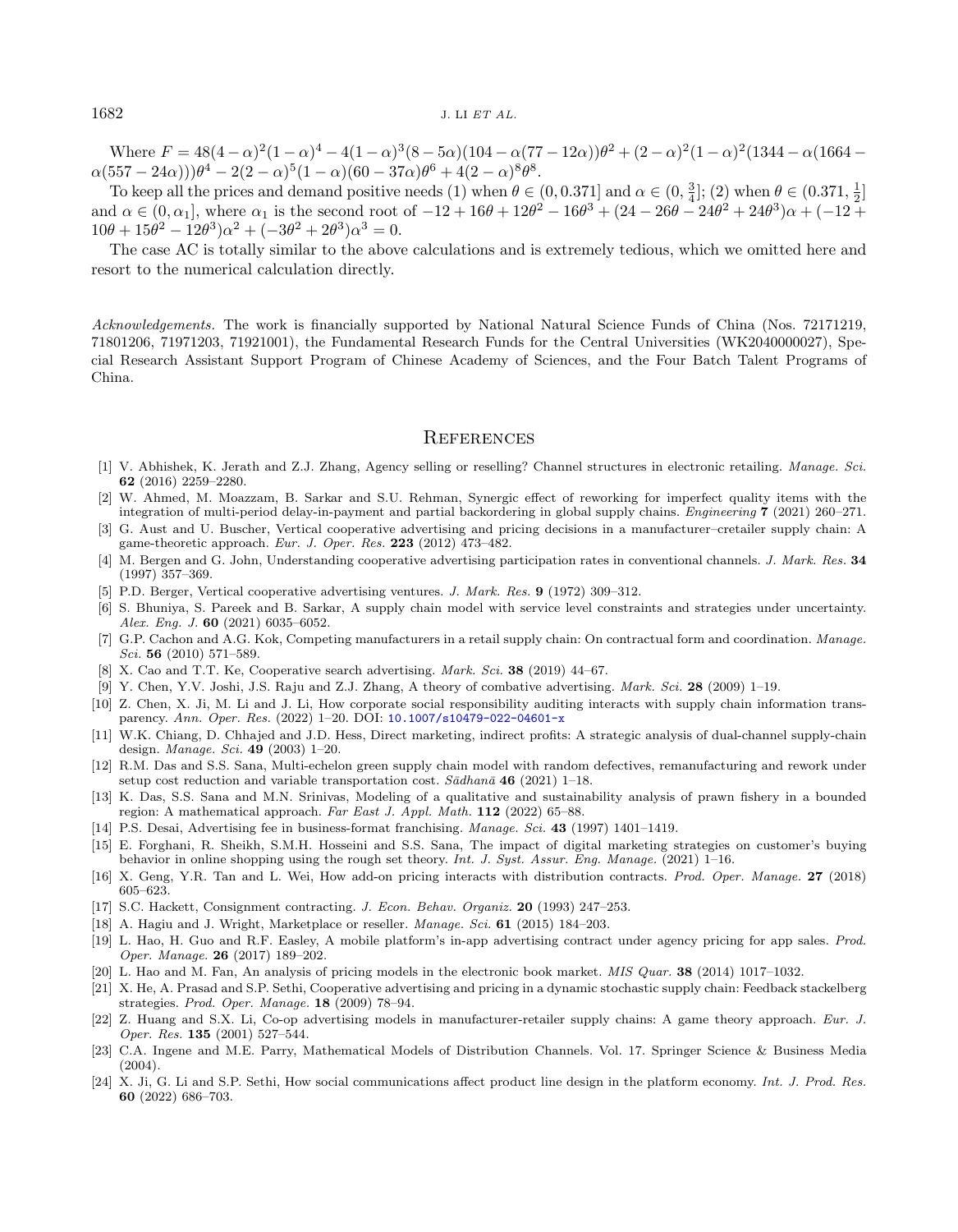- <span id="page-28-26"></span><span id="page-28-21"></span><span id="page-28-15"></span><span id="page-28-14"></span><span id="page-28-12"></span><span id="page-28-9"></span><span id="page-28-5"></span><span id="page-28-4"></span><span id="page-28-1"></span>[25] Y. Jin, S. Wang and Q. Hu, Contract type and decision right of sales promotion in supply chain management with a capital constrained retailer. Eur. J. Oper. Res. 240 (2015) 415–424.
- <span id="page-28-8"></span>[26] S. Jorgensen, S.P. Sigue and G. Zaccour, Dynamic cooperative advertising in a channel. J. Retail. **76** (2000) 71–92.
- [27] I. Khan and B. Sarkar, Transfer of risk in supply chain management with joint pricing and inventory decision considering shortages. Mathematics 9 (2021) 638.
- <span id="page-28-24"></span>[28] S. Karray, and S. H. Amin, Cooperative advertising in a supply chain with retail competition. Int. J. Prod. Res. 53 (2015) 88–105.
- <span id="page-28-11"></span>[29] S. Li, Z. Zhu and L. Huang, Supply chain coordination and decision making under consignment contract with revenue sharing. Int. J. Prod. Econ. 120 (2009) 88–99.
- <span id="page-28-16"></span>[30] Z. Li, S.M. Gilbert and G. Lai, Supplier encroachment as an enhancement or a hindrance to nonlinear pricing. Prod. Oper. Manage. 24 (2015) 89–109.
- <span id="page-28-17"></span>[31] B. Liu, G.G. Cai and A.A. Tsay, Advertising in asymmetric competing supply chains. Prod. Oper. Manage. 23 (2014) 1845– 1858.
- <span id="page-28-7"></span>[32] F. Lu, J. Zhang and W. Tang, Wholesale price contract versus consignment contract in a supply chain considering dynamic advertising. Int. Trans. Oper. Res. 26 (2019) 1977–2003.
- <span id="page-28-18"></span>[33] A.S. Mahapatra, N.H. Soni, M.S. Mahapatra, B. Sarkar and S. Majumder, A continuous review production-inventory system with a variable preparation time in a fuzzy random environment. *Mathematics* 9 (2021) 747.
- <span id="page-28-23"></span>[34] B. Mandal, B.K. Dey, S. Khanra and B. Sarkar, Advance sustainable inventory management through advertisement and trade-credit policy. RAIRO: OR 55 (2021) 261–284.
- <span id="page-28-22"></span><span id="page-28-0"></span>[35] K. Pan, K.K. Lai, S.C. Leung and D. Xiao, Revenue-sharing versus wholesale price mechanisms under different channel power structures. Eur. J. Oper. Res. 203 (2010) 532–538.
- <span id="page-28-19"></span>[36] Z. Pei and R. Yan, National advertising, dual-channel coordination and firm performance. J. Retail. Consum. Serv. 20 (2013) 218–224.
- <span id="page-28-25"></span>[37] S.S. Sana, Price competition between green and non green products under corporate social responsible firm. J. Retail. Consum. Serv. 55 (2020) 102118.
- <span id="page-28-28"></span>[38] S.S. Sana, A structural mathematical model on two echelon supply chain system. Ann. Oper. Res. (2021) 1–29. DOI: [10.1007/s10479-020-03895-z](https://doi.org/10.1007/s10479-020-03895-z)
- <span id="page-28-29"></span>[39] B. Sarkar, M. Omair and N. Kim, A cooperative advertising collaboration policy in supply chain management under uncertain conditions. Appl. Soft Comput. 88 (2020) 105948.
- <span id="page-28-2"></span>[40] B. Sarkar, A. Debnath, A.S. Chiu and W. Ahmed, Circular economy-driven two-stage supply chain management for nullifying waste. J. Clean. Prod. (2022) 130513.
- <span id="page-28-6"></span>[41] Y. Shen, S.P. Willems and Y. Dai, Channel selection and contracting in the presence of a retail platform. Prod. Oper. Manage. 28 (2019) 1173–1185.
- <span id="page-28-3"></span>[42] Y.R. Tan and J.E. Carrillo, Strategic analysis of the agency model for digital goods. Prod. Oper. Manage. 26 (2017) 724–741.
- [43] N. Wang, T. Zhang, X. Fan and X. Zhu, Game theoretic analysis for advertising models in dual-channel supply chains. Int. J. Prod. Res. 58 (2020) 256–270.
- <span id="page-28-10"></span>[44] Y. Wang, L. Jiang, and Z. J. Shen, Channel performance under consignment contract with revenue sharing. Manage. Sci. 50, (2004) 34–47.
- <span id="page-28-20"></span>[45] J. Wang, and H. Shin, The impact of contracts and competition on upstream innovation in a supply chain. Prod. Oper. Manage. 24 (2015) 134–146.
- <span id="page-28-27"></span>[46] J. Wu, Z. Chen and X. Ji, Sustainable trade promotion decisions under demand disruption in manufacturer-retailer supply chains. Ann. Oper. Res. 290 (2020) 115–143.
- <span id="page-28-13"></span>[47] J. Wu, W. Lu and X. Ji, Strategic role of cause marketing in sustainable supply chain management for dual-channel systems. Int. J. Logist. Res. App. 25 (2022) 549–568.
- [48] J. Xie and A. Neyret, Co-op advertising and pricing models in manufacturer-retailer supply chains. Comput. Ind. Eng. 56 (2009) 1375–1385.
- [49] R. Yan and Z. Pei, The strategic value of cooperative advertising in the dual-channel competition. Int. J. Electron. Commer. 19 (2015) 118–143.
- [50] Y. Yan, R. Zhao and T. Xing, Strategic introduction of the marketplace channel under dual upstream disadvantages in sales efficiency and demand information. Eur. J. Oper. Res. 273 (2019) 968–982.
- [51] X. Yang, G. Cai, C.A. Ingene and J. Zhang, Manufacturer strategy on service provision in competitive channels. Prod. Oper. Manage. 29 (2020) 72–89.
- [52] Z. Yao, S.C. Leung and K.K. Lai, Manufacturer's revenue-sharing contract and retail competition. Eur. J. Oper. Res. 186 (2008) 637–651.
- [53] Z. Yi, Y. Wang, Y. Liu and Y.J. Chen, The impact of consumer fairness seeking on distribution channel selection: Direct selling vs. agent selling. Prod. Oper. Manage. 27 (2018) 1148–1167.
- [54] J. Zhang, Q. Cao and X. He, Manufacturer encroachment with advertising. Omega-Int. J. Manage. Sci. 91 (2020) 102013.